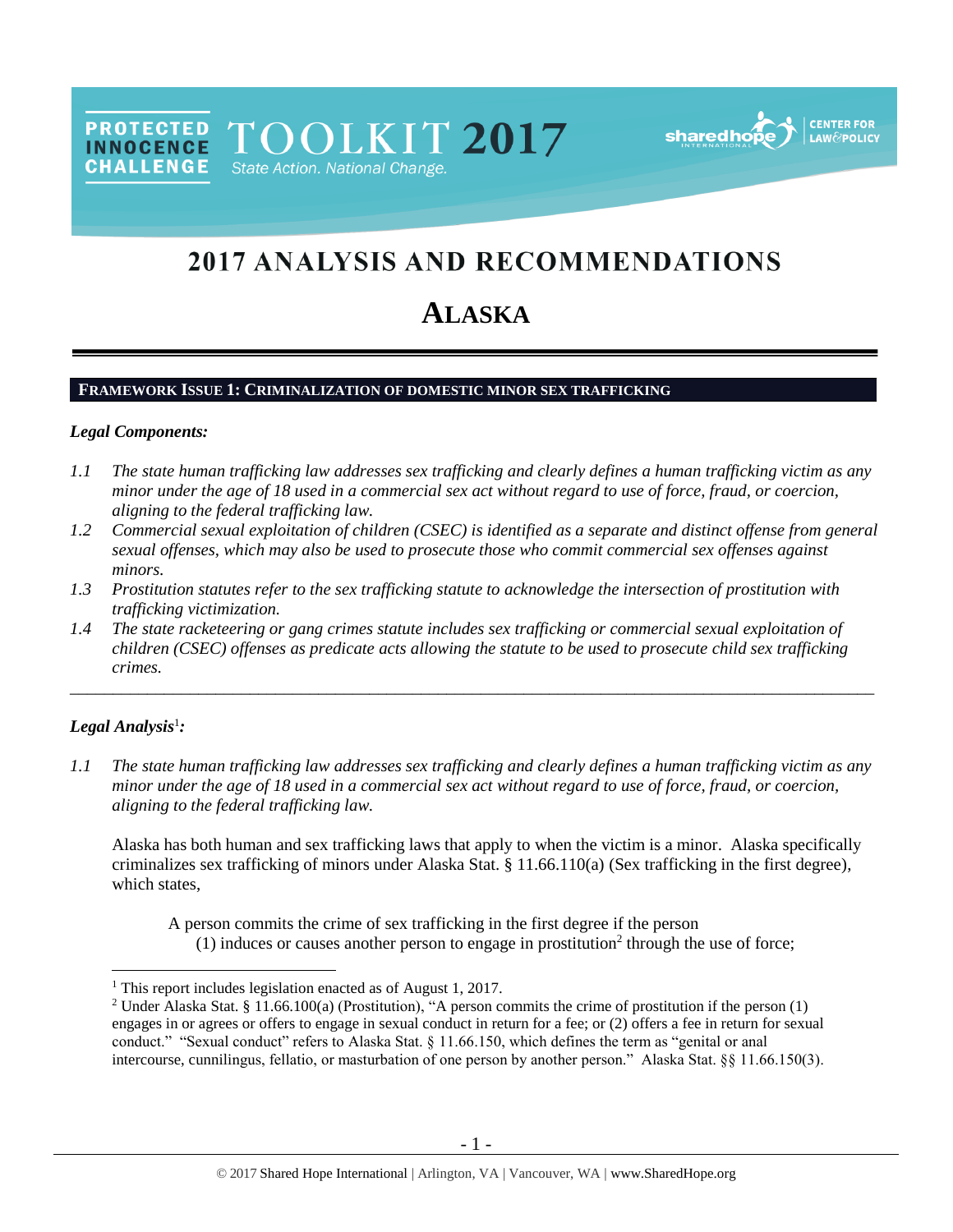(2) as other than a patron of the prostitute, induces or causes another person who is under 20 years of age to engage in prostitution; or

<span id="page-1-0"></span>(3) induces or causes a person in that person's legal custody to engage in prostitution."

The crime is a Class A felony, punishable by imprisonment for 3–6 years and a possible fine not to exceed \$250,000. Alaska Stat. §§ 11.66.110(c), 12.55.125(c)(1), 12.55.035(b)(2). If subsection (2) is violated, the crime becomes an unclassified felony, punishable by imprisonment for 20–35 years,<sup>3</sup> depending on the victim's age, and a possible fine not to exceed \$500,000.<sup>4</sup> Alaska Stat. §§ 11.66.110(d), 12.55.125(i)(1)(A), 12.55.035(b)(1). It is not a defense that a trafficker "reasonably believed that the person induced or caused to engage in prostitution was 20 years of age or older." Alaska Stat. § 11.66.110(b).

Alaska also criminalizes sex trafficking in the second, third, and fourth degrees. Alaska Stat. § 11.66.120(a)(b) (Sex trafficking in the second degree) states that a person commits the crime if the person

(1) manages, supervises, controls, or owns, either alone or in association with others, a prostitution enterprise other than a place of prostitution;

(2) procures or solicits a patron for a prostitute; or

(3) offers, sells, advertises, promotes, or facilitates travel that includes commercial sexual conduct<sup>5</sup> as enticement for the travel."

Violations are a Class B felony punishable by imprisonment for 0–2 years and a possible fine not to exceed \$100,000. Alaska Stat. §§ 11.66.120(b), 12.55.125(d)(1), 12.55.035(b)(3).

Under Alaska Stat. § 11.66.130(a) (Sex trafficking in the third degree), a person commits the crime if:

with intent to promote prostitution,<sup>6</sup> the person

 $6$  Pursuant to Alaska Stat. § 11.66.130(c),

<sup>&</sup>lt;sup>3</sup> When a person's second felony conviction is a sexual felony they will automatically receive a mandatory imprisonment term of 35–40 years. If the sexual felony is a third felony conviction they will automatically receive an imprisonment term of 99 years. Alaska Code Ann. § 12.55.125. Sexual felony is defined in Alaska Code. Ann. §  $12.55.185(f)$  as "sexual assault in the first degree, sexual abuse of a minor in the first degree, sex trafficking in the first degree, sexual assault in the second degree, sexual abuse of a minor in the second degree, unlawful exploitation of a minor, distribution of child pornography, sexual assault in the third degree, incest, indecent exposure in the first degree, possession of child pornography, online enticement of a minor, and felony attempt, conspiracy, or solicitation to commit those crimes."

<sup>4</sup> Unless otherwise specified, the sentences of imprisonment for all felonies provided throughout this report are based on the assumption that the defendant has no prior felony convictions, and that none of the aggravating or mitigating factors listed in Alaska Stat. §§ 12.55.155–12.55.175 or in the sentencing provisions themselves are present. A defendant with prior felony convictions will be subject to a greater minimum sentence of imprisonment. Alaska Stat. § 12.55.125. The presence of aggravating factors, such as where "the defendant was the leader of a group of three or more persons who participated in the offense" or "the offense was [certain sexual offenses or distribution of indecent material to minors] and the defendant was 10 or more years older than the victim" "may allow imposition of a sentence above the presumptive range," while the presence of mitigating factors "may allow imposition of a sentence below the presumptive range . . . ." Alaska Stat. § 12.55.155(c)(3), (18)(E), (d). <sup>5</sup> Pursuant to Alaska Stat.  $\S 11.66.120(a)(3)$  (Sex trafficking in the second degree), "in this paragraph, 'commercial sexual conduct' means sexual conduct for which anything of value is given or received by any person."

A person does not act with the intent to promote prostitution under (a) of this section if the person  $(1)$  engages in prostitution in violation of AS  $11.66.100(a)$  in a location even if that location is shared with another person; and

<sup>(2)</sup> has not induced or caused another person in that location to engage in prostitution.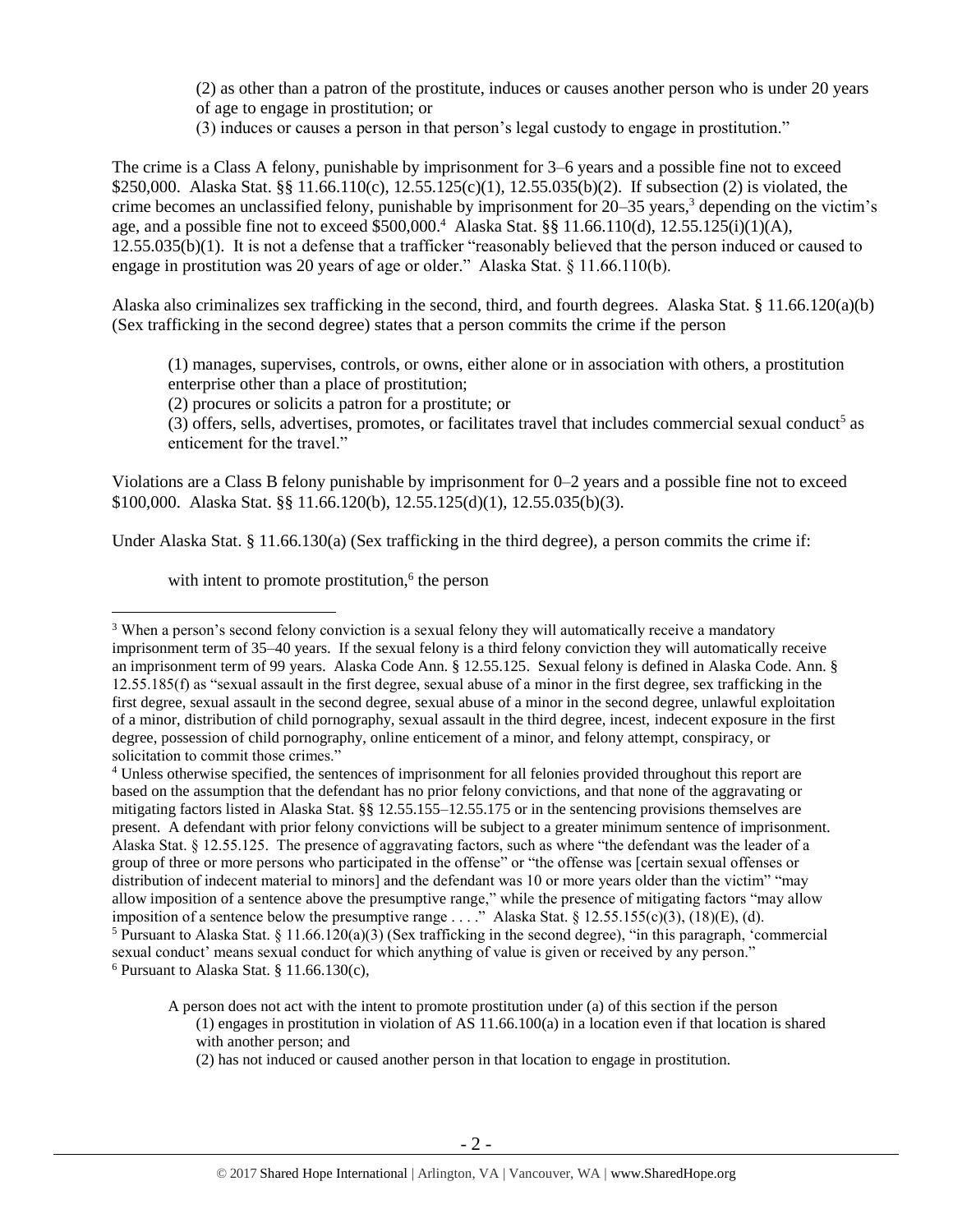(1) manages, supervises, controls, or owns, either alone or in association with others, a place of prostitution;

. . . .

(3) as other than a prostitute receiving compensation for personally rendered prostitution services, receives or agrees to receive money or other property under an agreement or understanding that money or other property is derived from prostitution; or

(4) engages in conduct that institutes, aids, or facilitates a prostitution enterprise.

Violations are a Class C felony punishable by up to 5 years imprisonment and a possible fine of not more than \$50,000. Alaska Stat. §§ 11.66.130(b), 12.55.125(e), 12.55.035(b)(4).

<span id="page-2-0"></span>Alaska Stat. § 11.66.135(a)(Sex trafficking in the fourth degree) states that a person commits the crime if the person "engages in conduct that institutes, aids, or facilitates prostitution under circumstances not proscribed under AS 11.66.130(a)(4)."<sup>7</sup> Violations of this provision are a Class A misdemeanor punishable by up to 1 year imprisonment<sup>8</sup> and a possible fine not to exceed \$25,000. Alaska Stat.  $\S$ § 11.66.130(b), 12.55.135(a),  $12.55.035(b)(5)$ .

Since Alaska's sex trafficking laws only apply to the use of minors for prostitution and do not specifically include using minors for the creation of images of child sexual exploitation (ICSE) or sexual performances, such offenses would fall under Alaska's human trafficking laws, which require force, threat of force, or deception. Alaska Stat. § 11.41.360 (Human trafficking in the first degree) states that it is a Class A felony when a "person compels or induces another person to engage in sexual conduct,<sup>9</sup> adult entertainment,<sup>10</sup> or labor

<sup>7</sup> Pursuant to Alaska Stat. § 11.66.135(c),

 $\overline{a}$ 

A person does not institute, aid, or facilitate prostitution if the person

(1) engages in prostitution in violation of AS 11.66.100(a) in a location even if that location is shared with another person; and

(2) has not induced or caused another person in that location to engage in prostitution.

<sup>8</sup> Pursuant to Alaska Stat. § 12.55.135(a), a Class A misdemeanor is punishable by a term of imprisonment of up to:

(1) one year, if the

(A) conviction is for a crime with a mandatory minimum term of 30 days or more of active imprisonment;

(B) trier of fact finds the aggravating factor that the conduct constituting the offense was among the most serious conduct included in the definition of the offense;

(C) defendant has past criminal convictions . . . similar in nature to the offense for which the defendant is being sentenced;

. . . .

(E) conviction is for a violation of

. . . .

(ii) AS 11.41.440 [Sexual abuse of a minor in the fourth degree];

(iii) AS 11.41.460 [Indecent exposure in the second degree]

. . . . (2) 30 days.

<sup>9</sup> *See supra* note [2.](#page-0-0)

<sup>10</sup> "Adult entertainment" is defined in Alaska Stat. § 11.41.360(b)(1) by referring to Alaska Stat. § 23.10.350(f)(1)-(3), which states,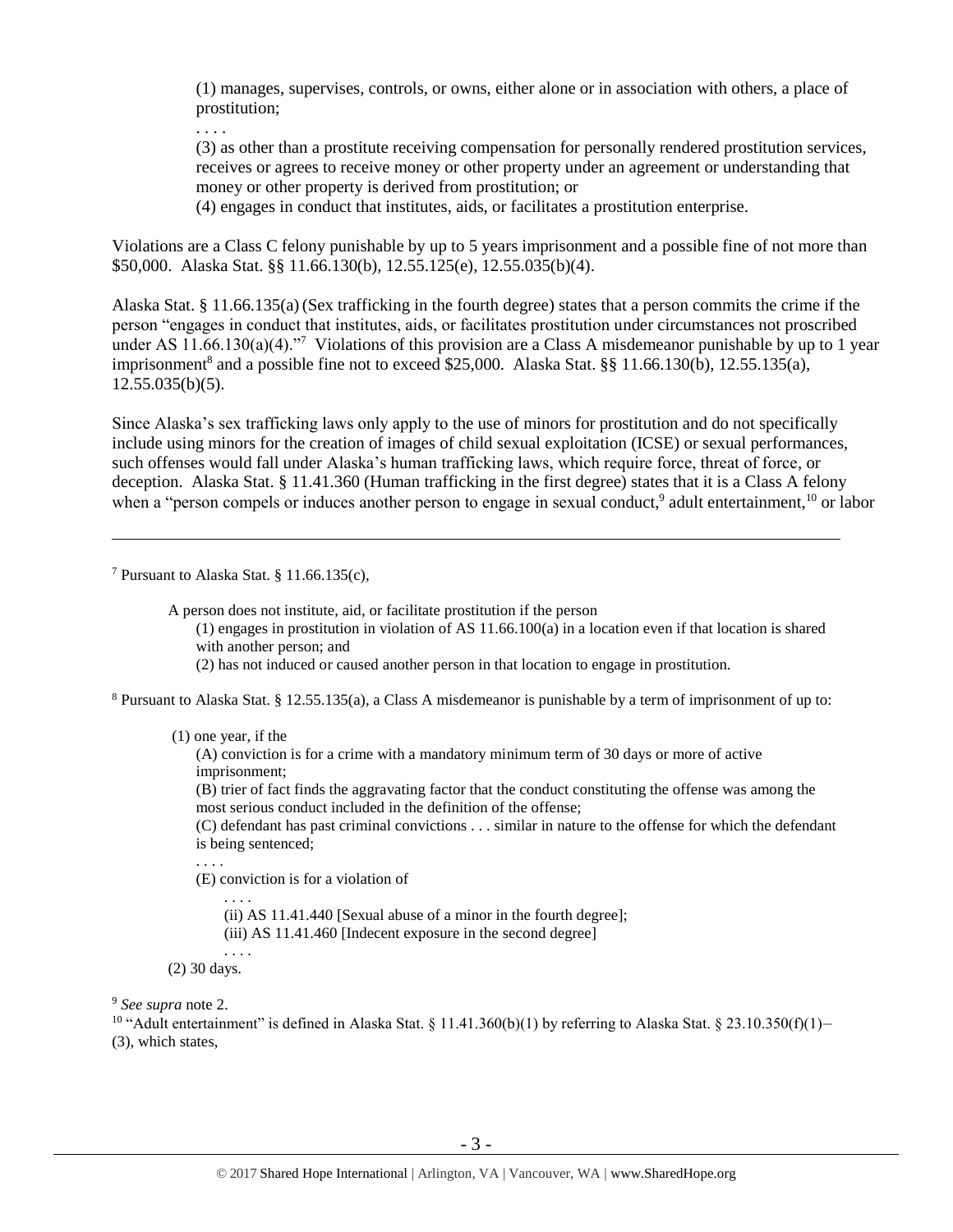in the state by force or threat of force against any person, or by deception."<sup>11</sup> A Class A felony is punishable by imprisonment for 3–6 years and a possible fine not to exceed \$250,000. Alaska Stat. §§ 12.55.125(c) (1), 12.55.035(b)(2).

Alaska Stat. § 11.41.365(a) (Human trafficking in the second degree) states "[a] person commits the crime of human trafficking in the second degree if the person obtains a benefit from the commission of human trafficking under AS 11.41.360 (Human trafficking in the first degree), with reckless disregard that the benefit is a result of the trafficking." This crime is a Class B felony punishable by imprisonment for 0–2 years and a possible fine not to exceed \$100,000. Alaska Stat. §§ 11.41.365(b), 12.55.125(d)(1), 12.55.035(b)(3).

*1.2 Commercial sexual exploitation of children (CSEC) is identified as a separate and distinct offense from general sexual offenses, which may also be used to prosecute those who commit commercial sex offenses against minors.*

The following laws criminalize CSEC in Alaska:

 $\overline{a}$ 

1. Alaska Stat. § 11.41.455 (Unlawful exploitation of a minor) states in part,

(a) A person commits the crime of unlawful exploitation of a minor if, in the state and with the intent of producing a live performance, film, audio, video, electronic, or electromagnetic recording,<sup>12</sup>

A minor under the age of 18 may not be employed or allowed to work in any capacity on the premises of a business that offers adult entertainment. In this subsection, "business that offers adult entertainment" means a business in which one or more individuals are employed or contracted to, wholly or in part, or permitted to entertain others by

(1) removing clothes or other items that clothe or hide the person's body;

(2) dancing or in any other manner exhibiting the individual's body in a completely or almost completely unclothed state;

(3) participating in an actual or simulated illegal, indecent, or lewd exhibition, act, or practice including

(A) sexual penetration;

- (B) the lewd exhibition or touching of a person's genitals, anus, or breast; or
- (C) bestiality.

<sup>11</sup> "Deception" is defined in Alaska Stat. § 11.41.360(b)(2) by referring to Alaska Stat. § 11.46.180, which states in subsection (c), "As used in this section, 'deception' has the meaning ascribed to it in AS 11.81.900 but does not include falsity as to matters having no pecuniary significance or 'puffing' by statements unlikely to deceive reasonable persons in the group addressed." Alaska Stat. § 11.81.900(18) states,

"deception" means to knowingly

(A) create or confirm another's false impression that the defendant does not believe to be true, including false impressions as to law or value and false impressions as to intention or other state of mind;

(B) fail to correct another's false impression that the defendant previously has created or confirmed; (C) prevent another from acquiring information pertinent to the disposition of the property or service involved;

(D) sell or otherwise transfer or encumber property and fail to disclose a lien, adverse claim, or other legal impediment to the enjoyment of the property, whether or not that impediment is a matter of official record; or

(E) promise performance that the defendant does not intend to perform or knows will not be performed;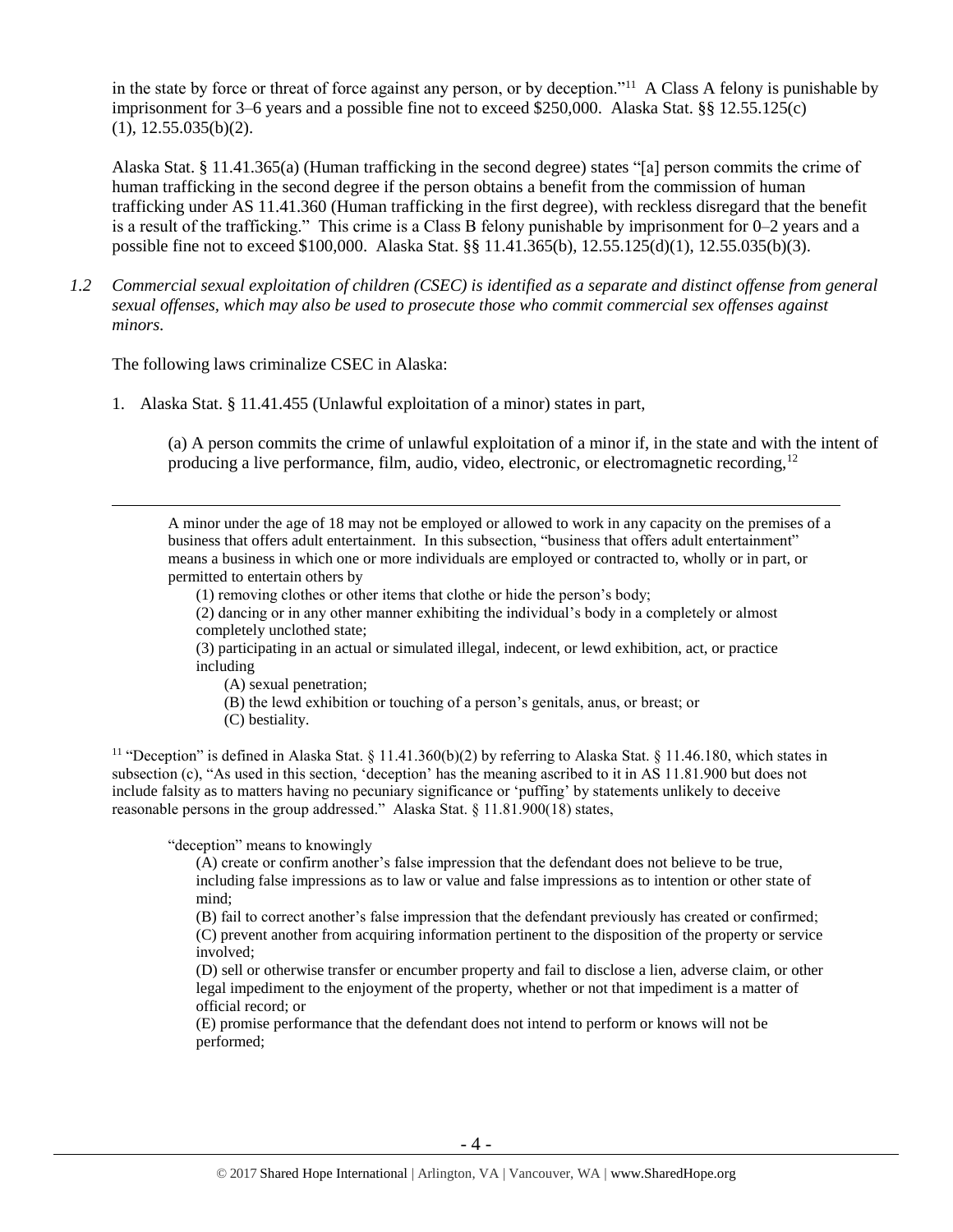photograph, negative, slide, book, newspaper, magazine, or other material that visually or aurally depicts the conduct listed in (1)–(7) of this subsection, the person knowingly induces or employs a child under 18 years of age to engage in, or photographs, films, records, or televises a child under 18 years of age engaged in, the following actual or simulated conduct:

- (1) sexual penetration;
- (2) the lewd touching of another person's genitals, anus, or breast;
- (3) the lewd touching by another person of the child's genitals, anus, or breast;

(4) masturbation;

(5) bestiality;

(6) the lewd exhibition of the child's genitals; or

(7) sexual masochism or sadism.

(b) A parent, legal guardian, or person having custody or control of a child under 18 years of age commits the crime of unlawful exploitation of a minor if, in the state, the person permits the child to engage in conduct described in (a) of this section knowing that the conduct is intended to be used in producing a live performance, film, audio, video, electronic, or electromagnetic recording, photograph, negative, slide, book, newspaper, magazine, or other material that visually or aurally depicts the conduct.

This crime is a Class B felony that is punishable by imprisonment for  $5-15^{13}$  years and a possible fine not to exceed \$100,000. Alaska Stat. §§ 11.41.455(c)(1), 12.55.125(i)(3)(A), 12.55.035(b)(3). Pursuant to Alaska Stat. § 11.41.455(c)(2), the crime is a "class A felony if the person has been previously convicted of unlawful exploitation of a minor in this jurisdiction or a similar crime in this or another jurisdiction." When a Class A felony "is a second felony conviction and the defendant has a prior conviction for a sexual felony," it is punishable by imprisonment between 30 to 40 years and a possible fine not to exceed \$250,000. Alaska Stat. §§ 12.55.125(i)(2)(D), 12.55.035(b)(2).

2. Under Alaska Stat. § 11.66.100 (Prostitution),

(a) A Person commits the crime of prostitution if the person

- . . . . (2) offers a fee in return for sexual conduct.
- . . . .
- (e) Prostitution is a class C felony if
	- (1) the defendant violates (a) of this section as a patron of a prostitute;
	- (2) the prostitute is under 18 years of age; and
	- (3) the defendant is over 18 years of age and at least three years older than the prostitute.

A Class C felony is punishable by up to five years in prison with a possible fine not to exceed \$50,000. Alaska Stat. §§ 12.55.125(e), 12.55.035(b)(4).

3. Alaska Stat. § 11.41.452 (Online enticement of a minor) states,

(a) A person commits the crime of online enticement of a minor if the person, being 18 years of age or older, knowingly uses a computer to communicate with another person to entice, solicit, or encourage the person to engage in an act described in AS  $11.41.455(a)(1)$  - (7) (Unlawful exploitation of a minor) and

 $12$  Under Alaska Stat. § 11.41.455(d), "audio recording" is defined as "a nonbook prerecorded item without a visual component, and includes a record, tape, cassette, and compact disc."

<sup>13</sup> *See supra* note [3.](#page-1-0)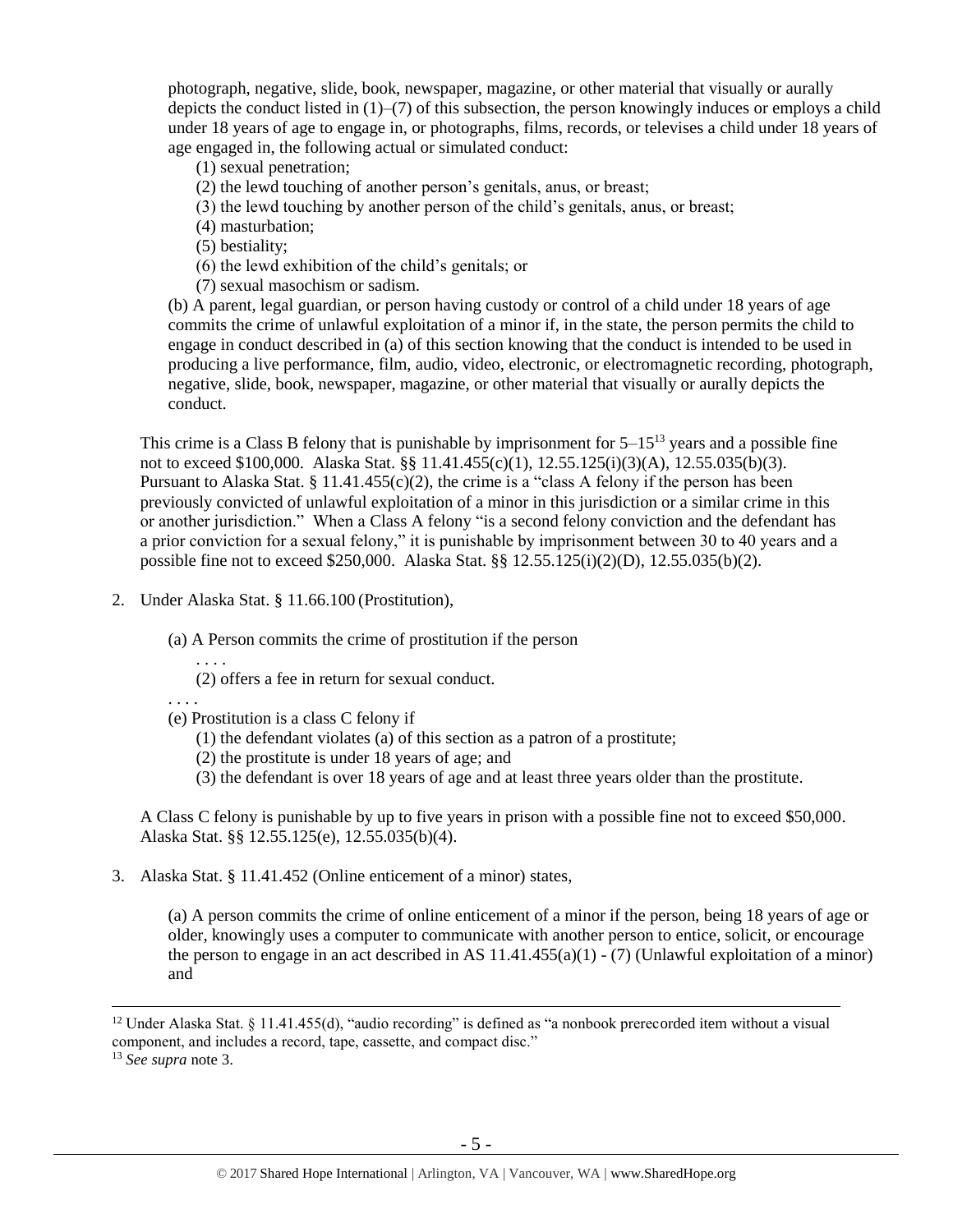(1) the other person is a child under 16 years of age; or

(2) the person believes that the other person is a child under 16 years of age.

. . . .

(d) Except as provided in (e) of this section, online enticement is a class B felony.

(e) Online enticement is a class A felony if the defendant was, at the time of the offense, required to register as a sex offender or child kidnapper under AS 12.63 or a similar law of another jurisdiction.

Other sexual exploitation laws that may apply in cases of commercial sexual exploitation of a child, although they do not specify commercial exchanges, include the following:

- 1. Alaska Stat. § 11.41.434(a)(1) (Sexual abuse of a minor in the first degree) states, "(a) An offender commits the crime of sexual abuse of a minor in the first degree if (1) being 16 years of age or older, the offender engages in sexual penetration with a person who is under 13 years of age or aids, induces, causes, or encourages a person who is under 13 years of age to engage in sexual penetration with another person." Sexual abuse of a minor in the first degree is an unclassified felony and is punishable by imprisonment for 20–35 years,<sup>14</sup> depending on the age of the victim, and a possible fine not to exceed \$500,000. Alaska Stat. §§ 11.41.434(b), 12.55.125(i)(1)(A), 12.55.035(b)(1).
- 2. Alaska Stat. § 11.41.436(a) (Sexual abuse of a minor in the second degree) is a Class B felony if

(1) being 17 years of age or older, the offender engages in sexual penetration with a person who is 13, 14, or 15 years of age and at least four years younger than the offender, or aids, induces, causes, or encourages a person who is 13, 14, or 15 years of age and at least four years younger than the offender to engage in sexual penetration with another person;

(2) being 16 years of age or older, the offender engages in sexual contact with a person who is under 13 years of age or aids, induces, causes, or encourages a person under 13 years of age to engage in sexual contact with another person;

. . . .

(4) being 16 years of age or older, the offender aids, induces, causes, or encourages a person who is under 16 years of age to engage in conduct described in AS  $11.41.455(a)(2)$ –(6);<sup>15</sup>

. . . .

(7) being under 16 years of age, the offender engages in sexual penetration with a person who is under 13 years of age and at least three years younger than the offender.

An offense is punishable by imprisonment for 5–15 years and a possible fine not to exceed \$100,000. Alaska Stat. §§ 11.41.436(b), 12.55.125(i)(3)(A), 12.55.035(b)(3).

*1.3 Prostitution statutes refer to the sex trafficking statute to acknowledge the intersection of prostitution with trafficking victimization.* 

Alaska's prostitution statute, Alaska Stat. § 11.66.100 (Prostitution), refers to Alaska Stat. § 11.66.110 (Sex trafficking in the first degree) by making some child sex trafficking victims immune from prosecution. Alaska Stat. § 11.66.100 states,

(a) A person commits the crime of prostitution if the person

<sup>14</sup> *See supra* note [3.](#page-1-0)

<sup>&</sup>lt;sup>15</sup> Alaska Stat. § 11.41.455 (a)(2)–(6) states, "(2) the lewd touching of another person's genitals, anus, or breast; (3) the lewd touching by another person of the child's genitals, anus, or breast; (4) masturbation; (5) bestiality; (6) the lewd exhibition of the child's genitals."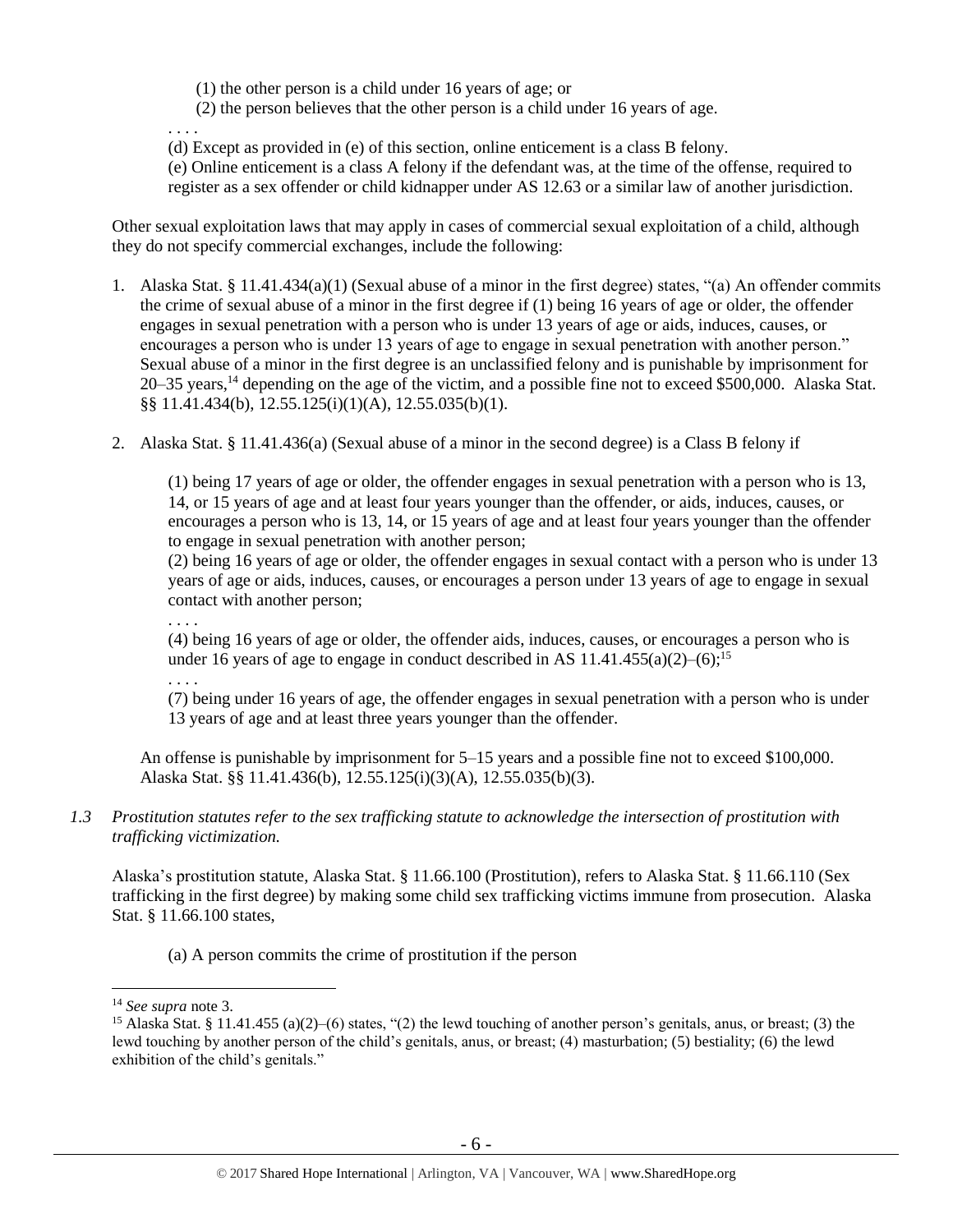(1) engages in or agrees or offers to engage in sexual conduct in return for a fee . . .

. . . .

. . . .

. . . .

. . . .

(c) A person may not be prosecuted under  $(a)(1)$  of this section if the

(1) person witnessed or was a victim of, and reported to law enforcement in good faith, one or more of the following crimes:

(W) sex trafficking in the first degree under AS 11.66.110;

(2) evidence supporting the prosecution under  $(a)(1)$  of this section was obtained or discovered as a result of the person reporting the crime to law enforcement; and

(3) person cooperated with law enforcement personnel.

. . . .

 $\overline{a}$ 

Because immunity only extends to victims who file a report and cooperate with law enforcement personnel, however, some commercially exploited minors may be prosecuted under Alaska Stat. § 11.66.100.

*1.4 The state racketeering or gang crimes statute includes sex trafficking or commercial sexual exploitation of children (CSEC) offenses as predicate acts allowing the statute to be used to prosecute child sex trafficking crimes.* 

Alaska has not enacted a racketeering statute. However, the law provides a limited penalty enhancement for crimes committed in furtherance of gang activity and other laws make it a crime to recruit a gang member or induce a person to commit a crime on behalf of a gang.

Pursuant to Alaska Stat. § 11.61.160 (Recruiting a gang member in the first degree),

(a) A person commits the crime of recruiting a gang member in the first degree if the person uses or threatens the use of force against a person or property to induce a person to participate in a criminal street gang or to commit a crime on behalf of a criminal street gang.

(b) Recruiting a gang member in the first degree is a class C felony.

Pursuant to Alaska Stat. § 11.61.165 (Recruiting a gang member in the second degree),

(a) A person commits the crime of recruiting a gang member in the second degree if the person is 18 years of age or older and, without force or the threat of force, encourages or recruits a person who is under 18 years of age and at least three years younger than the offender to participate in a criminal street gang.

(b) Recruiting a gang member in the second degree is a class A misdemeanor.

Pursuant to Alaska Stat. § 12.55.137 (Penalties for gang activities punishable as misdemeanors),

(a) If a person commits an offense that would be a class B misdemeanor and the person committed the offense for the benefit of, at the direction of, or in association with a criminal street gang,<sup>16</sup> the offense is a class A misdemeanor.

<sup>&</sup>lt;sup>16</sup> Alaska Stat. § 11.81.900(13) (Definitions) defines "criminal street gang" as "a group of three or more persons (A) who have in common a name or identifying sign, symbol, tattoo or other physical marking, style of dress, or use of hand signs; and (B) who, individually, jointly, or in combination, have committed or attempted to commit, within the preceding three years, for the benefit of, at the direction of, or in association with the group, two or more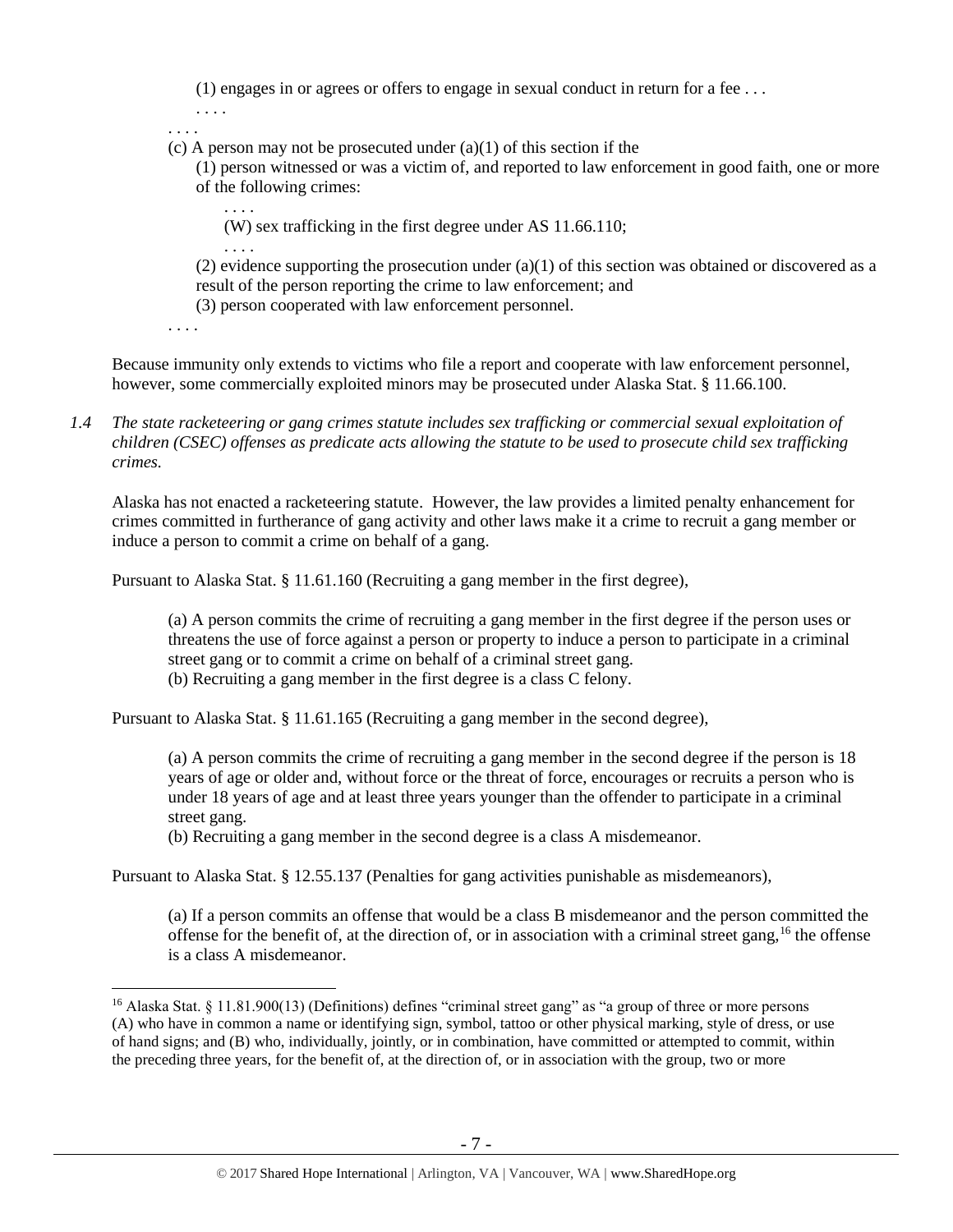(b) If a person commits an offense that would be a class A misdemeanor and the person committed the offense for the benefit of, at the direction of, or in association with a criminal street gang, the offense is a class C felony.

1.4.1 Recommendation: Enact a racketeering statute that includes CSEC and trafficking offenses as predicate crimes and may be used to prosecute trafficking enterprises.

offenses under any of, or any combination of, the following: (i) AS 11.41 (Offenses against the person) . . . or (iii) a felony offense."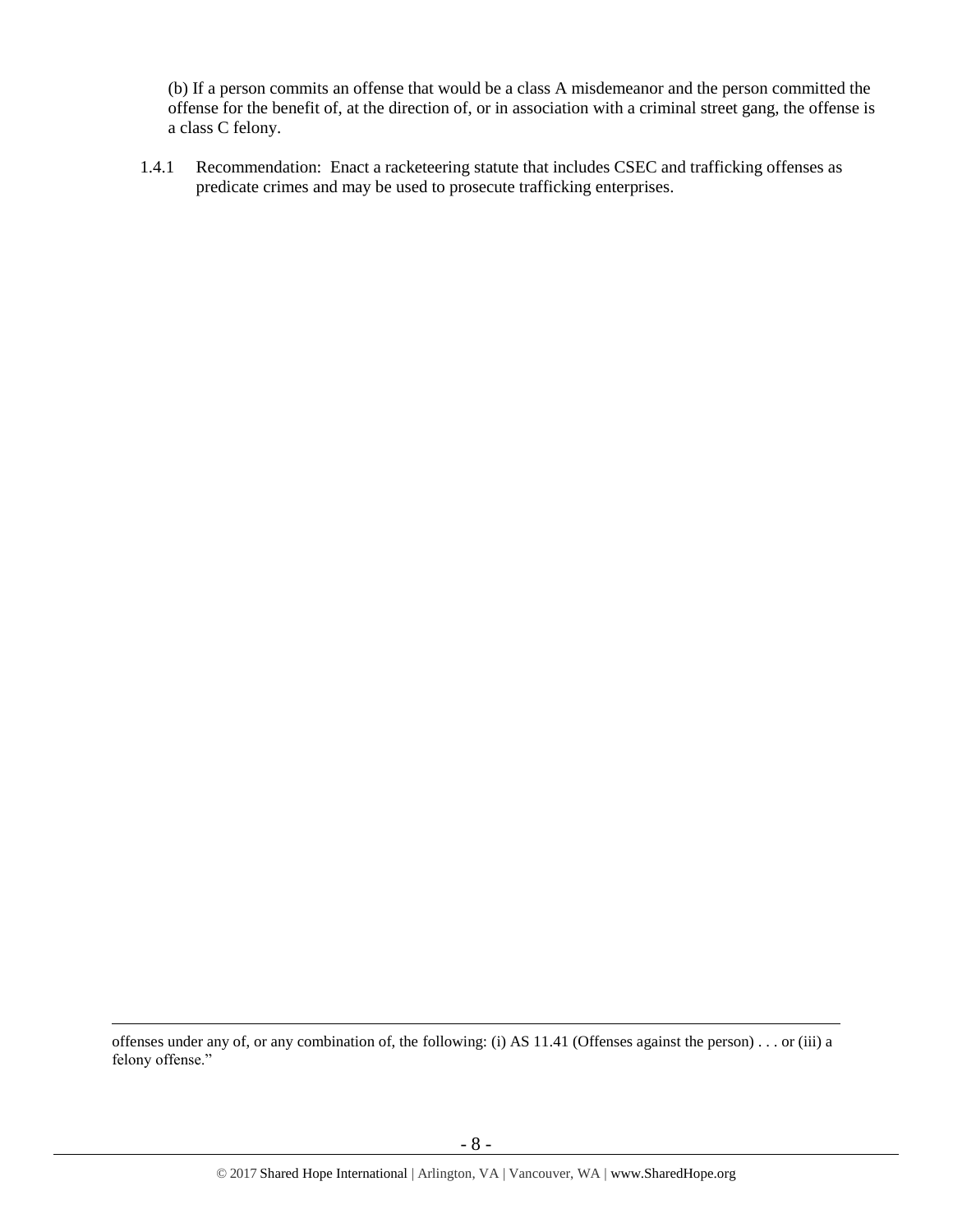#### **FRAMEWORK ISSUE 2: CRIMINAL PROVISIONS ADDRESSING DEMAND**

### *Legal Components:*

- *2.1 The state sex trafficking law can be applied to buyers of commercial sex acts with a minor.*
- *2.2 Buyers of commercial sex acts with a minor can be prosecuted under commercial sexual exploitation of children (CSEC) laws.*
- *2.3 Solicitation laws differentiate between buying sex acts with an adult and buying sex acts with a minor under 18.*
- *2.4 Penalties for buyers of commercial sex acts with minors are as high as federal penalties.*
- *2.5 Using the Internet or electronic communications to lure, entice, or purchase, or attempt to lure, entice, or purchase commercial sex acts with a minor is a separate crime or results in an enhanced penalty for buyers.*
- *2.6 No age mistake defense is permitted for a buyer of commercial sex acts with any minor under 18.*
- *2.7 Base penalties for buying sex acts with a minor under 18 are sufficiently high and not reduced for older minors.*
- *2.8 Financial penalties for buyers of commercial sex acts with minors are sufficiently high to make it difficult for buyers to hide the crime.*
- *2.9 Buying and possessing images of child sexual exploitation carries penalties as high as similar federal offenses.*

\_\_\_\_\_\_\_\_\_\_\_\_\_\_\_\_\_\_\_\_\_\_\_\_\_\_\_\_\_\_\_\_\_\_\_\_\_\_\_\_\_\_\_\_\_\_\_\_\_\_\_\_\_\_\_\_\_\_\_\_\_\_\_\_\_\_\_\_\_\_\_\_\_\_\_\_\_\_\_\_\_\_\_\_\_\_\_\_\_\_\_\_\_\_

*2.10 Convicted buyers of commercial sex acts with minors are required to register as sex offenders*.

#### *Legal Analysis:*

*2.1 The state sex trafficking law can be applied to buyers of commercial sex acts with a minor.*

Alaska Stat. § 11.66.110(a)(2) (Sex trafficking in the first degree) specifically exempts buyers from criminal liability under the sex trafficking of a minor law by stating, "[a] person commits the crime of sex trafficking…if the person…other than a patron of a prostitute, induces or causes another person who is under 20 years of age, to engage in prostitution . . . ."

- 2.1.1 Recommendation: Amend Alaska Stat. § 11.66.110 (Sex trafficking in the first degree) to make the statute applicable to the actions of buyers of commercial sex with minors.
- *2.2 Buyers of commercial sex acts with a minor can be prosecuted under commercial sexual exploitation of children (CSEC) laws.*

Alaska Stat. § 11.66.100 (Prostitution) makes it a crime to purchase sex acts with a minor. It states,

(a) A Person commits the crime of prostitution if the person

(2) offers a fee in return for sexual conduct.

(e) Prostitution is a class C felony if

. . . .

. . . .

- (1) the defendant violates (a) of this section as a patron of a prostitute;
- (2) the prostitute is under 18 years of age; and
- (3) the defendant is over 18 years of age and at least three years older than the prostitute.

A Class C felony is punishable by up to five years in prison with a possible fine not to exceed \$50,000. Alaska Stat. §§ 12.55.125(e), 12.55.035(b)(4).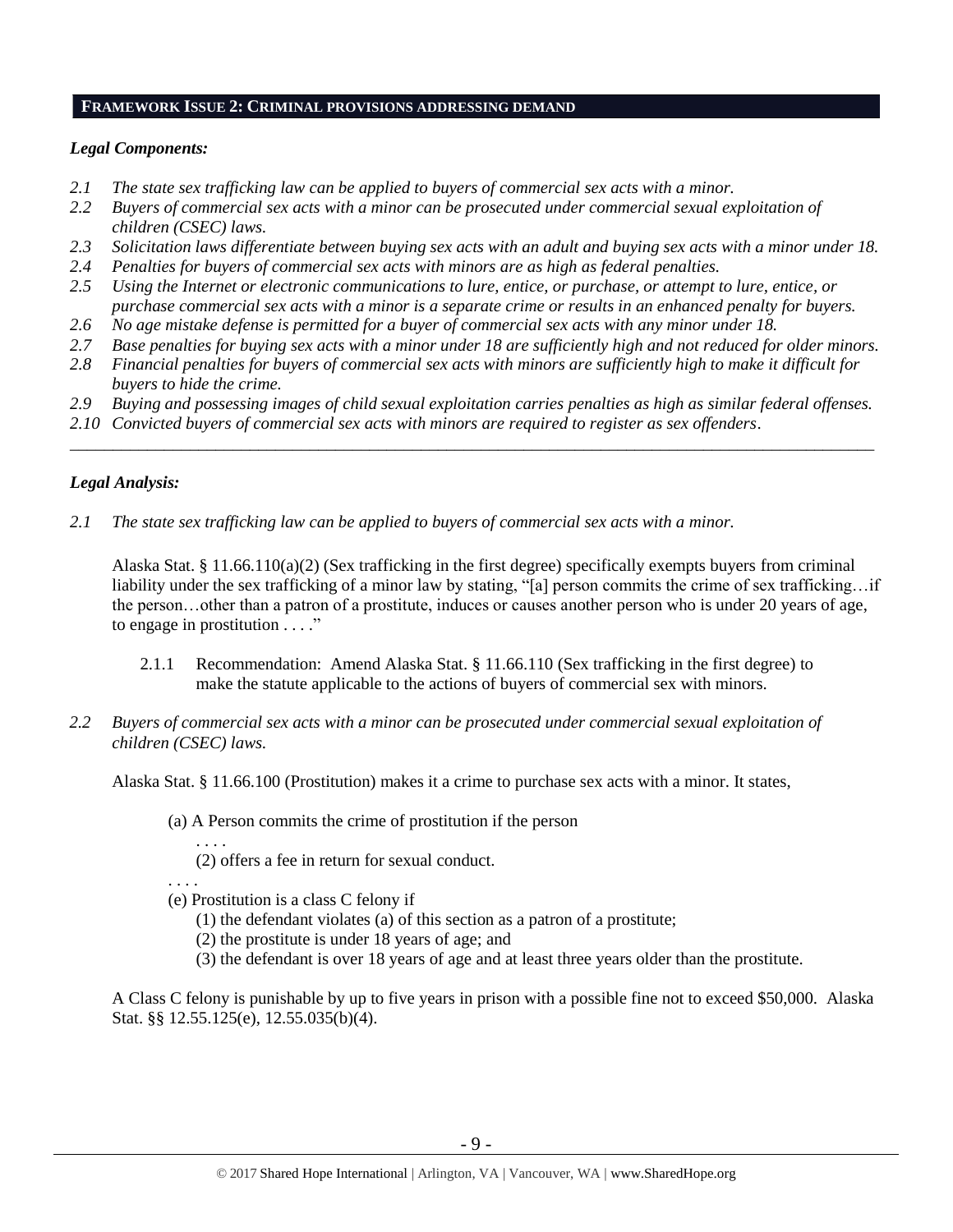*2.3 Solicitation laws differentiate between buying sex acts with an adult and buying sex acts with a minor under 18.*

Under Alaska Stat. § 11.66.100 (Prostitution),

- (a) A person commits the crime of prostitution if the person
	- (1) engages in or agrees or offers to engage in sexual conduct in return for a fee; or
	- (2) offers a fee in return for sexual conduct.
- . . . .
- (d) Except as provided in (e) of this section, prostitution is a class B misdemeanor.
- (e) Prostitution is a class C felony if
	- (1) the defendant violates (a) of this section as a patron of a prostitute;
	- (2) the prostitute is under 18 years of age; and
	- (3) the defendant is over 18 years of age and at least three years older than the prostitute.

A Class B misdemeanor is punishable by imprisonment for up to 10 days and a possible fine not to exceed \$2,000. Alaska Stat. §§ 12.55.135(b), 12.55.035(b)(6). A Class C felony is punishable by up to five years in prison with a possible fine not to exceed \$50,000. Alaska Stat. §§ 12.55.125(e), 12.55.035(b)(4).

*2.4 Penalties for buyers of commercial sex acts with minors are as high as federal penalties.*

A buyer convicted under Alaska Stat. § 11.66.100 (Prostitution) would be guilty of a Class C felony, which is punishable by up to five years in prison with a possible fine not to exceed \$50,000. Alaska Stat. §§ 11.66.100(e), 12.55.125(e), 12.55.035(b)(4).

<span id="page-9-0"></span>In comparison, if the victim is under the age of 14, a conviction under the Trafficking Victims Protection Act  $(TVPA)^{17}$  for child sex trafficking is punishable by 15 years to life imprisonment and a fine not to exceed \$250,000. 18 U.S.C. §§ 1591(b)(1),  $3559(a)(1)$ ,  $3571(b)(3)$ . If the victim is between the ages of 14–17, a conviction is punishable by 10 years to life imprisonment and a fine not to exceed \$250,000. 18 U.S.C. §§ 1591(b)(2),  $3559(a)(1)$ ,  $3571(b)(3)$ . A conviction is punishable by mandatory life imprisonment, however, if the buyer has a prior conviction for a federal sex offense<sup>18</sup> against a minor. 18 U.S.C. § 3559(e)(1). To the extent buyers can be prosecuted under other federal CSEC laws,<sup>19</sup> a conviction is punishable by penalties ranging from a fine not to exceed \$250,000 to life imprisonment and a fine not to exceed \$250,000.<sup>20</sup>

 $\overline{a}$ <sup>17</sup> Trafficking Victims Protection Act (TVPA) of 2000, Pub. L. No. 106-386, 114 Stat. 1464, 1466 (codified in scattered sections of 18 and 22 U.S.C.).

<sup>&</sup>lt;sup>18</sup> Pursuant to 18 U.S.C. § 3559(e)(2), "federal sex offense" is defined as

<span id="page-9-1"></span>an offense under section 1591 [18 USCS § 1591] (relating to sex trafficking of children), 2241 [18 USCS § 2241] (relating to aggravated sexual abuse),  $2242$  [18 USCS § 2242] (relating to sexual abuse),  $2244(a)(1)$ [18 USCS  $\S 2244(a)(1)$ ] (relating to abusive sexual contact), 2245 [18 USCS  $\S 2245$ ] (relating to sexual abuse resulting in death), 2251 [18 USCS § 2251] (relating to sexual exploitation of children), 2251A [18 USCS § 2251A] (relating to selling or buying of children),  $2422(b)$  [18 USCS § 2422(b)] (relating to coercion and enticement of a minor into prostitution), or  $2423(a)$  [18 USCS §  $2423(a)$ ] (relating to transportation of minors).

<sup>19</sup> 18 U.S.C. §§ 2251A(b) (Selling or buying of children), 2251(a) (Sexual exploitation of children), 2423(a) (Transportation of a minor with intent for minor to engage in criminal sexual activity), 2422(a) (Coercion and enticement), 2252(a)(2), (a)(4) (Certain activities relating to material involving the sexual exploitation of minors). <sup>20</sup> 18 U.S.C. §§ 2251A(b) (conviction punishable by imprisonment for 30 years to life and a fine), 2251(e) (conviction punishable by imprisonment for 15–30 years and a fine), 2423(a) (conviction punishable by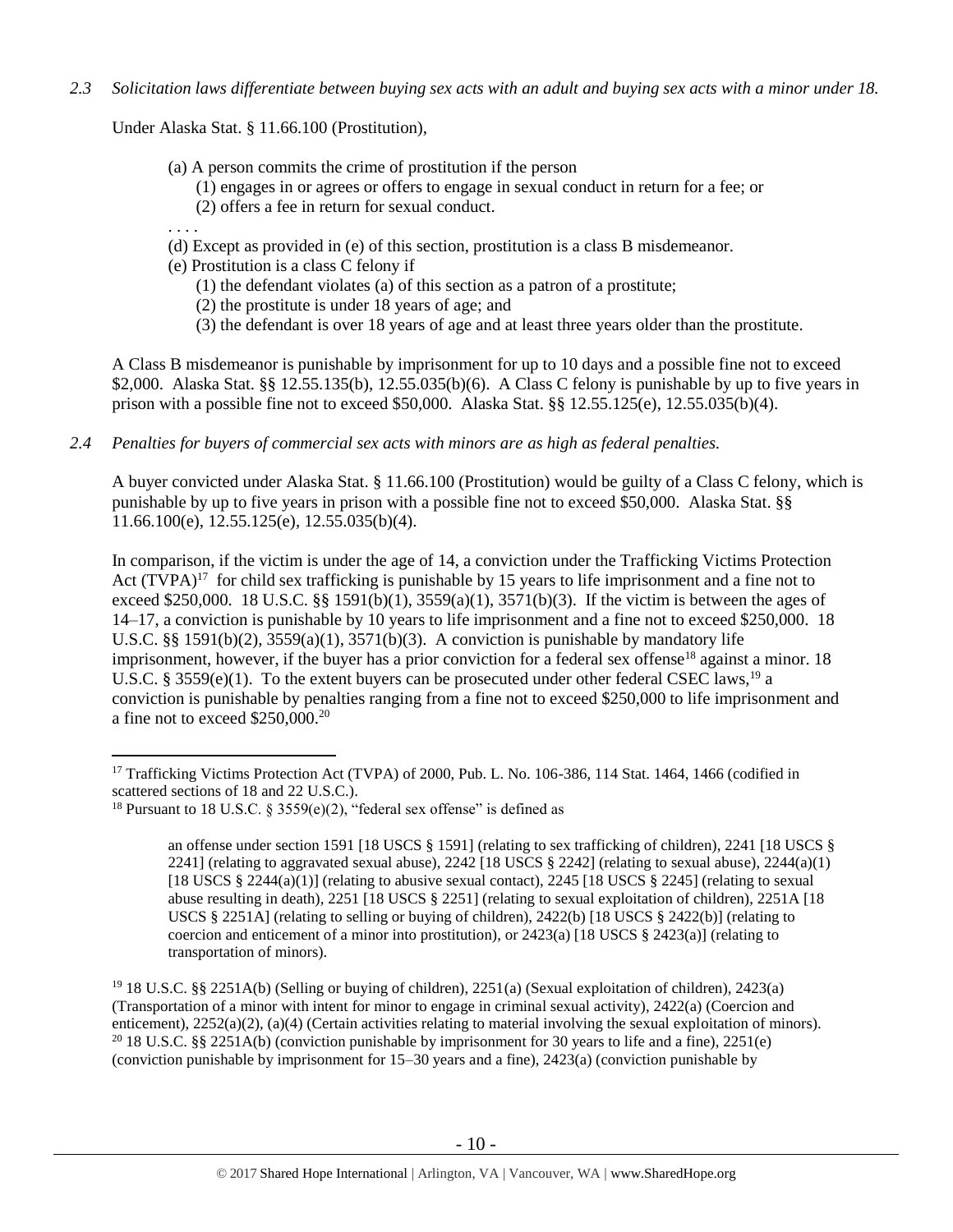- 2.4.1 Recommendation: Increase the penalty for Alaska Stat. § 11.66.100 (Prostitution) for the solicitation or purchase of commercial sex with a minor to reflect the seriousness of the offense.
- *2.5 Using the Internet or electronic communications to lure, entice, or purchase, or attempt to lure, entice, or purchase commercial sex acts with a minor is a separate crime or results in an enhanced penalty for buyers.*

Using the Internet or electronic communications to "entice, solicit, or encourage" a minor under 16 years of age to engage in one of the sexual acts listed in Alaska Stat.  $\S 11.41.455^{21}$  (Unlawful exploitation of a minor) is prohibited pursuant to Alaska Stat. § 11.41.452 (Online enticement of a minor). In addition to not protecting all minors under 18, the online enticement of a minor statute does not specifically include purchasing sex acts with minors. The statute states in part that a person is guilty of the online enticement of a minor if a person who is "18 years of age or older, knowingly uses a computer to communicate with another person to entice, solicit, or encourage the person to engage in an act described in AS  $11.41.455(a)(1)-(7)^{22}$  (Unlawful exploitation of a minor) and (1) the other person is a child under 16 years of age; or (2) the person believes that the other person is a child under 16 years of age." Alaska Stat. § 11.41.452(a).

Online enticement of a minor is a Class B felony and is punishable by imprisonment for 5–15 years and a possible fine not to exceed \$100,000. Alaska Stat. §§ 11.41.452(d), 12.55.125(i)(3)(A), 12.55.035(b)(3). It is a Class A felony, punishable by imprisonment for 15–30 years, depending on the age of the victim, and a \$250,000 fine, "if the defendant was, at the time of the offense, required to register as a sex offender or child kidnapper under AS 12.63 or a similar law of another jurisdiction." Alaska Stat. §§ 11.41.452(e), 12.55.125(i)(2)(A), 12.55.035(b)(2).

*2.6 No age mistake defense is permitted for a buyer of commercial sex acts with any minor under 18.*

 $\overline{a}$ 

Under Alaska Stat. § 11.66.100(b) (Prostitution), an affirmative defense is permitted where a buyer "(1) reasonably believed the prostitute to be 18 years of age or older; and (2) undertook reasonable measures to verify that the prostitute was 18 years of age or older." The human trafficking statute does not apply to buyers.

2.6.1 Recommendation: Amend Alaska Stat. § 11.66.100 (Prostitution) to expressly prohibit a defense based on mistake of age.

imprisonment for 10 years to life and a fine), 2422(a) (conviction punishable by a fine, imprisonment up to 20 years, or both), 2252(b) (stating that a conviction under subsection (a)(2) is punishable by imprisonment for  $5-20$  years and a fine, while a conviction under subsection (a)(4) is punishable by imprisonment up to 10 years, a fine, or both.); *see also* 18 U.S.C §§ 3559(a)(1) (classifying all of the above listed offenses as felonies), 3571(b)(3) (providing a fine up to \$250,000 for any felony conviction).

<sup>&</sup>lt;sup>21</sup> The acts described in Alaska Stat. § 11.41.455(a)(1)–(7) are, "(1) sexual penetration; (2) the lewd touching of another person's genitals, anus, or breast; (3) the lewd touching by another person of the child's genitals, anus, or breast; (4) masturbation; (5) bestiality; (6) the lewd exhibition of the child's genitals; or (7) sexual masochism or sadism."

<sup>&</sup>lt;sup>22</sup> Alaska Stat. § 11.41.455(a) (Unlawful exploitation of a minor) makes it a crime when a person "knowingly induces or employs a child under 18 years of age to engage in, or photographs, films, records or televises a child under 18 engaged in" enumerated sex acts "with the intent of producing a live performance, film, audio, video, electronic, or electromagnetic recording, photograph, negative, slide, book, newspaper, magazine, or other material that visually or aurally depicts the" enumerated sex acts. Subsection (b) also makes it a crime when a "parent, legal guardian, or person having custody or control of a child under 18 years of age . . . permits the child to engage in conduct described in (a) of this section knowing that the conduct is intended to be used in producing a live performance, film, audio, video, electronic, or electromagnetic recording, photograph, negative, slide, book, newspaper, magazine, or other material that visually or aurally depicts the conduct." *See supra* Component 1.2.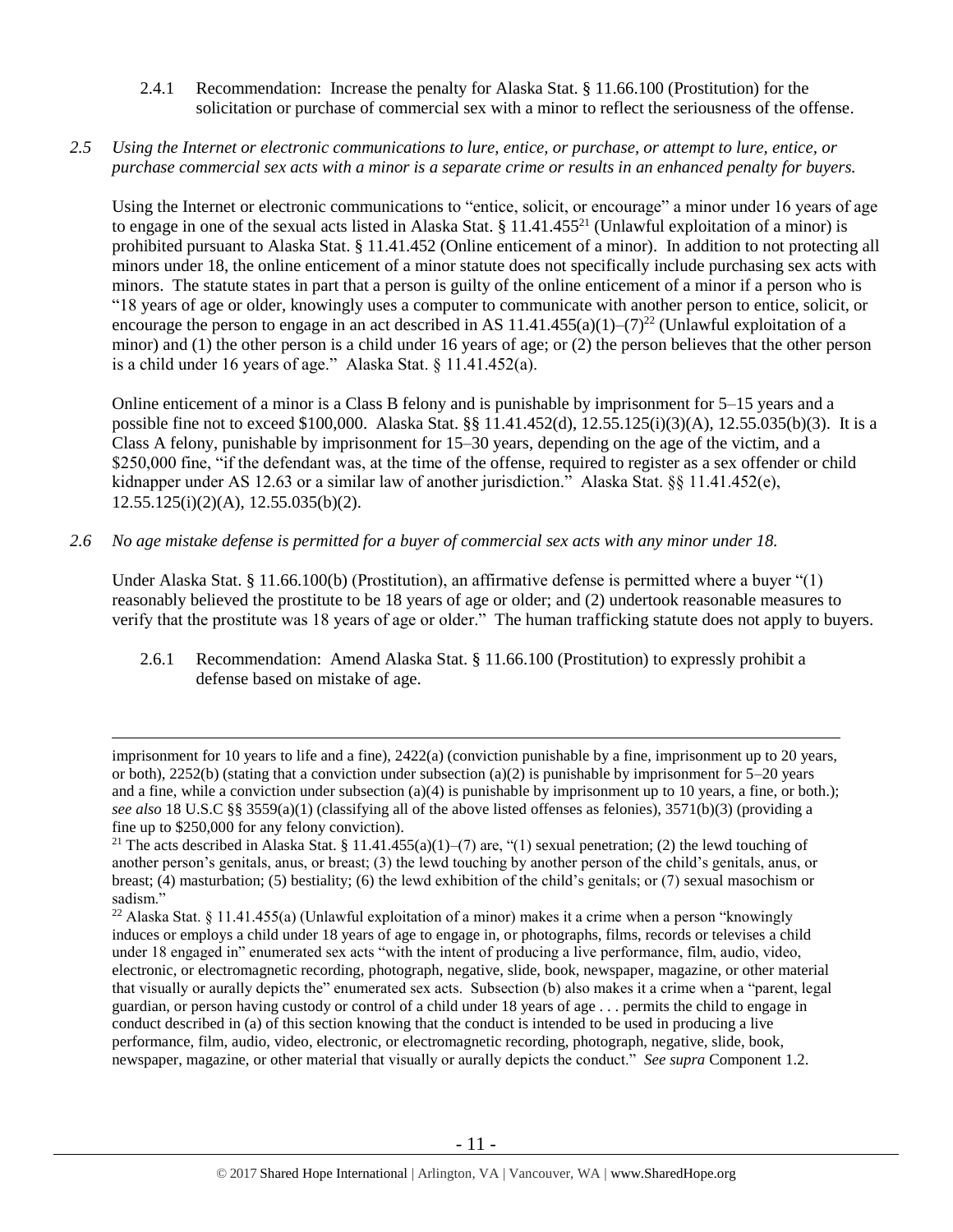*2.7 Base penalties for buying sex acts with a minor under 18 are sufficiently high and not reduced for older minors.*

Alaska's buyer-applicable CSEC law does not stagger penalties based on a minor's age, but penalties are not sufficiently high. A conviction for soliciting a minor under Alaska Stat. § 11.66.100 (Prostitution) is punishable as a Class C felony by up to five years in prison with a possible fine not to exceed \$50,000. Alaska Stat. §§ 11.66.100(e), 12.55.125(e), 12.55.035(b)(4).

- 2.7.1 Recommendation: Amend Alaska Stat. § 11.66.100 (Prostitution) to provide adequately high penalties for all minors under 18 to reflect the seriousness of the offense.
- *2.8 Financial penalties for buyers of commercial sex acts with minors are sufficiently high to make it difficult for buyers to hide the crime.*

Buyers convicted under Alaska Stat. § 11.66.100 (Prostitution) face a Class C felony punishable by a fine of not more than \$50,000. Alaska Stat. §§ 11.66.100(e), 12.55.035(b)(4). They are also subject to Alaska Stat. § 11.66.145 (Forfeiture), which states, "Property used to institute, aid, or facilitate, or received or derived from, a violation of AS 11.66.100(e) [Prostitution] or 11.66.110 - 11.66.135 [Promoting prostitution in the first degree, Sex trafficking in the second degree, Sex trafficking in the third degree, Sex trafficking in the fourth degree] may be forfeited at sentencing." No specific seizure procedure is authorized.

If the act of commercially purchasing sex is prosecuted as a sexual offense, a violation of Alaska Stat. § 11.41.434 (Sexual abuse of a minor in the first degree) is an unclassified felony that is punishable by a possible fine not to exceed \$500,000. Alaska Stat. §§ 11.41.434(b), 12.55.035(b)(1). A violation of Alaska Stat. § 11.41.436 (Sexual abuse of a minor in the second degree) is a Class B felony and punishable by a maximum fine of \$100,000. Alaska Stat. §§ 11.41.436(b), 12.55.035(b)(3).

Alaska Stat. § 11.41.468(a) (Forfeiture of property used in sexual offense) provides that

<span id="page-11-0"></span>[p]roperty<sup>23</sup> used to aid a violation of AS 11.41.410 - 11.41.458 [Sexual assault in the first through fourth degrees; sexual abuse of a minor in the first through fourth degrees; incest; online enticement of a minor; unlawful exploitation of a minor; and indecent exposure in the first degree] or to aid the solicitation of, attempt to commit, or conspiracy to commit a violation of AS 11.41.410 - 11.41.458 may be forfeited to the state upon the conviction of the offender.

The forfeiture is discretionary, and forfeiture is ordered in the context of a criminal trial.

Likewise, Alaska Stat. § 11.61.129(a) (Forfeiture of property used in indecent viewing or photography or child pornography) provides that "[p]roperty<sup>24</sup> used to aid a violation of AS 11.61.123 - 11.61.128<sup>25</sup> (Indecent

<sup>23</sup> "Property" is defined in Alaska Stat. § 11.41.468(b) as

<span id="page-11-1"></span>computer equipment, telecommunications equipment, photography equipment, video or audio equipment, books, magazines, photographs, videotapes, audiotapes, and any equipment or device, regardless of format or technology employed, that can be used to store, create, modify, receive, transmit, or distribute digital or analog information, including images, motion pictures, and sounds.

<sup>&</sup>lt;sup>24</sup> In Alaska Stat. § 11.61.129, "property" is given the same meaning as in Alaska Stat. § 11.41.468(b) (Forfeiture of property used in a sexual offense). Alaska Stat. § 11.61.129(b).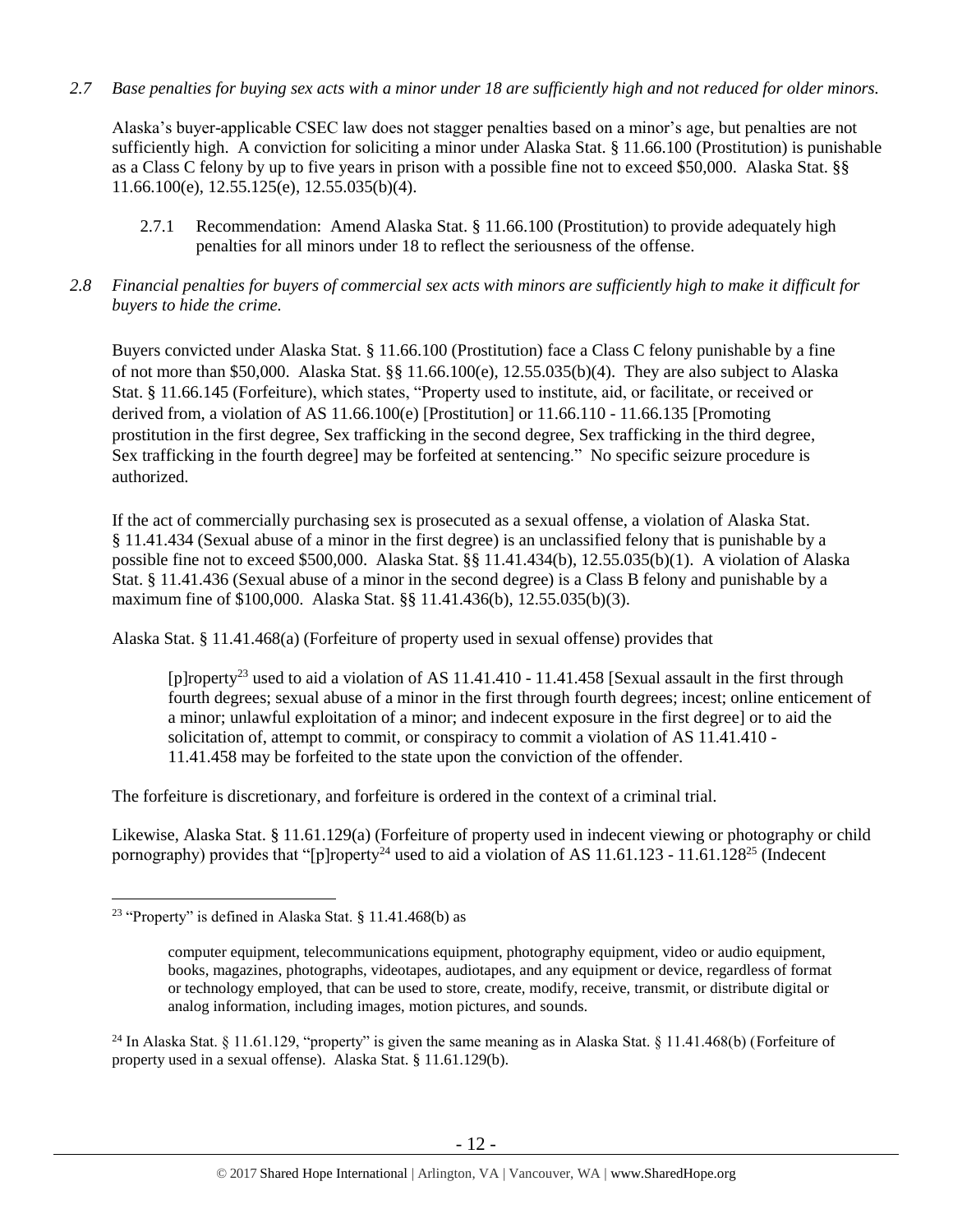viewing or photography; distribution of child pornography; possession of child pornography; and distribution of indecent material to minors) or to aid the solicitation of, attempt to commit, or conspiracy to commit a violation of AS 11.61.123 - 11.61.128 may be forfeited to the state upon the conviction of the offender." The forfeiture is discretionary, and forfeiture is ordered in the context of a criminal trial.

In addition, a court shall order a buyer to pay restitution. Alaska Stat. § 12.55.045(a) (Restitution and compensation) provides in part,

[t]he court shall, when presented with credible evidence, unless the victim or other person expressly declines restitution, order a defendant convicted of an offense to make restitution as provided in this section, including restitution to the victim or other person injured by the offense, to a public, private, or private nonprofit organization that has provided or is or will be providing counseling, medical, or shelter services to the victim or other person injured by the offense, or as otherwise authorized by law.

The court considers the following two factors in determining the restitution amount and payment method: "(1) public policy that favors requiring criminals to compensate for damages and injury, including loss of income, to their victims; and (2) financial burden placed on the victim and those who provide services to the victim and other persons injured by the offense as a result of the criminal conduct of the defendant." Alaska Stat. § 12.55.045(a).

*2.9 Buying and possessing images of child sexual exploitation carries penalties as high as similar federal offenses.*

Alaska Stat. § 11.61.127(a) (Possession of child pornography) states,

A person commits the crime of possession of child pornography if the person knowingly possesses or knowingly accesses on a computer with intent to view any material that visually depicts conduct described in AS 11.41.455(a) (Unlawful exploitation of a minor) knowing that the production of the material involved the use of a child under 18 years of age who engaged in the conduct or a depiction of a part of an actual child under 18 years of age who, by manipulation, creation, or modification, appears to be engaged in the conduct.

The statute provides in subsection (c) that "[e]ach film, audio, video, electronic, or electromagnetic recording, photograph, negative, slide, book, newspaper, magazine, or other material that visually or aurally depicts conduct described in AS 11.41.455(a) that is possessed or accessed in violation of (a) of this section is a separate violation of this section." Possessing images of child sexual exploitation (ICSE) is a Class C felony that is punishable by imprisonment for  $2-12$  years<sup>26</sup> and a possible fine not to exceed \$50,000. Alaska Stat. §§ 11.61.127(g), 12.55.125(i)(4)(A), 12.55.035(b)(3).

Alaska Stat. § 11.61.123 (Indecent viewing or photography) states,

 $\overline{a}$ <sup>25</sup> Alaska Stat. § 11.61.128 was found unconstitutional in *Am. Booksellers Foundation for Free Expression v. Sullivan*, No. 3:10-cv-0193-RRB, 2011 U.S. Dist. LEXIS 70414 (D. Alaska June 30, 2011), on First Amendment grounds because, "[T]here could be a chilling effect on protected speech under the . . . statute . . . . Individuals who fear the possibility of a minor receiving speech intended for an adult may refrain from exercising their right to free speech at all—an unacceptable result. The Government may not reduce the adult population to only what is fit for children." *Id.* at 12 (citing Reno v. ACLU, 521 U.S. 844, 875 (1997)).

<sup>26</sup> *See supra* note [3.](#page-1-0)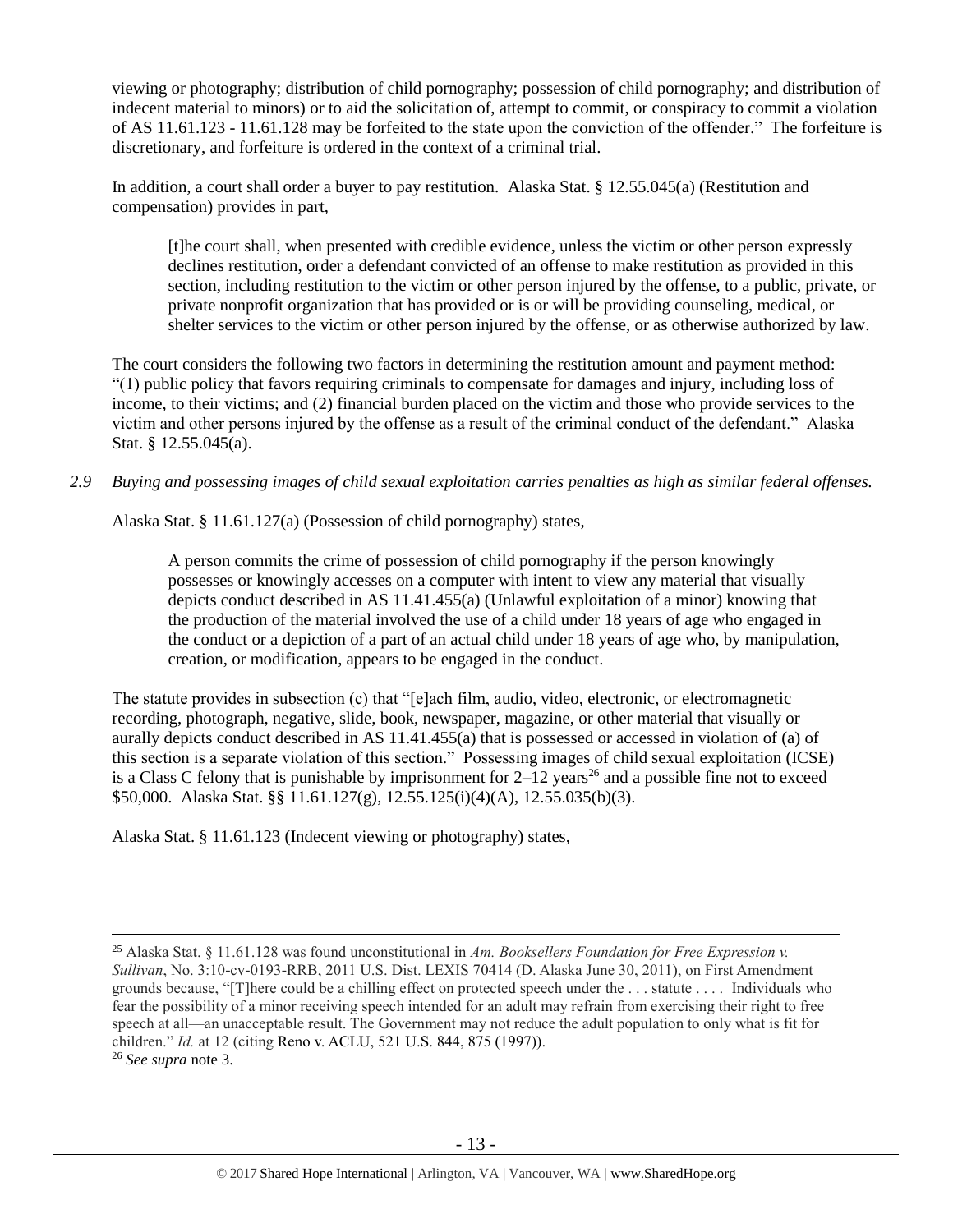(a) A person commits the crime of indecent viewing or photography if, in the state, the person knowingly views, or produces a picture of, the private exposure of the genitals, anus, or female breast of another person and the view or production is without the knowledge or consent of

(1) the parent or guardian of the person viewed, or who is shown in the picture, if the person who is viewed or shown is under 16 years of age; and

(2) the person viewed or shown in the picture, if the person viewed or shown is at least 13 years of age.

<span id="page-13-0"></span>(b) Each viewing of a person, and each production of a picture of a person, whose genitals, anus, or female breast are viewed or are shown in a picture constitutes a separate violation of this section.<sup>27</sup>

If the victim is a minor, a violation is a Class C felony that is punishable by imprisonment up to 18 months a possible fine not to exceed \$50,000. Alaska Stat. §§ 11.61.123(f)(1), 12.55.125(e)(1),  $12.55.035(b)(3)$ .

In comparison, a federal conviction for possession of  $ICSE^{28}$  is generally punishable by imprisonment for  $5-20$ years and a fine not to exceed \$250,000.<sup>29</sup> Subsequent convictions, however, are punishable by imprisonment up to 40 years and a fine not to exceed \$250,000.<sup>30</sup>

*2.10 Convicted buyers of commercial sex acts with minors are required to register as sex offenders*.

Under Alaska Stat. § 12.63.010(a) (Registration of sex offenders and related requirements), "A sex offender or child kidnapper who is physically present in the state shall register as provided in this section." Alaska Stat.

(1) "picture" means a film, photograph, negative, slide, book, newspaper, or magazine, whether in print, electronic, magnetic, or digital format; and

(2) "private exposure" means that a person has exposed the person's body or part of the body in a place, and under circumstances, that the person reasonably believed would not result in the person's body or body parts being (A) viewed by the defendant; or (B) produced in a picture; "private exposure" does not include the exposure of a person's body or body parts in a law enforcement facility, correctional facility, designated treatment facility, or a juvenile detention facility . . . .

<sup>28</sup> 18 U.S.C. §§ 2252(a)(2), (a)(4) (Certain activities relating to material involving the sexual exploitation of minors),  $2252A(a)(2)$ –(3) (Certain activities relating to material constituting or containing child pornography), 1466A(a), (b) (Obscene visual representations of the sexual abuse of children).

<sup>29</sup> 18 U.S.C. §§ 2252(b) (stating that a conviction under subsection (a)(2) is punishable by imprisonment for 5–20 years and a fine, while a conviction under subsection (a)(4) is punishable by imprisonment up to 10 years, a fine, or both),  $2252A(b)(1)$  (a conviction is punishable by imprisonment for 5–20 years and a fine),  $1466A(a)$ , (b) (stating that a conviction under subsection (a) is "subject to the penalties provided in section  $2252A(b)(1)$ ," imprisonment for 5–20 years and a fine, while a conviction under subsection (b) is "subject to the penalties provided in section 2252A(b)(2)," imprisonment up to 10 years, a fine, or both); *see also* 18 U.S.C §§ 3559(a)(1) (classifying all of the above listed offenses as felonies), 3571(b)(3) (providing a fine up to \$250,000 for any felony conviction).  $30\,18$  U.S.C. §§ 2252(b) (stating if a person has a prior conviction under subsection (a)(2), or a list of other statutes, a conviction is punishable by a fine and imprisonment for 15–40 years, but if a person has a prior conviction under subsection (a)(4), or a list of other statutes, a conviction is punishable by a fine and imprisonment for  $10-20$  years),  $2252A(b)(1)$  (stating if a person has a prior conviction under subsection (a)(2), (a)(3), or a list of other statutes, a conviction is punishable by a fine and imprisonment for 15–40 years), 1466A(a), (b) (stating that the penalty scheme for section 2252A(b) applies); *see also* 18 U.S.C §§ 3559(a)(1) (classifying all of the above listed offenses as felonies), 3571(b)(3) (providing a fine up to \$250,000 for any felony conviction).

 $\overline{a}$ <sup>27</sup> Alaska Stat. § 11.61.123(e) states in part,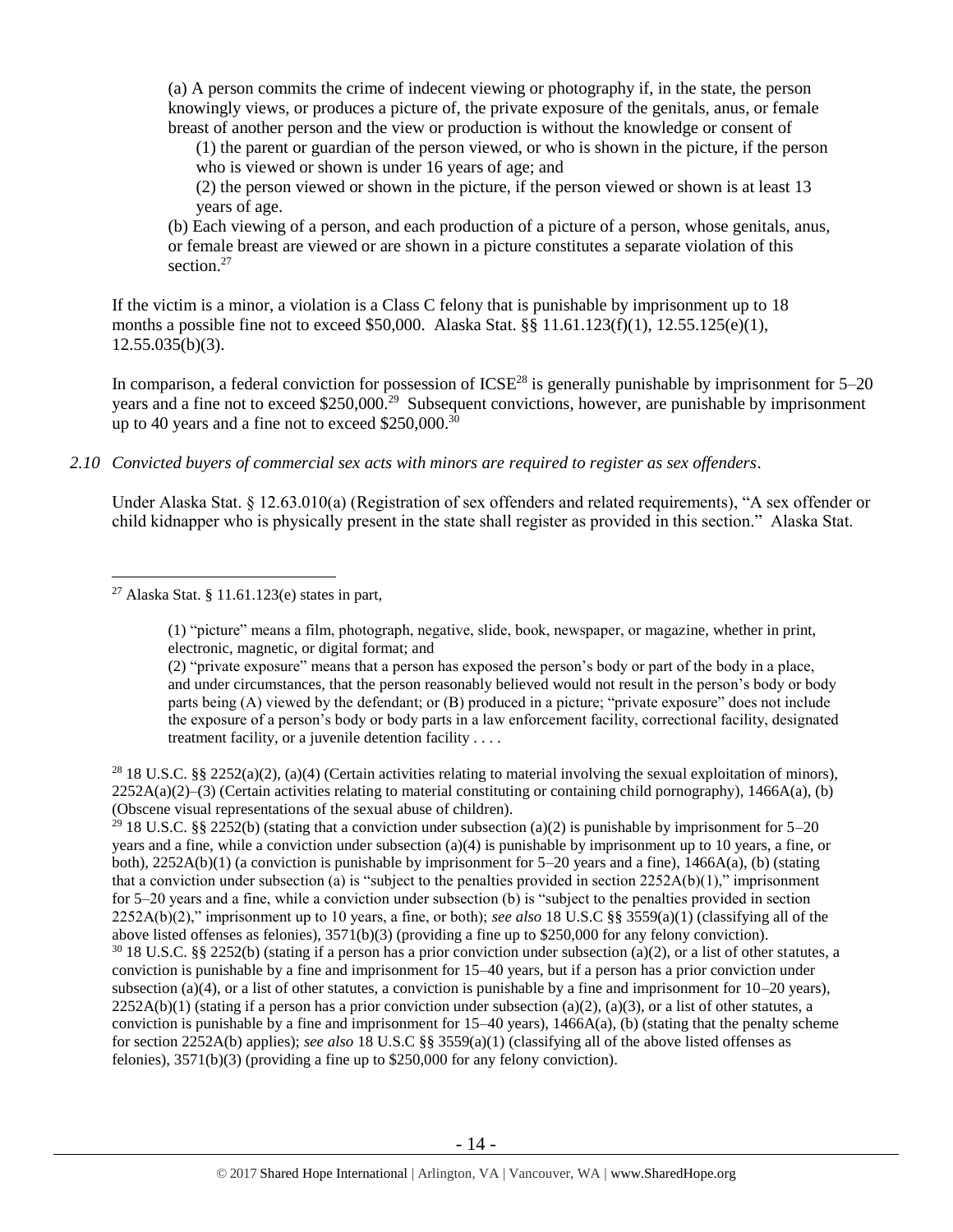§ 12.63.100(5) defines "sex offender" as "a person convicted of a sex offense . . . in this state or another jurisdiction regardless of whether the conviction occurred before, after, or on January 1, 1999."

The definition of "sex offense" in Alaska Stat. § 12.63.100(6)(C) (Definitions) includes "a crime, or an attempt, solicitation, or conspiracy to commit a crime, under the following statutes or a similar law of another jurisdiction:"

(i) AS 11.41.410 - 11.41.438 [Sexual assault in the first through fourth degrees; Sexual abuse of a minor in the first through third degrees];

(ii) AS  $11.41.440(a)(2)$  [Sexual abuse of a minor in the fourth degree];

(iii) AS 11.41.450 - 11.41.458 [Incest; online enticement of a minor; unlawful exploitation of a minor; and indecent exposure in the first degree];

(iv) AS 11.41.460 [Indecent exposure in the second degree] if the indecent exposure is before a person under 16 years of age and the offender has a previous conviction for that offense; (v) AS 11.61.125 - 11.61.128 [Distribution of child pornography; possession of child pornography; and distribution of indecent material to minors];

(vi) AS 11.66.110 [Sex trafficking in the first degree] or  $11.66.130(a)(2)$  [Sex trafficking in the third degree] if the person who was induced or caused to engage in prostitution was under 20 years of age at the time of the offense;

. . . .

 $(ix)$  AS 11.66.100(a)(2) [Prostitution: offers a fee in return for sexual conduct] if the offender is subject to punishment under AS 11.66.100(e) [Prostitution];

. . . .

"Aggravated sex offense" is defined in Alaska Stat.  $\S$  12.63.100(1)(C) (Definitions) as including "a crime, or an attempt, solicitation, or conspiracy to commit a crime, under AS 11.41.410 [Sexual assault in the first degree], 11.41.434 [Sexual abuse of a minor in the first degree], or a similar law of another jurisdiction or a similar provision under a former law of this state."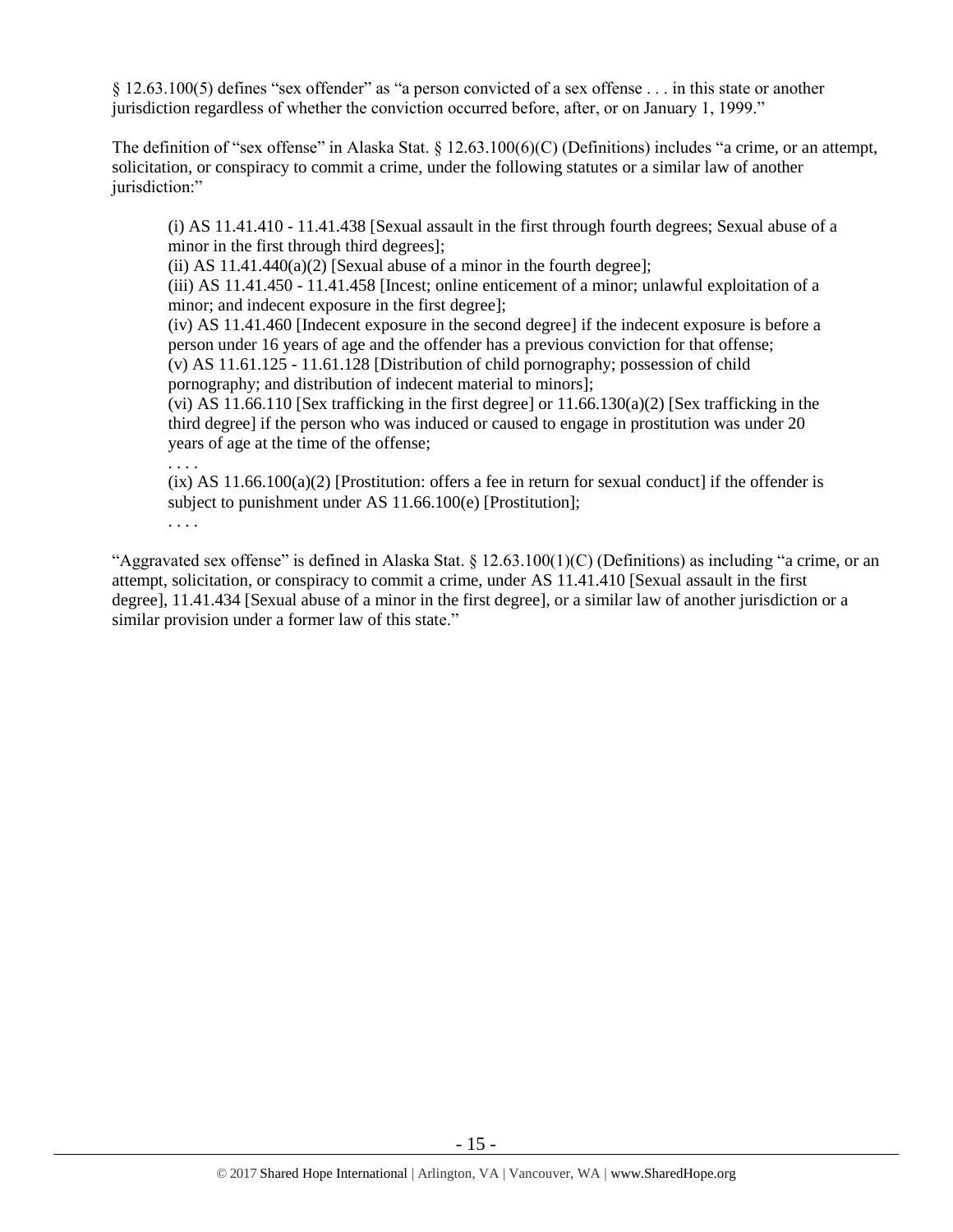#### **FRAMEWORK ISSUE 3: CRIMINAL PROVISIONS FOR TRAFFICKERS**

## *Legal Components:*

- *3.1 Penalties for trafficking a child for sexual exploitation are as high as federal penalties.*
- *3.2 Creating and distributing images of child sexual exploitation carries penalties as high as similar federal offenses*.
- *3.3 Using the Internet or electronic communications to lure, entice, recruit or sell commercial sex acts with a minor is a separate crime or results in an enhanced penalty for traffickers.*
- *3.4 Financial penalties for traffickers, including asset forfeiture, are sufficiently high.*
- *3.5 Convicted traffickers are required to register as sex offenders.*
- *3.6 Laws relating to termination of parental rights include sex trafficking or commercial sexual exploitation of children (CSEC) offenses as grounds for termination in order to prevent traffickers from exploiting their parental rights as a form of control.*

*\_\_\_\_\_\_\_\_\_\_\_\_\_\_\_\_\_\_\_\_\_\_\_\_\_\_\_\_\_\_\_\_\_\_\_\_\_\_\_\_\_\_\_\_\_\_\_\_\_\_\_\_\_\_\_\_\_\_\_\_\_\_\_\_\_\_\_\_\_\_\_\_\_\_\_\_\_\_\_\_\_\_\_\_\_\_\_\_\_\_\_\_\_\_*

# *Legal Analysis:*

*3.1 Penalties for trafficking a child for sexual exploitation are as high as federal penalties.* 

A violation of Alaska Stat. § 11.41.360 (Human trafficking in the first degree) is a Class A felony, which is punishable by imprisonment for 3–6 years and a possible fine not to exceed \$250,000. Alaska Stat. §§ 11.41.360(c), 12.55.125(c)(1), 12.55.035(b)(2).

A violation of Alaska Stat. § 11.66.110(a)(1), (3) (Sex trafficking in the first degree) is a Class A felony that occurs when a person "(1) induces or causes another person to engage in prostitution through the use of force; . . . or (3) induces or causes a person in that person's legal custody to engage in prostitution." Class A felonies are punishable by imprisonment for 3–6 years and a possible fine not to exceed \$250,000. Alaska Stat. §§  $12.55.125(c)(1)$ ,  $12.55.035(b)(2)$ . A person who "as other than a patron of a prostitute, induces or causes another person under 20 years of age to engage in prostitution" is guilty of an unclassified felony, which is punishable by imprisonment for 20–35 years, depending on the victim's age, and a maximum possible fine of \$500,000. Alaska Stat. §§ 11.66.110(a)(2), (d), 12.55.125(i)(1)(A), 12.55.035(b)(1).

A first conviction of Alaska Stat. § 11.41.455 (Unlawful exploitation of a minor) is a Class B felony punishable by imprisonment for 5–15 years and a possible fine not to exceed \$100,000. Alaska Stat. §§ 11.41.455(c)(1),  $12.55.125(i)(3)(A)$ ,  $12.55.035(b)(3)$ . Under subsection (c)(2), "Unlawful exploitation of a minor is a . . . class A felony if the person has been previously convicted of unlawful exploitation of a minor in this jurisdiction or a similar crime in this or another jurisdiction."

Alaska Stat. § 11.41.434(a)(1) (Sexual abuse of a minor in the first degree) states, "(a) An offender commits the crime of sexual abuse of a minor in the first degree if (1) being 16 years of age or older, the offender engages in sexual penetration with a person who is under 13 years of age or aids, induces, causes, or encourages a person who is under 13 years of age to engage in sexual penetration with another person." Sexual abuse of a minor in the first degree is an unclassified felony and is punishable by imprisonment for 20–35 years, depending on the victim's age, and a possible fine not to exceed \$500,000. Alaska Stat. §§ 11.41.434(b),  $12.55.125(i)(1)(A)$ ,  $12.55.035(b)(1)$ .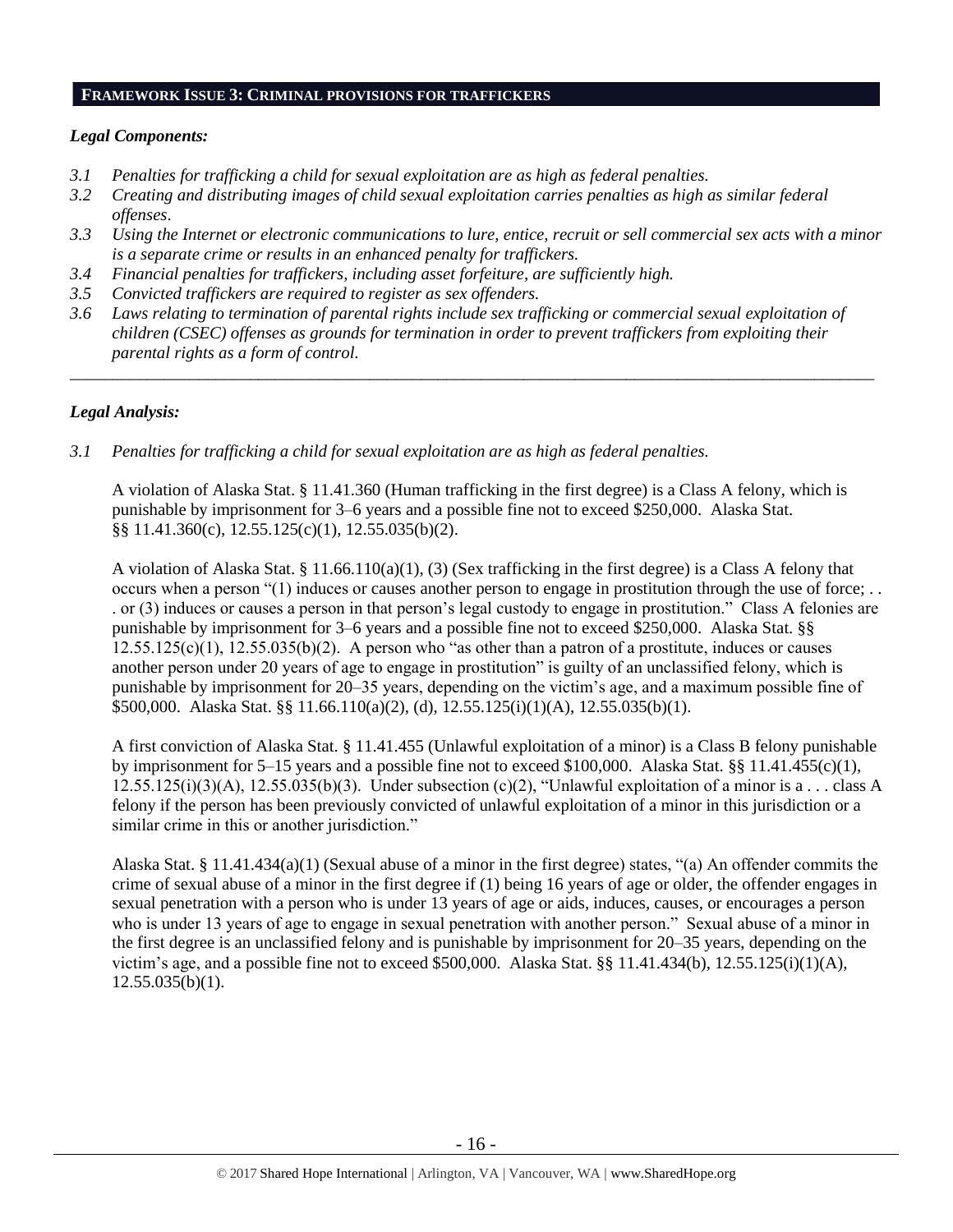In comparison, if the victim is under the age of 14, a conviction under the Trafficking Victims Protection Act  $(TVPA)^{31}$  for child sex trafficking is punishable by 15 years to life imprisonment and a fine not to exceed \$250,000. 18 U.S.C. §§ 1591(b)(1), 3559(a)(1), 3571(b)(3). If the victim is between the ages of 14–17, a conviction is punishable by 10 years to life imprisonment and a fine not to exceed \$250,000. 18 U.S.C. §§ 1591(b)(2), 3559(a)(1), 3571(b)(3). A conviction is punishable by mandatory life imprisonment, however, if the trafficker has a prior conviction for a federal sex offense<sup>32</sup> against a minor. 18 U.S.C. § 3559(e)(1).

*3.2 Creating and distributing images of child sexual exploitation carries penalties as high as similar federal offenses*.

Alaska Stat. § 11.61.123 (Indecent viewing or photography) states,

(a) A person commits the crime of indecent viewing or photography if, in the state, the person knowingly views, or produces a picture of, the private exposure of the genitals, anus, or female breast of another person and the view or production is without the knowledge or consent of

(1) the parent or guardian of the person viewed, or who is shown in the picture, if the person who is viewed or shown is under 16 years of age; and

(2) the person viewed or shown in the picture, if the person viewed or shown is at least 13 years of age.

(b) Each viewing of a person, and each production of a picture of a person, whose genitals, anus, or female breast are viewed or are shown in a picture constitutes a separate violation of this section.<sup>33</sup>

If the victim is a minor, a violation is a Class C felony that is punishable by imprisonment up to 18 months and a possible fine not to exceed \$50,000. Alaska Stat. §§ 11.61.123(f)(1), 12.55.125(e)(1), 12.55.035(b)(3).

Alaska Stat. § 11.41.455 (Unlawful exploitation of a minor) is a Class B felony that is punishable by 5–15 imprisonment for years and a possible fine not to exceed \$100,000. Alaska Stat. §§ 11.41.455(c)(1), 12.55.125(i)(3)(A), 12.55.035(b)(4). Pursuant to Alaska Stat. § 11.41.455(c)(2), the crime is a "class A felony if the person has been previously convicted of unlawful exploitation of a minor in this jurisdiction or a similar crime in this or another jurisdiction."

In comparison, if the victim is under the age of 14, a conviction under the TVPA for child sex trafficking is punishable by 15 years to life imprisonment and a fine not to exceed \$250,000. 18 U.S.C. §§ 1591(b)(1),  $3559(a)(1)$ ,  $3571(b)(3)$ . If the victim is between the ages of  $14-17$ , a conviction is punishable by 10 years to life imprisonment and a fine not to exceed \$250,000. 18 U.S.C. §§ 1591(b)(2), 3559(a)(1), 3571(b)(3). A conviction is punishable by mandatory life imprisonment, however, if the trafficker has a prior conviction for a federal sex offense<sup>34</sup> against a minor. 18 U.S.C. § 3559(e)(1). Additionally, a federal conviction for distribution of images of child sexual exploitation (ICSE)<sup>35</sup> is generally punishable by imprisonment for 5–20 years and a fine not to exceed \$250,000.<sup>36</sup> Subsequent convictions, however, are punishable by imprisonment

 $\overline{a}$ 

<sup>36</sup> 18 U.S.C. §§ 2252(b) (stating that a conviction under subsection (a)(1), (a)(2), or (a)(3) is punishable by imprisonment for 5–20 years and a fine), 2252A(b)(1) (a conviction is punishable by imprisonment for 5–20 years and a fine), 1466A(a), (b) (stating that a conviction under subsection (a) is "subject to the penalties provided in

<sup>31</sup> *See supra* note [17.](#page-9-0)

<sup>32</sup> *See supra* note [18.](#page-9-1)

<sup>33</sup> *See supra* note [27.](#page-13-0)

<sup>34</sup> *See supra* note [18.](#page-9-1)

 $35\,18$  U.S.C. §§ 2252(a)(1), (a)(2), (a)(3) (Certain activities relating to material involving the sexual exploitation of minors),  $2252A(a)(2)$ ,  $(a)(3)$  (Certain activities relating to material constituting or containing child pornography), 1466A(a) (Obscene visual representations of the sexual abuse of children).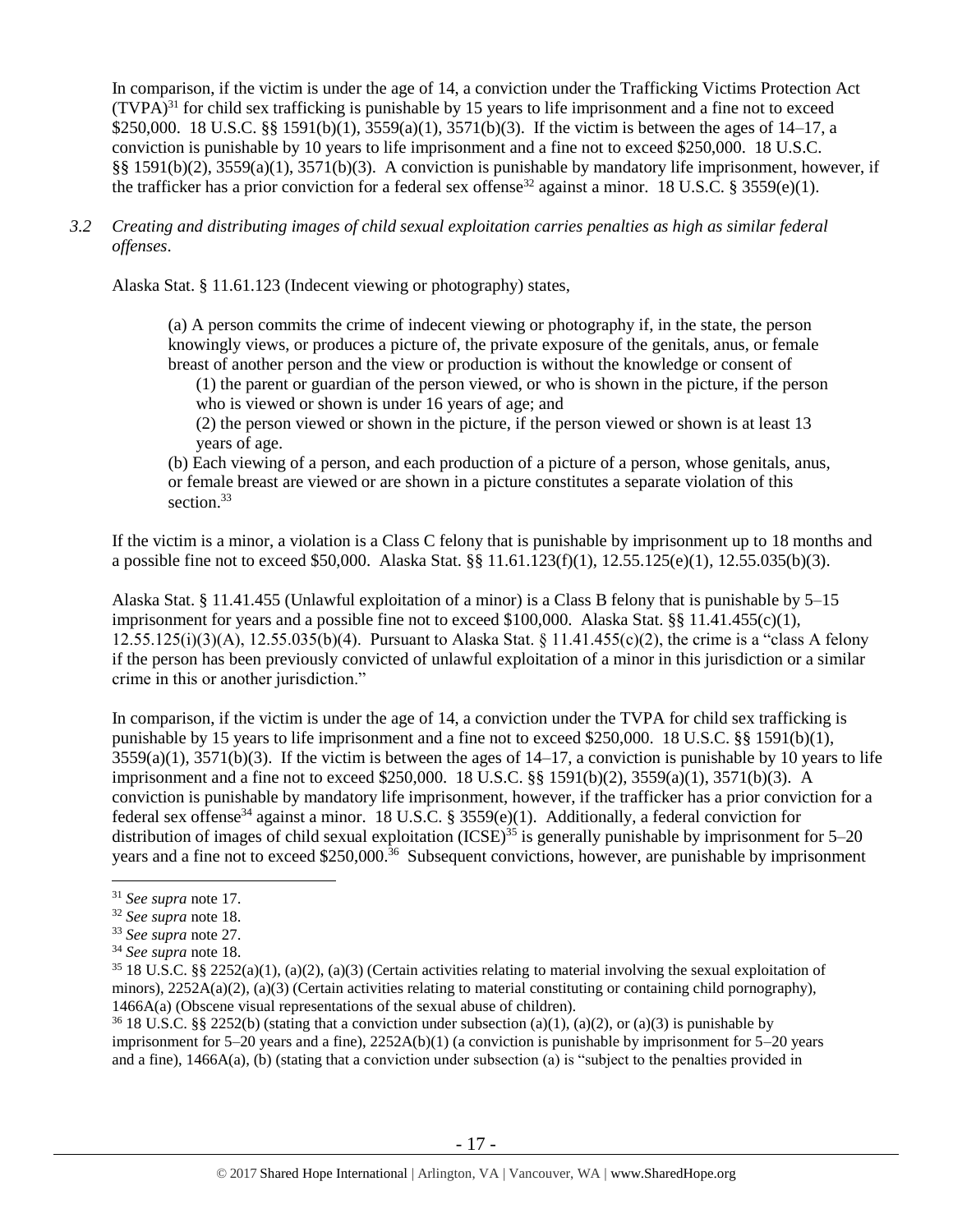up to 40 years and a fine not to exceed \$250,000.<sup>37</sup>

*3.3 Using the Internet or electronic communications to lure, entice, recruit or sell commercial sex acts with a minor is a separate crime or results in an enhanced penalty for traffickers.*

Alaska Stat. § 11.41.452(a) (Online enticement of a minor) provides that "[a] person commits the crime of online enticement of a minor if the person, being 18 years of age or older, knowingly uses a computer to communicate with another person to entice, solicit, or encourage the person to engage in an act described in AS 11.41.455(a)(1)–(7) [Unlawful exploitation of a minor] and (1) the other person is a child under 16 years of age; or (2) the person believes that the other person is a child under 16 years of age." This offense does not protect all minors under the age of 18. Online enticement is a Class B felony that is punishable by imprisonment for 5– 15 years and a possible fine not to exceed \$100,000.<sup>38</sup> Alaska Stat. §§ 11.41.452(d), 12.55.125(i)(3)(A),  $12.55.035(b)(3)$ .

## *3.4 Financial penalties for traffickers, including asset forfeiture, are sufficiently high*.

A convicted trafficker under Alaska Stat. § 11.41.360 (Human trafficking in the first degree) commits a Class A felony and is subject to a possible fine not exceeding \$250,000. Alaska Stat. §§ 11.41.360(c), 12.55.035(b)(2). Unlawful exploitation of a minor under Alaska Stat. § 11.41.455 (Unlawful exploitation of a minor), a Class B felony, is punishable by a maximum penalty of \$100,000. Alaska Stat. §§ 11.41.455(c)(1), 12.55.035(b)(3).

A violation of Alaska Stat. 11.66.110(a)(2) (Sex trafficking in the first degree) is an unclassified felony and carries a possible fine not to exceed \$500,000. Alaska Stat. §§ 11.66.110(d), 12.55.035(b)(1). A trafficker convicted under Alaska Stat. 11.66.120 (Sex trafficking in the second degree) may be assessed a Class B felony with a possible maximum fine of \$100,000. Alaska Stat. §§ 11.66.120(b), 12.55.035(b)(3).

Asset forfeiture is mandatory in sex trafficking cases. Alaska Stat. § 11.66.145 (Forfeiture) requires mandatory asset forfeiture of "[p]roperty used to institute, aid, or facilitate, or received or derived from, a violation of AS .  $\ldots$  11.66.110 - 11.66.135 [Sex trafficking in the first through fourth degrees]  $\ldots$ ."

In addition, Alaska Stat. § 11.41.468 (Forfeiture of property used in sexual offense) provides for discretionary asset forfeiture at the conclusion of a criminal trial, stating "[p]roperty<sup>39</sup> used to aid a violation of AS 11.41.410 - 11.41.458 [Sexual assault in the first through fourth degrees; Sexual abuse of a minor in the first through fourth degrees; Incest; Online enticement of a minor; Unlawful exploitation of a minor; and Indecent exposure in the first degree] or to aid the solicitation of, attempt to commit, or conspiracy to commit a violation of AS 11.41.410 - 11.41.458 may be forfeited to the state upon the conviction of the offender."

<sup>39</sup> *See supra* note [23.](#page-11-0)

section 2252A(b)(1)," imprisonment for 5–20 years and a fine, while a conviction under subsection (b) is "subject to the penalties provided in section 2252A(b)(2)," imprisonment up to 10 years, a fine, or both); *see also* 18 U.S.C §§  $3559(a)(1)$  (classifying all of the above listed offenses as felonies),  $3571(b)(3)$  (providing a fine up to \$250,000 for any felony conviction).

 $37\overline{18}$  U.S.C. §§ 2252(b) (stating if a person has a prior conviction under subsection (a)(1), (a)(2), or (a)(3) or a list of other statutes, a conviction is punishable by a fine and imprisonment for 15–40 years), 2252A(b)(1) (stating if a person has a prior conviction under subsection (a)(2), (a)(3), or a list of other statutes, a conviction is punishable by a fine and imprisonment for 15–40 years), 1466A(a), (b) (stating that the penalty scheme for section 2252A(b) applies); *see also* 18 U.S.C §§ 3559(a)(1) (classifying all of the above listed offenses as felonies), 3571(b)(3) (providing a fine up to \$250,000 for any felony conviction).

 $38$  However, Alaska Stat. § 11.41.452(e) provides that "[o]nline enticement is a class A felony if the defendant was, at the time of the offense, required to register as a sex offender or child kidnapper under AS 12.63 or a similar law of another jurisdiction."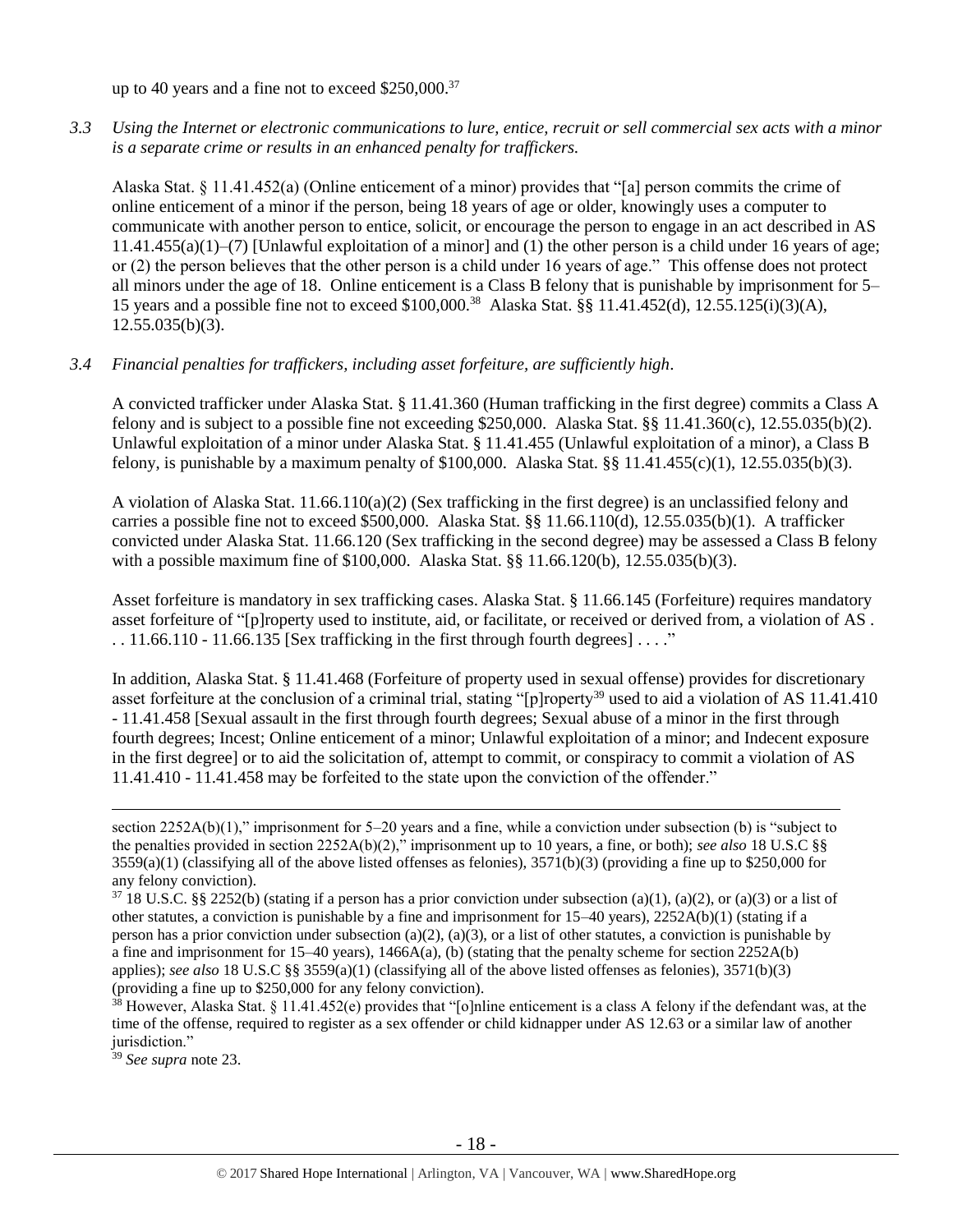Traffickers convicted of distributing images of child sexual exploitation (ICSE) are also subject to discretionary asset forfeiture at the conclusion of their criminal trials. Alaska Stat. § 11.61.129 (Forfeiture of property used in indecent viewing or photography or child pornography) states, "Property<sup>40</sup> used to aid a violation of AS 11.61.123 - 11.61.128 [Indecent viewing or photography; Distribution of child pornography; Possession of child pornography; and Distribution of indecent material to minors] or to aid the solicitation of, attempt to commit, or conspiracy to commit a violation of AS 11.61.123 - 11.61.128 may be forfeited to the state upon the conviction of the offender."

In addition, a court will order a trafficker to pay restitution. Alaska Stat. § 12.55.045(a) (Restitution and compensation) provides in part that:

[t]he court shall, when presented with credible evidence, unless the victim or other person expressly declines restitution, order a defendant convicted of an offense to make restitution as provided in this section, including restitution to the victim or other person injured by the offense, to a public, private, or private nonprofit organization that has provided or is or will be providing counseling, medical, or shelter services to the victim or other person injured by the offense, or as otherwise authorized by law.

The court considers the following two factors in determining the restitution amount and payment method: "(1) public policy that favors requiring criminals to compensate for damages and injury, including loss of income, to their victims; and (2) financial burden placed on the victim and those who provide services to the victim and other persons injured by the offense as a result of the criminal conduct of the defendant." Alaska Stat. § 12.55.045(a)(1), (2).

## *3.5 Convicted traffickers are required to register as sex offenders.*

Under Alaska Stat. § 12.63.010(a) (Registration of sex offenders and related requirements), "A sex offender or child kidnapper who is physically present in the state shall register as provided in this section." Alaska Stat. § 12.63.100(5) defines "sex offender" as "a person convicted of a sex offense . . . in this state or another jurisdiction regardless of whether the conviction occurred before, after, or on January 1, 1999."

The definition of "sex offense" in Alaska Stat. § 12.63.100(6)(C) (Definitions) includes the following:

a crime, or an attempt, solicitation, or conspiracy to commit a crime, under the following statutes or a similar law of another jurisdiction:

(i) AS 11.41.410 - 11.41.438 [Sexual assault in the first through fourth degree; sexual abuse of a minor in the first through third degree];

(ii) AS  $11.41.440(a)(2)$  [Sexual abuse of a minor in the fourth degree];

(iii) AS 11.41.450 - 11.41.458 [Incest; online enticement of a minor; unlawful exploitation of a minor; and indecent exposure in the first degree];

(iv) AS 11.41.460 [Indecent exposure in the second degree] if the indecent exposure is before a person under 16 years of age and the offender has a previous conviction for that offense;

(v) AS 11.61.125 - 11.61.128 [Distribution of child pornography; possession of child pornography; and distribution of indecent material to minors];

(vi) AS 11.66.110 [Sex trafficking in the first degree] or  $11.66.130(a)(2)$  [Sex trafficking in the third degree] if the person who was induced or caused to engage in prostitution was 20 years of age at the time of the offense;

. . . .

<sup>40</sup> *See supra* note [24.](#page-11-1)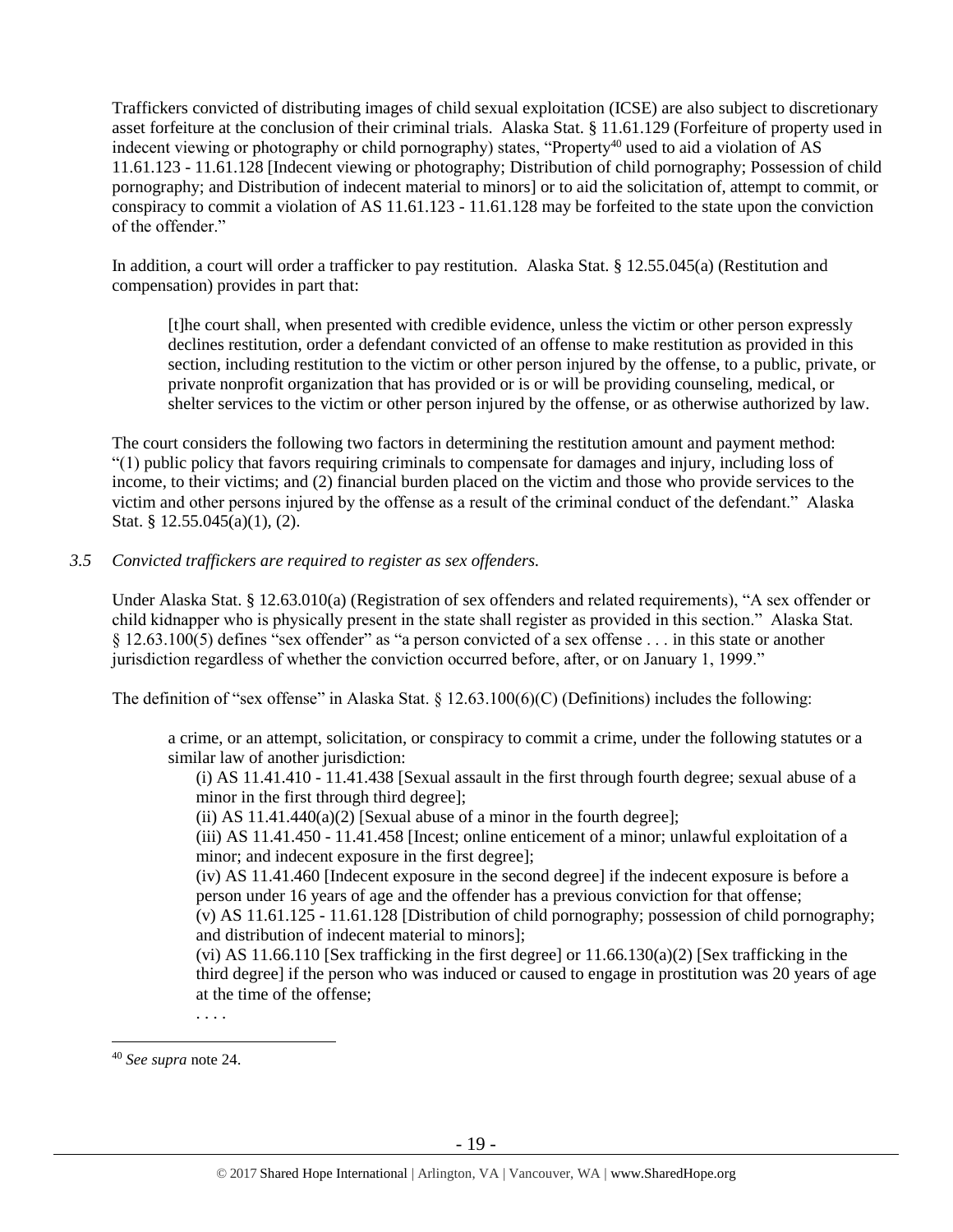$(ix)$  AS 11.66.100(a)(2) [Prostitution: offers a fee in return for sexual conduct] if the offender is subject to punishment under AS 11.66.100(e) [Prostitution]; . . . .

"Aggravated sex offense" is defined in Alaska Stat.  $\S 12.63.100(1)(C)$  (Definitions) as including "a crime, or an attempt, solicitation, or conspiracy to commit a crime, under AS 11.41.410 [Sexual assault in the first degree], 11.41.434 [Sexual abuse of a minor in the first degree], or a similar law of another jurisdiction or a similar provision under a former law of this state."

*3.6 Laws relating to termination of parental rights include sex trafficking or commercial sexual exploitation of children (CSEC) offenses as grounds for termination in order to prevent traffickers from exploiting their parental rights as a form of control.* 

Alaska Stat. § 47.10.088(a) (Involuntary termination of parental rights and responsibilities) states,

Except as provided in AS 47.10.080(o) [Concerning incarcerated parent], the rights and responsibilities of the parent regarding the child may be terminated for purposes of freeing a child for adoption or other permanent placement if the court finds by clear and convincing evidence that

(1) the child has been subjected to conduct or conditions described in AS 47.10.011 [Children in need of aid];

(2) the parent

(A) has not remedied the conduct or conditions in the home that place the child at substantial risk of harm; or

(B) has failed, within a reasonable time, to remedy the conduct or conditions in the home that place the child in substantial risk so that returning the child to the parent would place the child at substantial risk of physical or mental injury; and

(3) the department has complied with the provisions of AS 47.10.086 concerning reasonable efforts.

Alaska Stat. § 47.10.011 (Children in need of aid) provides, subject to certain limitations, that:

[T]he court may find a child to be a child in need of aid if it finds by a preponderance of the evidence that the child has been subjected to any of the following: . . . (5) the child is habitually absent from home or refuses to accept available care and the child's conduct places the child at substantial risk of physical or mental injury; . . . (7) the child has suffered sexual abuse, or there is a substantial risk that the child will suffer sexual abuse, as a result of conduct by or conditions created by the child's parent, guardian, or custodian or by the failure of the parent, guardian, or custodian to adequately supervise the child; . . . .

Alaska Stat. § 47.10.990(31) defines "sexual abuse" as "the conduct described in AS 11.41.410 - 11.41.460 [Sexual assault in the first through fourth degrees; sexual abuse of a minor in the first through fourth degrees; incest; online enticement of a minor; unlawful exploitation of a minor; indecent exposure]; conduct constituting 'sexual exploitation' as defined in AS 47.17.290, and conduct prohibited by AS 11.66.100 - 11.66.150 [Prostitution, Sex trafficking in the first through fourth degrees]." "Sexual exploitation" is defined in Alaska Stat. § 47.17.290(16) as including "(A) allowing, permitting, or encouraging a child to engage in prostitution prohibited by AS 11.66.100 - 11.66.150 [Prostitution, Sex trafficking in the first through fourth degrees], by a person responsible for the child's welfare; (B) allowing, permitting, encouraging, or engaging in activity prohibited by AS 11.41.455(a), by a person responsible for the child's welfare."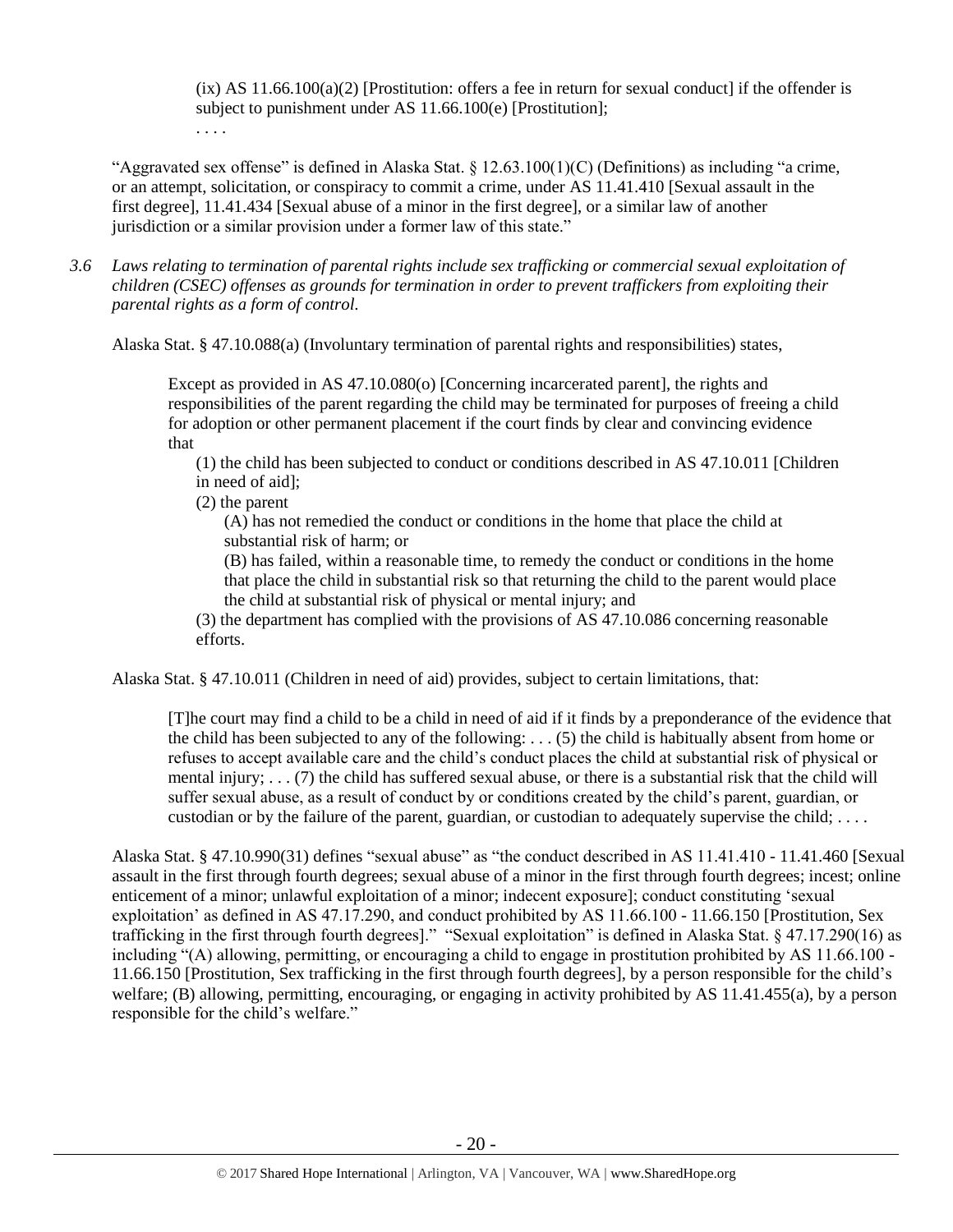However, the grounds for termination of parental rights provided under Alaska Stat. § 47.10.011 (Children in need of aid) would not extend to children of a convicted trafficker unless those children had also been subjected to sexual abuse or sexual exploitation by the trafficker.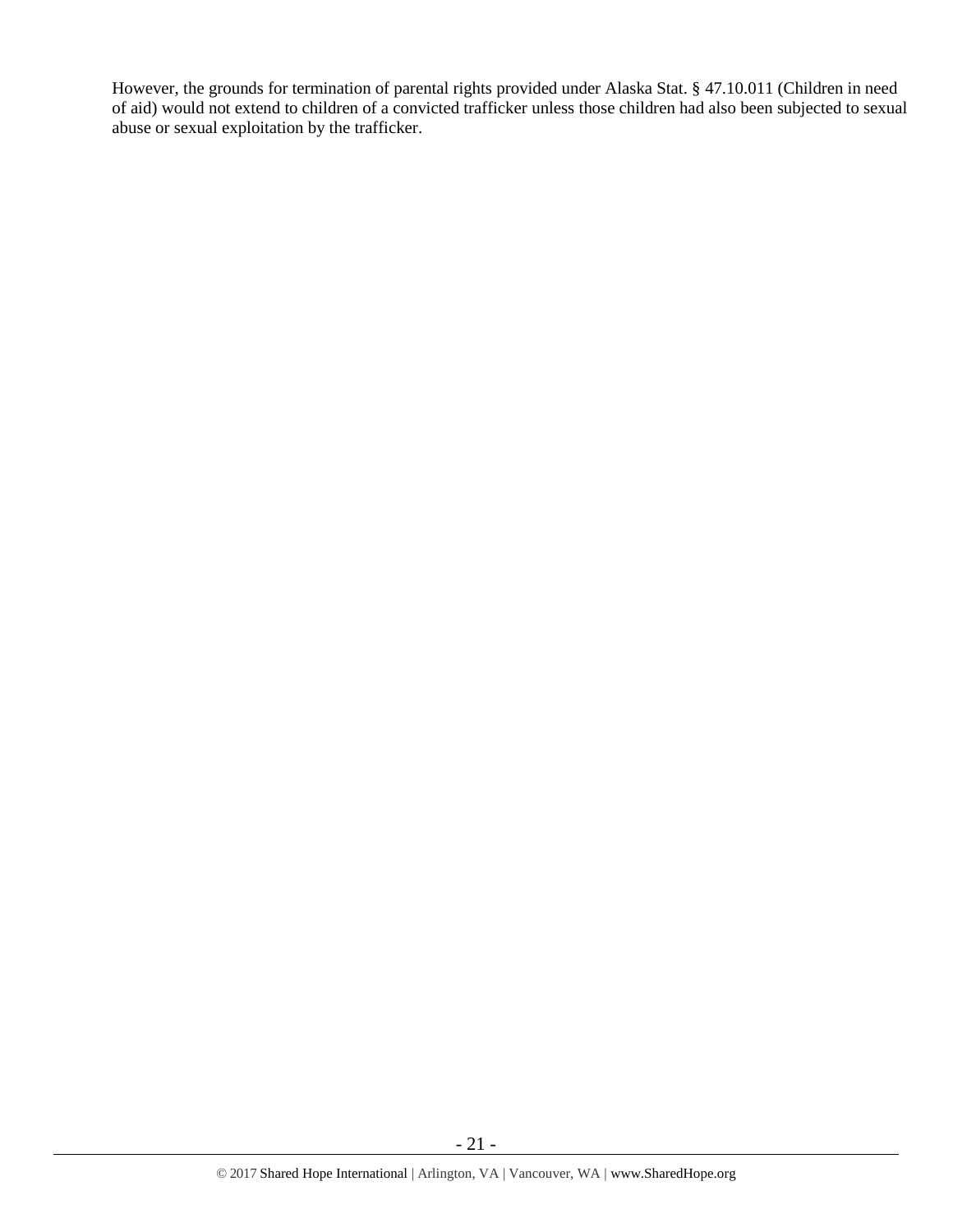### **FRAMEWORK ISSUE 4: CRIMINAL PROVISIONS FOR FACILITATORS**

## *Legal Components:*

- *4.1 The acts of assisting, enabling, or financially benefitting from child sex trafficking are included as criminal offenses in the state sex trafficking statute.*
- *4.2 Financial penalties, including asset forfeiture laws, are in place for those who benefit financially from or aid and assist in committing domestic minor sex trafficking.*
- *4.3 Promoting and selling child sex tourism is illegal.*
- *4.4 Promoting and selling images of child sexual exploitation carries penalties as high as similar federal offenses. \_\_\_\_\_\_\_\_\_\_\_\_\_\_\_\_\_\_\_\_\_\_\_\_\_\_\_\_\_\_\_\_\_\_\_\_\_\_\_\_\_\_\_\_\_\_\_\_\_\_\_\_\_\_\_\_\_\_\_\_\_\_\_\_\_\_\_\_\_\_\_\_\_\_\_\_\_\_\_\_\_\_\_\_\_\_\_\_\_\_\_\_\_\_*

# *Legal Analysis:*

*4.1 The acts of assisting, enabling, or financially benefitting from child sex trafficking are included as criminal offenses in the state sex trafficking statute*.

The state human trafficking law establishes the offense of benefiting from the crime of sex trafficking. Alaska Stat. § 11.41.365(a) (Human trafficking in the second degree) states, "A person commits the crime of human trafficking in the second degree if the person obtains a benefit from the commission of human trafficking under AS 11.41.360 [Human trafficking in the first degree], with reckless disregard that the benefit is a result of the trafficking." A violation of Alaska Stat. § 11.41.365 is a Class B felony, which is punishable by imprisonment for 0–2 years and a possible fine not to exceed \$100,000. Alaska Stat. §§ 11.41.365(b), 12.55.125(d)(1),  $12.55.035(b)(3)$ .

Facilitators of sex trafficking may also be prosecuted under Alaska Stat. § 11.66.120(a) (Sex trafficking in the second degree), which makes it a crime when a person "(1) manages, supervises, controls, or owns, either alone or in association with others, a prostitution enterprise other than a place of prostitution; (2) procures or solicits a patron for a prostitute; or (3) offers, sells, advertises, promotes, or facilitates travel that includes commercial sexual conduct as enticement for the travel . . . ." Sex trafficking in the second degree is a Class B felony and is punishable by imprisonment for 0–2 years and a possible fine not to exceed \$100,000. Alaska Stat. §§ 11.66.120(b), 12.55.125(d)(1), 12.55.035(b)(3).

Also, a facilitator could be charged under Alaska Stat. § 11.66.130(a) (Sex trafficking in the third degree), which states,

A person commits the crime of sex trafficking in the third degree if, with the intent to promote prostitution, the person

(1) manages, supervises, controls, or owns, either alone or in association with others, a place of prostitution;

(2) as other than a patron of a prostitute, induces or causes another person who is 20 years of age or older to engage in prostitution;

(3) as other than a prostitute receiving compensation for personally rendered prostitution services, receives or agrees to receive money or other property under an agreement or understanding that the money or other property is derived from prostitution; or

(4) engages in conduct that institutes, aids, or facilitates a prostitution enterprise.

A facilitator convicted under Alaska Stat. § 11.66.130 will be guilty of a Class C felony, which is punishable by imprisonment up to 18 months and a possible fine not to exceed \$50,000. Alaska Stat. §§ 11.66.130(b), 12.55.125(e)(1), 12.55.035(b)(4).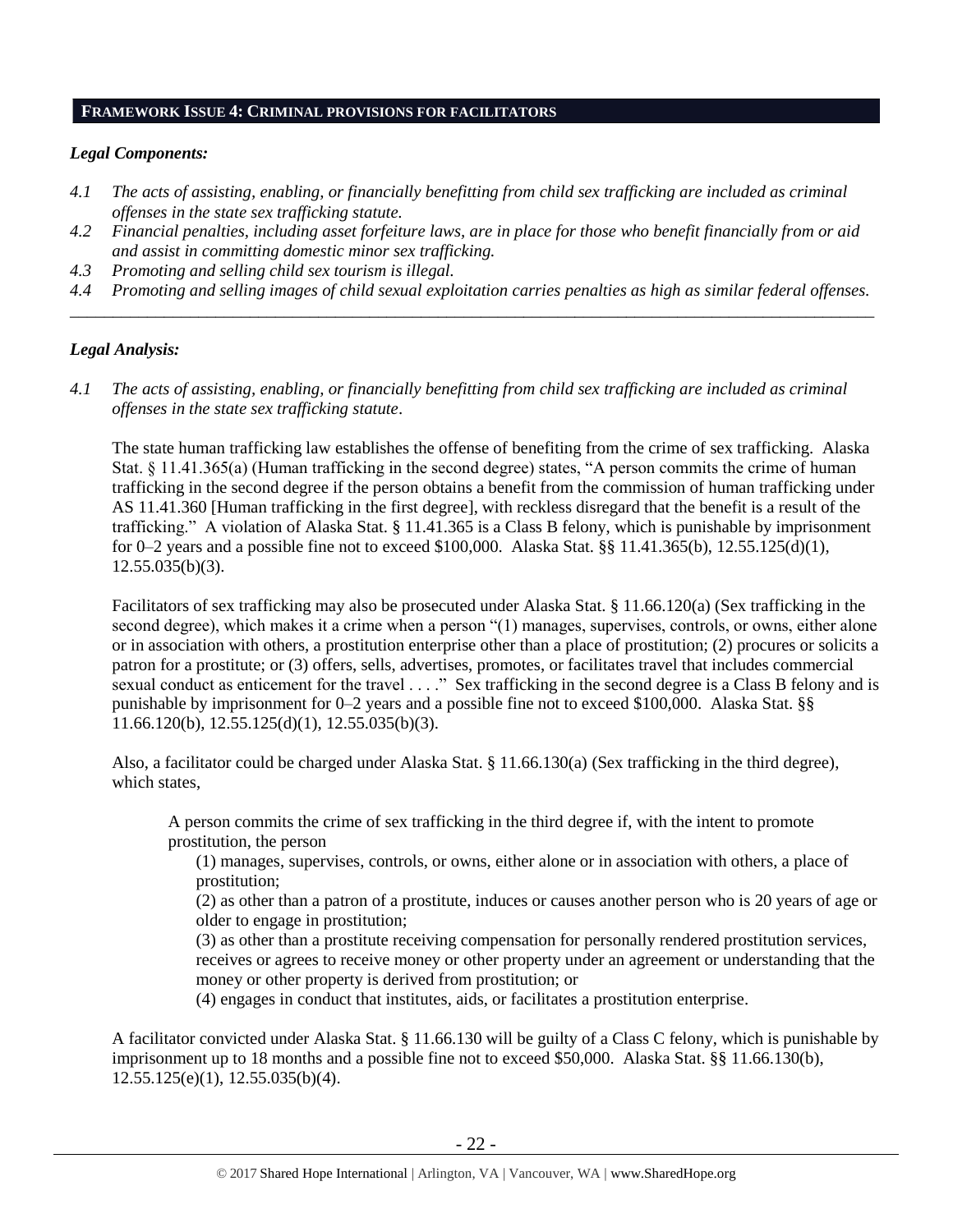Furthermore, a facilitator of prostitution may also be found guilty under Alaska Stat. § 11.66.135(a) (Sex trafficking in the fourth degree) if he "engages in conduct that institutes, aids, or facilitates prostitution under circumstances not proscribed under AS 11.66.130(a)(4)." This crime is a Class A misdemeanor, which is punishable by up to 1 year imprisonment<sup>41</sup> and a possible fine not to exceed \$25,000. Alaska Stat. §§ 11.66.135(b), 12.55.135(a), 12.55.035(b)(5).

# *4.2 Financial penalties, including asset forfeiture laws, are in place for those who benefit financially from or aid and assist in committing domestic minor sex trafficking.*

A facilitator convicted under Alaska Stat. § 11.41.365 (Human trafficking in the second degree) may be assessed a maximum fine of \$100,000. Alaska Stat. §§ 11.41.365(b), 12.55.035(b)(3). In addition, a facilitator convicted under Alaska Stat. § 11.66.110 (Sex trafficking in the first degree) may face a possible maximum fine of \$500,000, and a conviction under Alaska Stat. § 11.66.120 (Sex trafficking in the second degree) may result in a maximum fine of \$100,000. Alaska Stat. §§ 11.66.110(d), 11.66.120(b), 12.55.035(b)(1), (3).

A court will also order a facilitator to pay restitution. Alaska Stat. § 12.55.045(a) (Restitution and compensation) provides that "[t]he court shall, when presented with credible evidence, unless the victim or other person expressly declines restitution, order a defendant convicted of an offense to make restitution as provided in this section, including restitution to the victim or other person injured by the offense, to a public, private, or private nonprofit organization that has provided or is or will be providing counseling, medical, or shelter services to the victim or other person injured by the offense, or as otherwise authorized by law."

The court considers the following two factors in determining the restitution amount and payment method: "(1) public policy that favors requiring criminals to compensate for damages and injury, including loss of income, to their victims; and (2) financial burden placed on the victim and those who provide services to the victim and other persons injured by the offense as a result of the criminal conduct of the defendant." Alaska Stat. § 12.55.045(a).

In addition, facilitators may be subject to mandatory forfeiture under Alaska Stat. § 11.66.145 (Forfeiture). The statute provides that "[p]roperty<sup>42</sup> used to institute, aid, or facilitate, or received or derived from, a violation of AS 11.66.100(e) or 11.66.110 - 11.66.135 [Sex trafficking in the first through fourth degrees] may be forfeited at sentencing."

Likewise, facilitators convicted under Alaska Stat. § 11.61.125 (Distribution of child pornography) may also be subject to discretionary asset forfeiture at the conclusion of their criminal trials. Alaska Stat. § 11.61.129(a) (Forfeiture of property used in indecent viewing or photography or child pornography) states, "Property<sup>43</sup> used to aid a violation of AS 11.61.123 - 11.61.128 [Indecent viewing or photography; distribution of child pornography; possession of child pornography; and distribution of indecent material to minors] or to aid the solicitation of, attempt to commit, or conspiracy to commit a violation of AS 11.61.123 - 11.61.128 may be forfeited to the state upon the conviction of the offender."

# *4.3 Promoting and selling child sex tourism is illegal*.

Alaska Stat. § 11.66.120(a)(3) (Sex trafficking in the second degree) makes it a Class B felony when a person "offers, sells, advertises, promotes, or facilitates travel that includes commercial sexual conduct as enticement

<sup>41</sup> *See supra* note [8.](#page-2-0)

<sup>42</sup> *See supra* note [23.](#page-11-0)

<sup>43</sup> See *supra* note [24.](#page-11-1)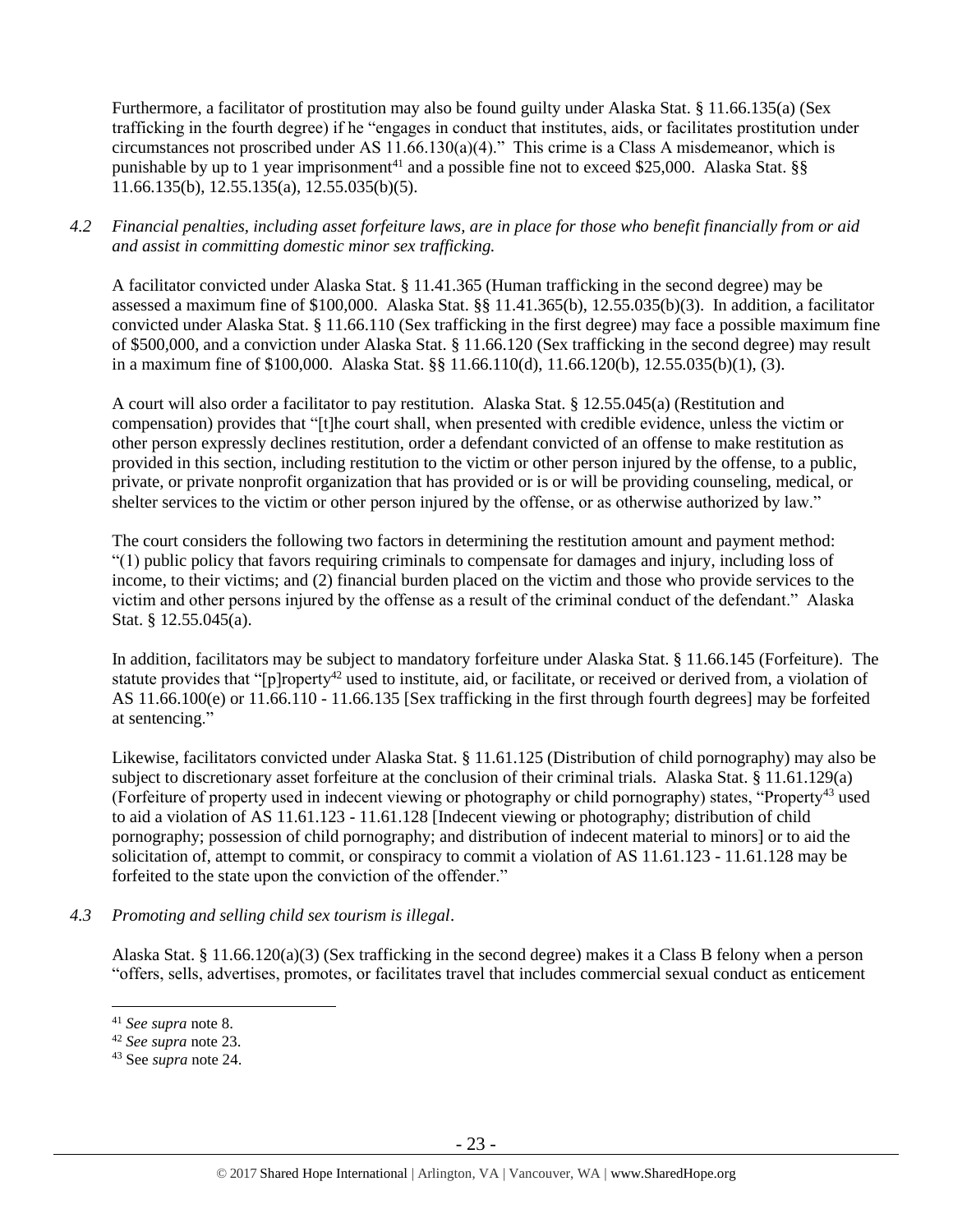for the travel," and the provision defines "commercial sexual conduct" to mean "sexual conduct for which anything of value is given or received by any person." Alaska Stat. § 11.66.120(b). However, Alaska Stat. § 11.66.120(a)(3) is not specific to minors nor does it include a heightened penalty for minors. In addition, Alaska Stat. § 11.66.120(a)(3) does not eliminate the requirement of force, fraud, or coercion for sex trafficking when the victim is a minor.

4.3.1 Recommendation: Enact a law that prohibits selling or offering to sell travel services that include or facilitate travel for the purpose of engaging in commercial sexual exploitation of a minor or prostitution of a minor, if the travel is sold or occurs in Alaska.

## *4.4 Promoting and selling images of child sexual exploitation carries penalties as high as similar federal offenses*.

Under Alaska Stat. § 11.61.125 (Distribution of child pornography), "A person commits the crime of distribution of child pornography if the person distributes in this state or advertises, promotes, solicits, or offers to distribute in this state any material that is proscribed under AS 11.61.127 [Possession of child pornography]."<sup>44</sup> Subsection (c) explains, "The possession of 100 or more films, audio, video, electronic, or electromagnetic recordings, photographs, negatives, slides, books, newspapers, magazines, or other materials, including a combination of these items totaling 100 or more, is prima facie evidence of distribution and intent to distribute under (a) of this section." A violation of Alaska Stat. § 11.61.125 is a Class B felony that may be punishable by imprisonment for  $2-12$  years<sup>45</sup> and a possible fine not to exceed \$100,000. Alaska Stat. §§ 11.61.125(e)(1), 12.55.125(i)(4)(A), 12.55.035(b)(3).

<sup>44</sup> "Distribution" is defined in Alaska Stat. § 11.61.125(d) as including "whether or not for monetary or other consideration: delivering, selling, renting, leasing, lending, giving, circulating, exhibiting, presenting, providing, exchanging, placing on a computer network or computer system, and providing billing collection, or other ancillary services for or otherwise supporting these activities."

<sup>45</sup> *See supra* note [3.](#page-1-0)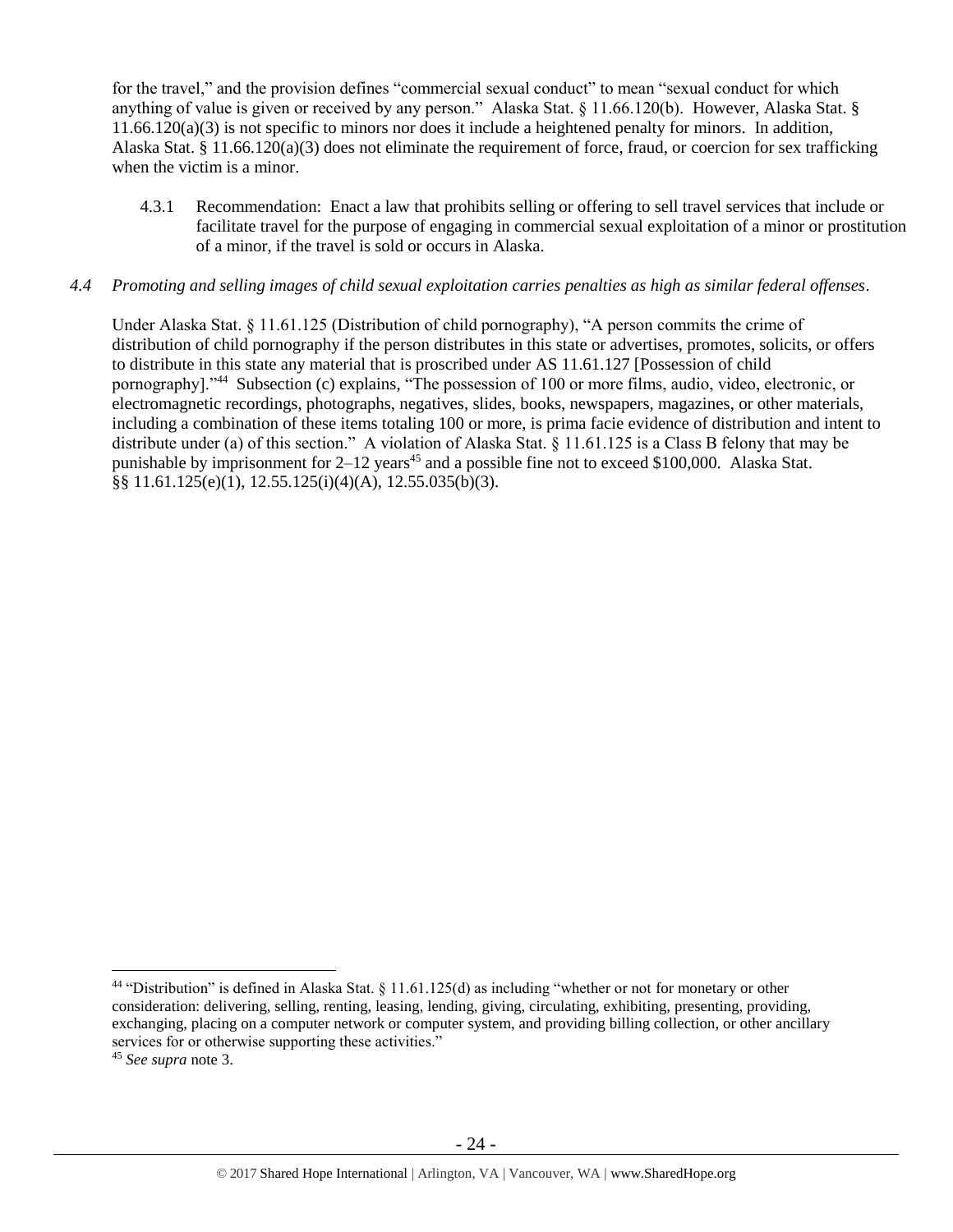# **FRAMEWORK ISSUE 5: PROTECTIVE PROVISIONS FOR THE CHILD VICTIMS**

## *Legal Components:*

- *5.1 Victims under the core child sex trafficking offense include all commercially sexually exploited children.*
- *5.2 The state sex trafficking statute expressly prohibits a defendant from asserting a defense based on the willingness of a minor under 18 to engage in the commercial sex act.*
- *5.3 State law prohibits the criminalization of minors under 18 for prostitution offenses.*
- *5.4 State law provides a non-punitive avenue to specialized services through one or more points of entry.*
- *5.5 Child sex trafficking is identified as a type of abuse and neglect within child protection statutes.*
- *5.6 The definition of "caregiver" or another related term in the child welfare statutes is not a barrier to a sex trafficked child accessing the protection of child welfare.*
- *5.7 Crime victims' compensation is specifically available to a child victim of sex trafficking or commercial sexual exploitation of children (CSEC).*
- *5.8 Victim-friendly procedures and protections are provided in the trial process for minors under 18.*
- *5.9 Child sex trafficking victims may vacate delinquency adjudications and expunge related records for prostitution and other offenses arising from trafficking victimization, without a waiting period.*
- *5.10 Victim restitution and civil remedies for victims of domestic minor sex trafficking or commercial sexual exploitation of children (CSEC) are authorized by law.*
- *5.11 Statutes of limitations for civil and criminal actions for child sex trafficking or commercial sexual exploitation of children (CSEC) offenses are eliminated or lengthened to allow prosecutors and victims a realistic opportunity to pursue criminal action and legal remedies.*

*\_\_\_\_\_\_\_\_\_\_\_\_\_\_\_\_\_\_\_\_\_\_\_\_\_\_\_\_\_\_\_\_\_\_\_\_\_\_\_\_\_\_\_\_\_\_\_\_\_\_\_\_\_\_\_\_\_\_\_\_\_\_\_\_\_\_\_\_\_\_\_\_\_\_\_\_\_\_\_\_\_\_\_\_\_\_\_\_\_\_\_\_\_\_*

# *Legal Analysis:*

*5.1 Victims under the core child sex trafficking offense include all commercially sexually exploited children.* 46

Alaska does not define all commercially sexually exploited children as victims of child sex trafficking; only commercially sexually exploited children who are under the control of a third party will be recognized as child sex trafficking victims. While Alaska Stat. § 11.66.110 (Sex trafficking in the first degree) does not require proof of force, fraud, or coercion when the victim is a minor, $47$  it does not provide criminal liability for buyers of sex with a minor.<sup>48</sup> Consequently, third party control is required to establish the crime of child sex trafficking, excluding commercially sexually exploited children who are not under the control of a trafficker from the definition of a child sex trafficking victim and related protections and services.

5.1.1 Recommendation: Amend the definition of Alaska Stat. § 11.66.110(a) (Sex trafficking in the first degree) so that all commercially sexually exploited children are identifiable as victims and eligible for protections pursuant to their victim status.

 $\overline{a}$ <sup>46</sup> *See generally* SHARED HOPE INTERNATIONAL, "Eliminating the Third Party Control Barrier to Identifying Juvenile Sex Trafficking Victims," JuST Response Policy Paper (2015), http://sharedhope.org/wpcontent/uploads/2015/08/Policy-Paper\_Eliminating-Third-Party-Control\_Final1.pdf (discussing need to include all commercially sexually exploited children within sex trafficking definitions and corresponding need to include buyer conduct in core sex trafficking offenses regardless of whether victim is under control of a third party).

<sup>47</sup> *See supra* discussion in Component 1.1.

<sup>48</sup> *See supra* discussion of buyer applicability in Component 2.1.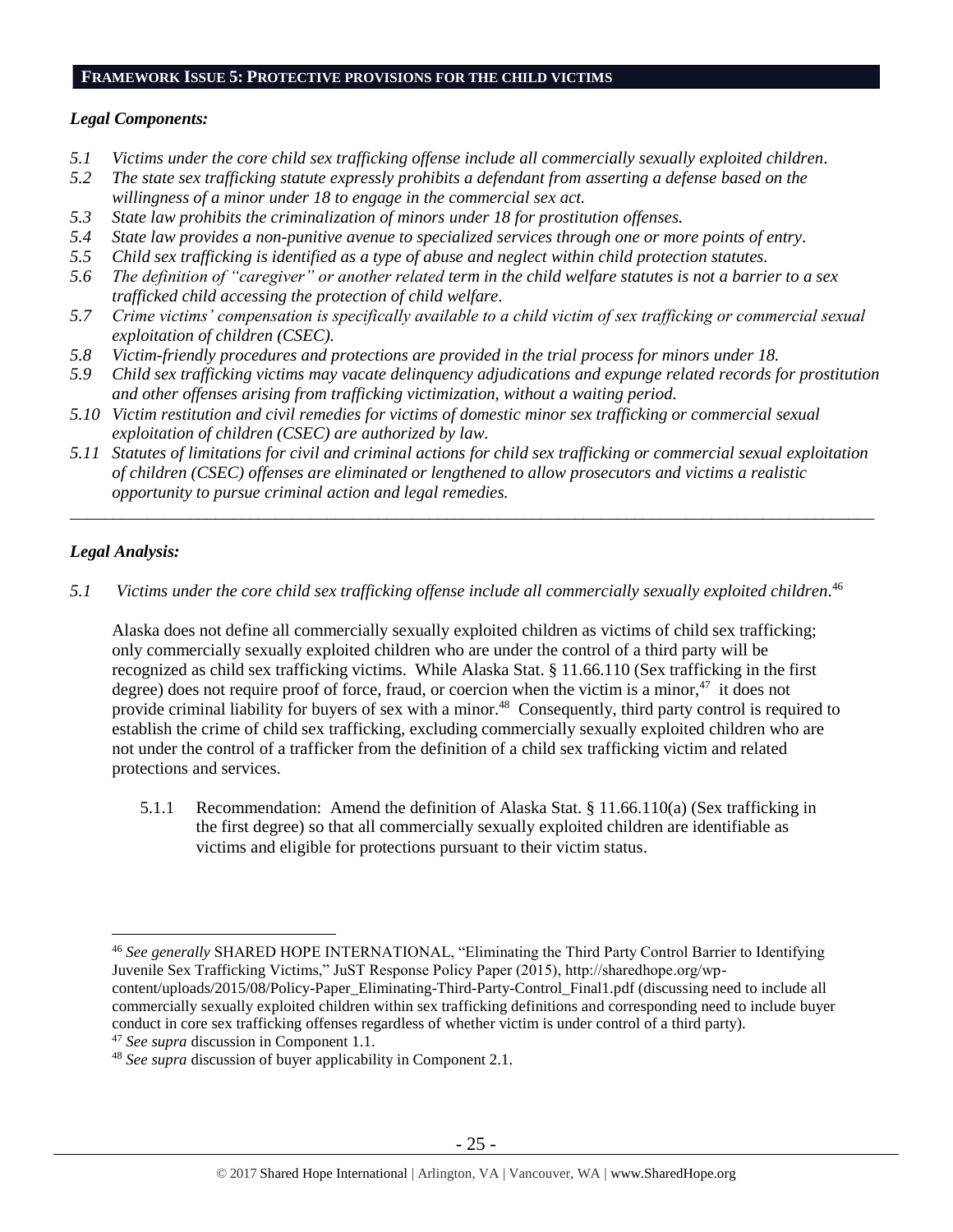*5.2 The state sex trafficking statute expressly prohibits a defendant from asserting a defense based on the willingness of a minor under 18 to engage in the commercial sex act.*

Alaska Stat. § 11.41.360 (Human trafficking in the first degree), § 11.41.365 (Human trafficking in the second degree), and § 11.66.110 (Sex trafficking in the first degree) do not prohibit a defendant from raising a defense based on the willingness of the minor to engage in the commercial sex act.

- 5.2.1 Recommendation: Enact a provision specifically prohibiting a defendant from asserting a defense to human trafficking and sex trafficking based on the minor's willingness to engage in the sex act.<sup>49</sup>
- *5.3 State law prohibits the criminalization of minors under 18 for prostitution offenses.<sup>50</sup>*

Alaska Stat. § 11.66.100(a) (Prostitution) applies to both minors and adults. Pursuant to Alaska Stat. § 11.66.100(a), "A person commits the crime of prostitution if the person (1) engages in or agrees or offers to engage in sexual conduct in return for a fee; or (2) offers a fee in return for sexual conduct." Alaska Stat. § 11.66.100(c) does provide some protection from prosecution for some child sex trafficking victims under certain circumstances.<sup>51</sup> It states,

A person may not be prosecuted under  $(a)(1)$  of this section if the

(1) person witnessed or was a victim of, and reported to law enforcement in good faith, one or more of the following crimes<sup>52</sup>:

<sup>51</sup> The analysis in this component is predicated on the recommendation in 5.1 being simultaneously or previously enacted.

 $52$  Alaska Stat. § 11.66.100(c)(1) also provides protection from criminalization to witnesses and victims of the following offenses:

(A) murder in the first degree under AS 11.41.100;

(B) murder in the second degree under AS 11.41.110;

(C) manslaughter under AS 11.41.120;

 $\overline{a}$ 

- (D) criminally negligent homicide under AS 11.41.130;
- (E) assault in the first degree under AS 11.41.200;
- (F) assault in the second degree under AS 11.41.210;
- (G) assault in the third degree under AS 11.41.220;
- (H) assault in the fourth degree under AS 11.41.230;
- (I) sexual assault in the first degree under AS 11.41.410;
- (J) sexual assault in the second degree under AS 11.41.420;

(K) sexual assault in the third degree under AS 11.41.425;

(L) sexual assault in the fourth degree under AS 11.41.427;

(M) sexual abuse of a minor in the first degree under AS 11.41.434;

(N) sexual abuse of a minor in the second degree under AS 11.41.436;

(O) sexual abuse of a minor in the third degree under AS 11.41.438;

(P) sexual abuse of a minor in the fourth degree under AS 11.41.440;

(Q) robbery in the first degree under AS 11.41.500;

(R) robbery in the second degree under AS 11.41.510;

(S) extortion under AS 11.41.520;

(T) coercion under AS 11.41.530;

 $49$  The recommendation in this component is predicated on the recommendation in 5.1 being simultaneously or previously enacted.

 $50$  For more information regarding recent federal legislation impacting this component see: http://go.sharedhope.org/stateimpactmemo.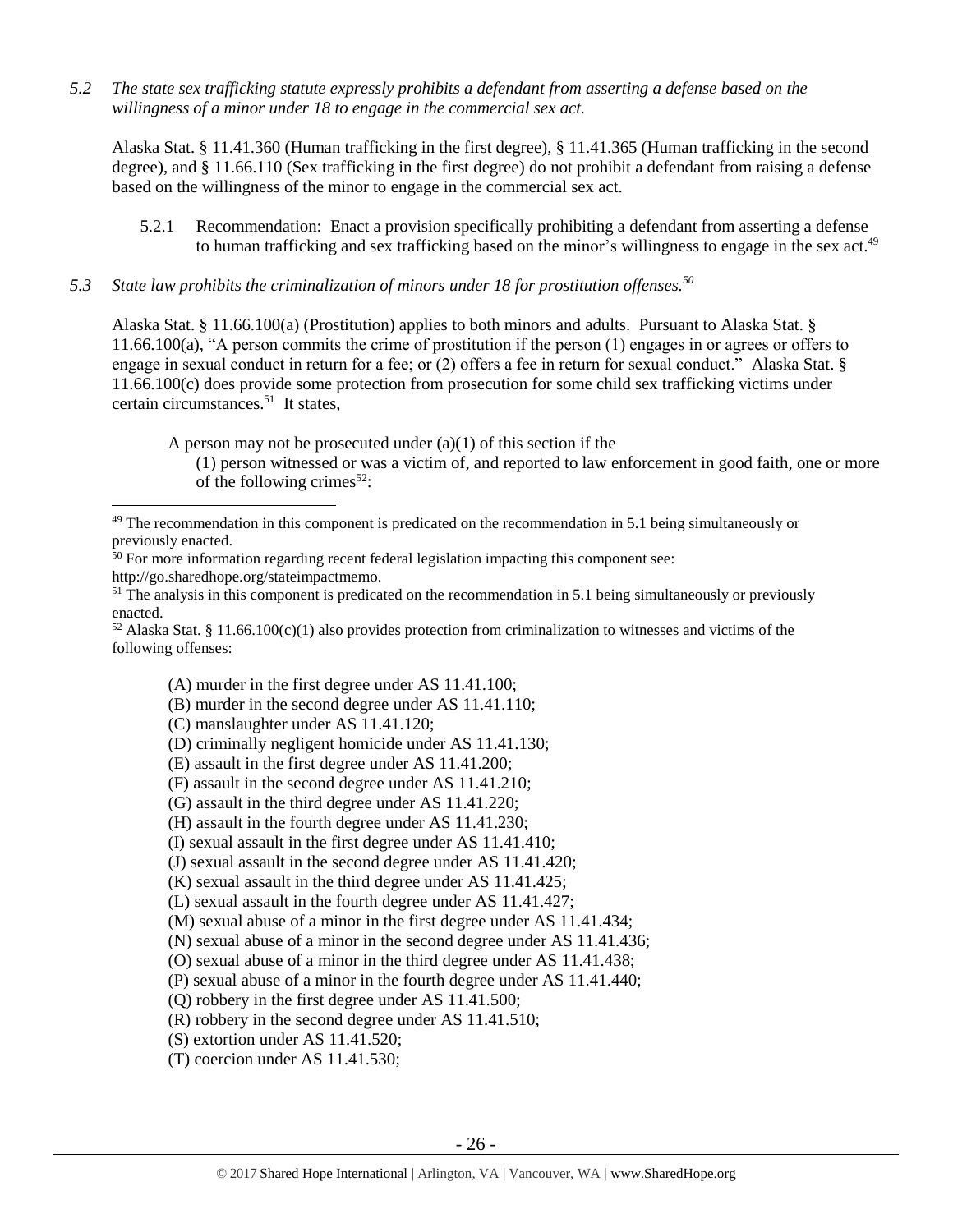. . . .

(W) sex trafficking in the first degree under AS 11.66.110;

(X) sex trafficking in the second degree under AS 11.66.120;

(Y) sex trafficking in the third degree under AS 11.66.130; or

(Z) sex trafficking in the fourth degree under AS 11.66.135;

(2) evidence supporting the prosecution under  $(a)(1)$  of this section was obtained or discovered as a result of the person reporting the crime to law enforcement; and

(3) person cooperated with law enforcement personnel.

While Alaska Stat. § 11.66.100(c) is an incentive for victims of trafficking to pursue help from the police, it does not protect all minors under 18 from prosecution for prostitution offenses.

- 5.3.1 Recommendation: Amend state law to ensure that all minors are protected from criminalization for prostitution offenses, regardless of whether the victim files a report or cooperates with law enforcement personnel.
- *5.4 State law provides a non-punitive avenue to specialized services through one or more points of entry.*

Alaska law does not provide juvenile sex trafficking victims with a statutory avenue to specialized services or mandate immunity for offenses committed as a result of the trafficking victimization.

- 5.4.1 Recommendation: Enact a protective response for juvenile sex trafficking victims that provides an avenue to specialized services and a mandatory mechanism to prevent delinquency adjudications.<sup>53</sup>
- *5.5 Child sex trafficking is identified as a type of abuse and neglect within child protection statutes. 54*

Under Alaska Stat. § 11.41.455<sup>55</sup> (Unlawful exploitation of a minor), the definition of abuse includes sex trafficking and CSEC based on the definition of sexual exploitation. For purposes of the chapter on "children in need of aid," Alaska Stat. § 47.10.011(a) (Children in need of aid) provides, subject to certain limitations, that "the court may find a child to be a child in need of aid if it finds by a preponderance of the evidence that the child has been subjected to any of the following: . . . (5) the child is habitually absent from home or refuses to accept available care and the child's conduct places the child at substantial risk of physical or mental injury; ... (7) the child has suffered sexual abuse, or there is a substantial risk that the child will suffer sexual abuse, as a result of conduct by or conditions created by the child's parent, guardian, or custodian or by the failure of the parent, guardian, or custodian to adequately supervise the child . . . ."

(U) distribution of child pornography under AS 11.61.125;

(V) possession of child pornography under AS 11.61.127;

. . . .

 $\overline{a}$ 

<sup>54</sup> For more information regarding recent federal legislation impacting this component see: http://go.sharedhope.org/stateimpactmemo.

<sup>&</sup>lt;sup>53</sup> The recommendation in this component is predicated on the recommendation in 5.1 being simultaneously or previously enacted.

<sup>55</sup> Alaska Stat. § 47.17.290(16) defines sexual exploitation as including "(A) allowing, permitting, or encouraging a child to engage in prostitution prohibited by AS 11.66.100 [Prostitution] - 11.66.150 [Sex trafficking in the first through fourth degrees], by a person responsible for the child's welfare; (B) allowing, permitting, encouraging, or engaging in activity prohibited by AS 11.41.455(a), by a person responsible for the child's welfare."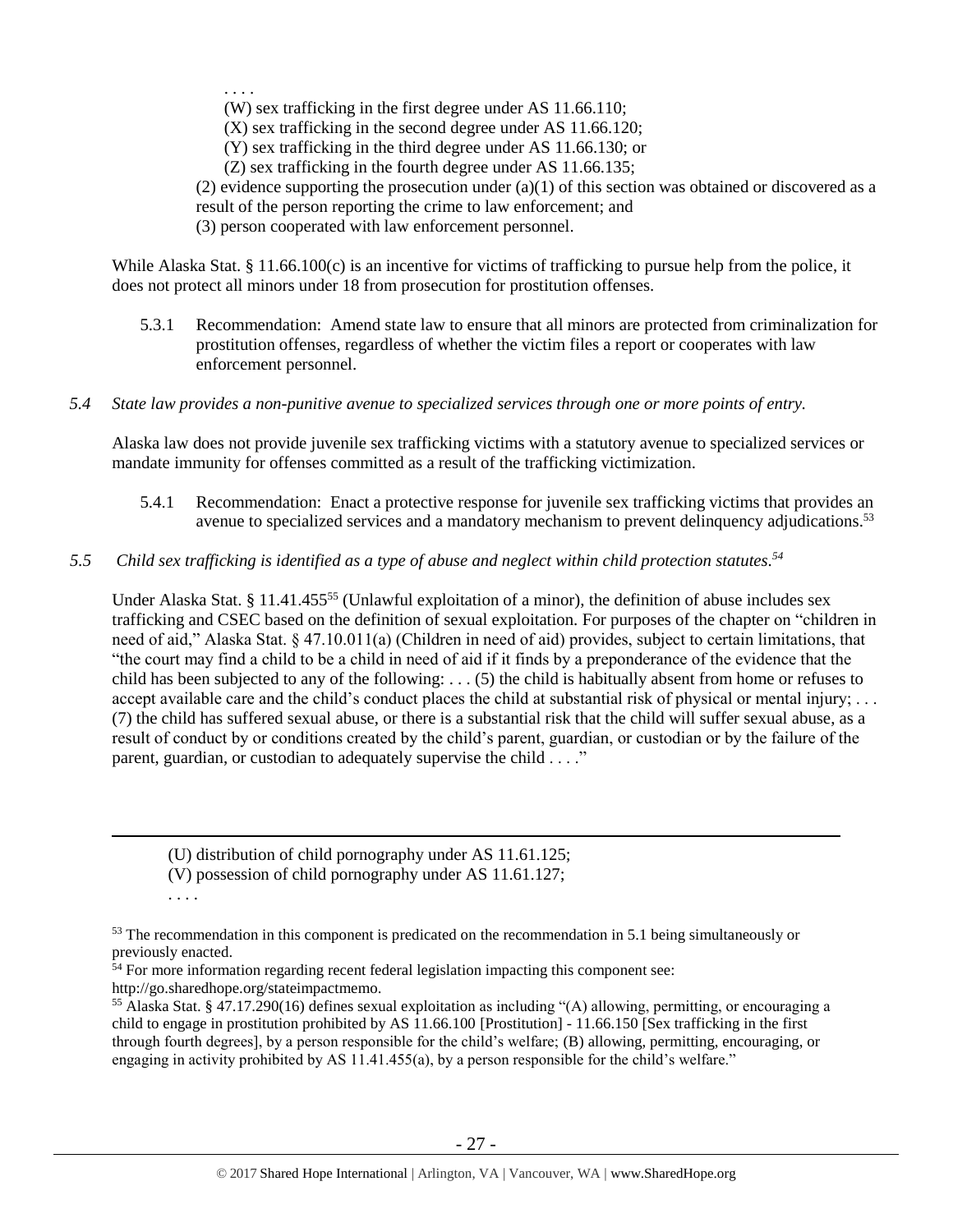Alaska Stat. § 47.10.014 allows "neglect" of a child to be found by a court, for purposes of chapter 10 (Children in need of aid), "if the parent, guardian, or custodian fails to provide the child with adequate food, clothing, shelter, education, medical attention, or other care and control necessary for the child's physical and mental health and development, though financially able to do so or offered financial or other reasonable means to do so."

Under Alaska Stat. § 47.17.290(2), "child abuse or neglect" is defined as "the physical injury or neglect, mental injury,<sup>56</sup> sexual abuse, sexual exploitation,<sup>57</sup> or maltreatment of a child under the age of 18 by a person under circumstances that indicate that the child's health or welfare is harmed or threatened thereby." Alaska Stat. § 47.17.290(10) defines "neglect" as "the failure by a person responsible for the child's welfare to provide necessary food, care, clothing, shelter, or medical attention for a child."<sup>58</sup>

*5.6 The definition of "caregiver" or another related term in the child welfare statutes is not a barrier to a sex trafficked child accessing the protection of child welfare.*

For the chapter on "child protection," which contains statutes on mandatory child abuse reporters, Alaska Stat. § 47.17.290(12) defines "person responsible for the child's welfare" as the "the child's parent, guardian, foster parent, a person responsible for the child's care at the time of the alleged child abuse or neglect, or a person responsible for the child's welfare in a public or private residential agency or institution."

For purposes of the chapter on "children in need of aid," Alaska Stat. § 47.10.011(a) (Children in need of aid) provides, subject to certain limitations, that:

<span id="page-27-0"></span>the court may find a child to be a child in need of aid if it finds by a preponderance of the evidence that the child has been subjected to any of the following: . . . (5) the child is habitually absent from home or refuses to accept available care and the child's conduct places the child at substantial risk of physical or mental injury;  $\ldots$  (7) the child has suffered sexual abuse,<sup>59</sup> or there is a substantial risk that the child will suffer sexual abuse, as a result of conduct by or conditions created by the child's parent, guardian, or custodian or by the failure of the parent, guardian, or custodian to adequately supervise the child . . . .

"[S]exual exploitation" includes

<sup>56</sup> "Mental injury" is defined as "injury to the emotional well-being, or intellectual or psychological capacity of a child, as evidenced by an observable and substantial impairment in the child's ability to function." Alaska Stat. § 47.17.290(2).

 $57$  Pursuant to Alaska Stat. § 47.17.290(16) (Definitions),

<sup>(</sup>A) allowing, permitting, or encouraging a child to engage in prostitution prohibited by AS 11.66.100 - 11.66.150 [includes prostitution and sex trafficking], by a person responsible for the child's welfare; (B) allowing, permitting, encouraging, or engaging in activity prohibited by AS 11.41.455 [Unlawful exploitation of a minor] (a), by a person responsible for the child's welfare.

<sup>&</sup>lt;sup>58</sup> The analysis in this component is predicated upon the recommendation in 5.1 being simultaneously or previously enacted.

<sup>59</sup> "Sexual abuse" is defined in Alaska Stat. § 09.55.650(c) as "an act committed by the defendant against the plaintiff maintaining the cause of action if the defendant's conduct would have violated a provision of AS 11.41.410 - 11.41.440 [sexual assault in the first through fourth degrees; Sexual abuse of a minor in the first through fourth degrees] or 11.41.450 - 11.41.458 [Incest; Online enticement of a minor; Unlawful exploitation of a minor; and Indecent exposure in the first degree] . . . at the time it was committed."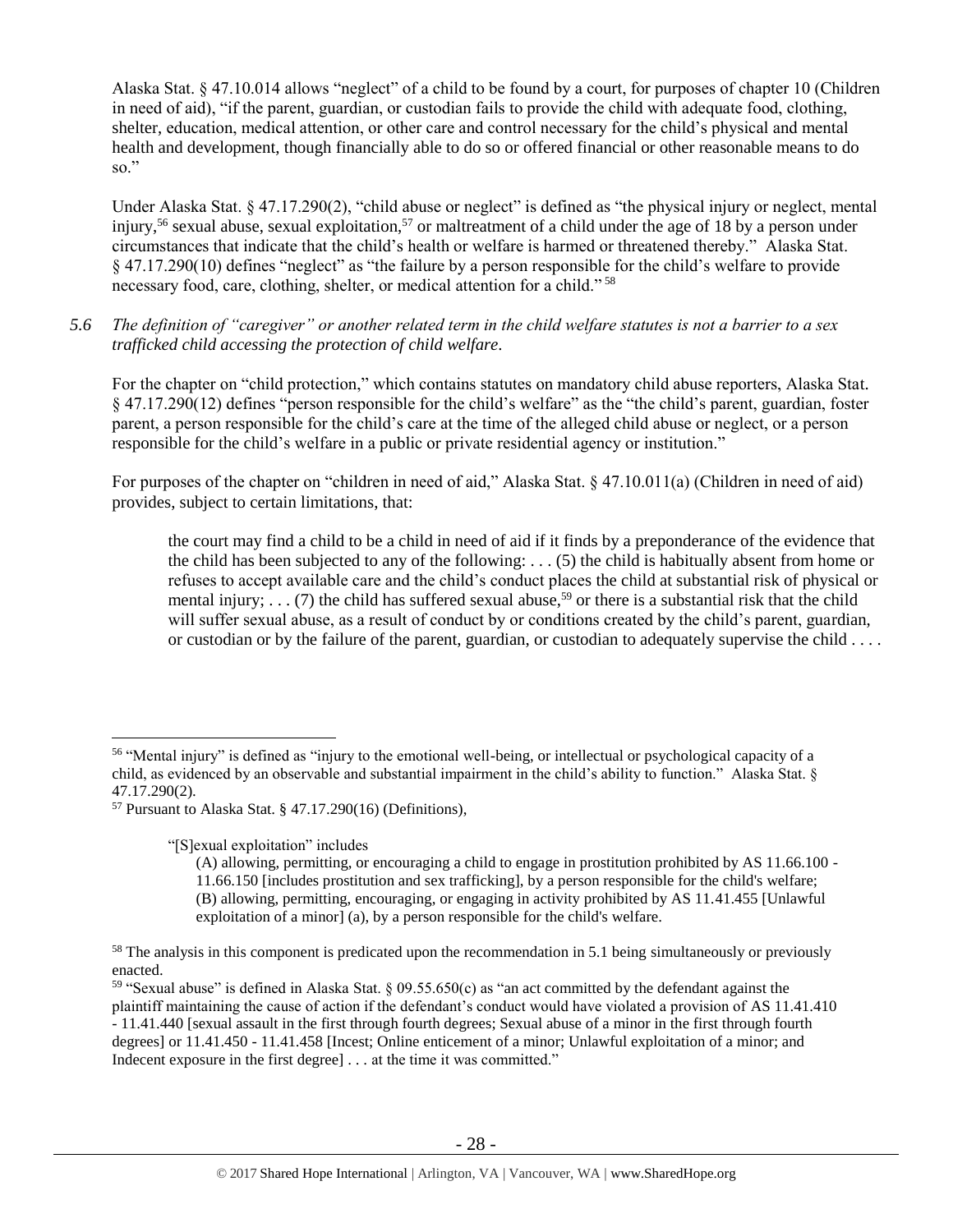"Custodian" is defined in Alaska Stat. 47.10.990(7), as "a natural person 18 years of age or older to whom a parent or guardian has transferred temporary physical care, custody, and control of the child for a period of time."

- 5.6.1 Recommendation: Amend Alaska Stat. 47.10.990(7) (Definitions) to allow child welfare protection for juvenile sex trafficking victims irrespective of the perpetrator of the abuse.
- *5.7 Crime victims' compensation is specifically available to a child victim of sex trafficking or commercial sexual exploitation of children (CSEC).*

Pursuant to Alaska Stat. § 18.67.101, the Alaska Violent Crimes Compensation Board:

may order the payment of compensation in accordance with the provisions of this chapter for personal injury or death that resulted from (1) an attempt on the part of the applicant to prevent the commission of crime, or to apprehend a suspected criminal, or aiding or attempting to aid a police officer to do so, or aiding a victim of crime; or (2) the commission or attempt on the part of one other than the applicant to commit any of the following offenses: . . . (F) sexual assault in any degree; (G) sexual abuse of a minor; ... (I) threats to do bodily harm; ... (L) sex trafficking in violation of AS 11.66.110 or 11.66.130(a)(2); (M) human trafficking in any degree; or (N) unlawful exploitation of a minor.

The Violent Crimes Compensation program contains ineligibility criteria that could operate to bar a domestic minor sex trafficking victim's claim for compensation. Alaska Stat. § 18.67.080(c) (Awarding compensation) provides,

In determining whether to make an order under this section, the board shall consider all circumstances determined to be relevant, including provocation, consent, or any other behavior of the victim that directly or indirectly contributed to the victim's injury or death, the prior case or social history, if any, of the victim, the victim's need for financial aid, and any other relevant matters. In applying this subsection,

(1) the board may not deny an order based on the factors in this subsection, unless those factors relate significantly to the occurrence that caused the victimization and are of such a nature and quality that a reasonable or prudent person would know that the factors or actions could lead to the crime and the victimization;

(2) with regard to circumstances in which the victim consented to, provoked, or incited the criminal act, the board may consider those circumstances only if the board finds that it is more probable than not that those circumstances occurred and were the cause of the crime and the victimization; . . . .

(4) if a claim is based on a crime involving domestic violence or on a crime of sexual abuse of a minor or sexual assault and the offender is

(A) convicted of one of those crimes, notwithstanding  $(1)$ –(3) of this subsection, the board may not deny an order based on considerations of provocation, the use of alcohol or drugs by the victim, or the prior social history of the victim; or

(B) not convicted of one of those crimes, the board may not deny an order based on the involvement or behavior of the victim.

In addition, Alaska Stat. § 18.67.130 (Limitations on awarding compensation) sets limits on the victim's ability to receive compensation. Under subsection  $(a)(1)$ , an application must be made within two years of the injury. Alaska Stat. § 18.67.130(a)(1). Pursuant to subsection (a)(2), the victim cannot receive compensation under Alaska Stat. § 18.67.080 unless, "the personal injury or death was the result of an incident or offense listed in AS 18.67.101 that had been reported to the police within five days of its occurrence or, if the incident or offense could not reasonably have been reported within that period, within five days of the time when a report could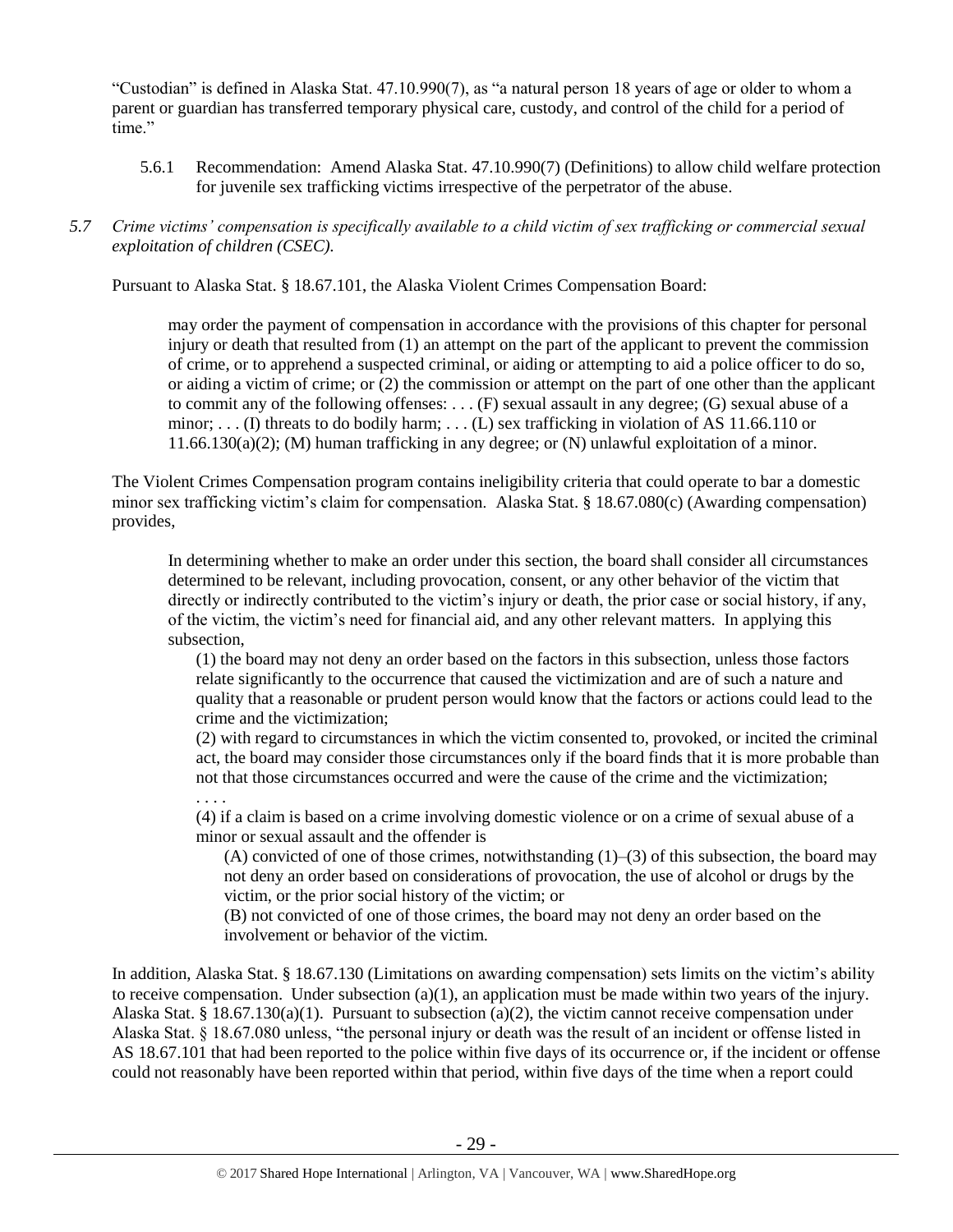reasonably have been made." Alaska Stat. § 18.67.130(a)(2). Subsection (a)(3) states that victim compensation will not be granted unless "in the discretion of the board, the applicant has cooperated with law enforcement and prosecution officials to further prosecution of the offender if appropriate and to avoid further injury by the offender to the applicant and injury to persons in the care of the applicant who are exposed to possible injury by the offender." The provision goes on to say that compensation will not be awarded in the event that the victim "violated a penal law of the state, which violation caused or contributed to the victim's injuries or death." Alaska Stat. § 18.67.130(b)(3).

5.7.1 Recommendation: Amend Alaska Stat. § 18.67.080 (Awarding compensation) and §  $18.67.130(a)(1)–(2)$ , (b) (Limitations on awarding compensation) to include an exception to ineligibility factors for child victims of human trafficking, prostitution offenses, and commercial sexual exploitation of children in recognition of the challenges these victims face through traumabonding, denial, and delayed disclosure.<sup>60</sup>

#### *5.8 Victim-friendly procedures and protections are provided in the trial process for minors under 18.*

Several victim-friendly criminal justice procedures and protections are statutorily provided in Alaska. Alaska Stat. § 11.66.140 (Corroboration of certain testimony not required) provides that in cases of sex trafficking in the first through fourth degrees, "it is not necessary that the testimony of the person whose prostitution is alleged to have been compelled or promoted be corroborated by the testimony of any other witness or by documentary or other types of evidence."

In criminal proceedings, Alaska Stat. § 12.45.046(a) (Testimony of children in criminal proceedings) provides victim-sensitive protections for victims and witnesses under 16. The court may appoint a guardian ad litem and "may order that the testimony of the child be taken by closed circuit television or through one-way mirrors if the court determines that the testimony by the child victim or witness under normal court procedures would result in the child's inability to effectively communicate."<sup>61</sup> If the court determines that one-way mirrors should be used, "[t]he attorneys may pose questions to the child and have visual contact with the child during questioning, but the mirrors shall be placed to provide a physical shield so that the child does not have visual contact with the defendant and jurors." Alaska Stat. § 12.45.046(e). Further, pursuant to Alaska Stat. § 12.45.046(f), if the court determines that the child victim should proceed under relatively normal courtroom procedures, the court may still do the following:

(1) allow the child to testify while sitting on the floor or on an appropriately sized chair;

(2) schedule the procedure in a room that provides adequate privacy, freedom from distraction,

informality, and comfort appropriate to the child's developmental age; and

(3) order a recess when the energy, comfort, or attention span of the child warrants

 $\overline{a}$ 

(3) the child's general physical health;

<sup>&</sup>lt;sup>60</sup> The recommendation in this component is predicated on the recommendation in 5.1 being simultaneously or previously enacted.

 $61$  Alaska Stat. § 12.45.046(b) states that in determining whether the child's testimony will be taken by closed circuit television or one-way mirrors, the court is to consider factors it determines to be relevant, including,

<sup>(1)</sup> the child's chronological age;

<sup>(2)</sup> the child's level of development;

<sup>(4)</sup> any physical, emotional, or psychological injury experienced by the child; and

<sup>(5)</sup> the mental or emotional strain that will be caused by requiring the child to testify under normal courtroom procedures.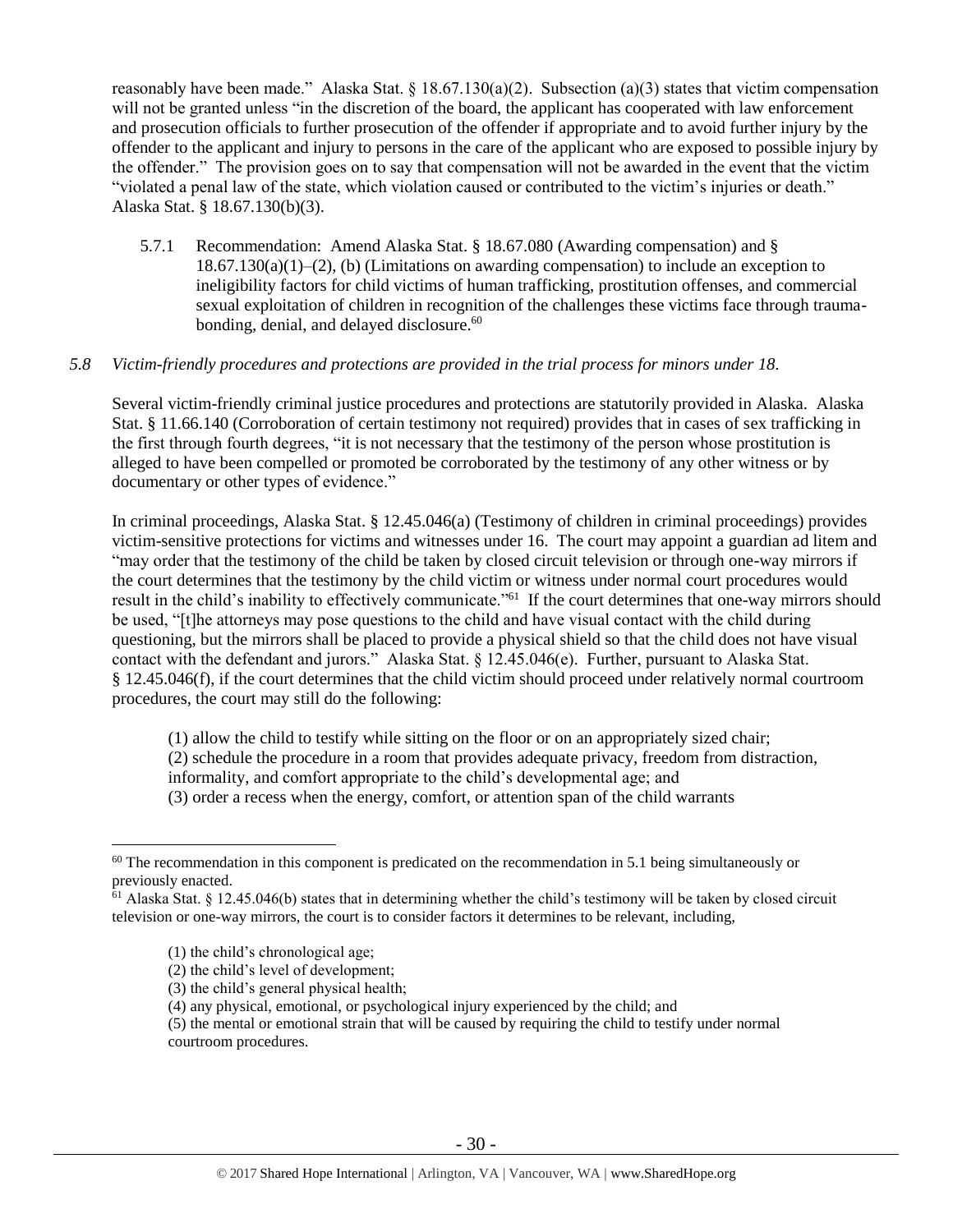Additionally, under Alaska R. Crim. P. 38.3 (Video conference testimony), the testimony of a witness can be made by contemporaneous two-way video conference during the trial if, "the requesting party establishes that testimony by two-way video conference is necessary to further an important public policy."

Alaska Stat. § 12.45.045 (Evidence of past sexual conduct in trials of certain sexual offenses) states in part,

(a) In prosecutions for the crimes of sexual assault in any degree, sexual abuse of a minor in any degree, or unlawful exploitation of a minor, or an attempt to commit any of these crimes, evidence of the previous sexual conduct of the complaining witness,<sup>62</sup> occurring either before or after the offense charged, may not be admitted nor may reference be made to it in the presence of the jury except as provided in this section. When the defendant seeks to admit the evidence for any purpose, the defendant shall apply for an order of the court not later than 5 days before the trial or at a later time as the court may, for good reasons, permit. The defendant may, for good cause shown, apply for an order during trial if the request is based on information learned after the deadline or during the trial. After the application is made, the court shall conduct a hearing in camera to determine the admissibility of the evidence. If the court finds that evidence offered by the defendant regarding the sexual conduct of the complaining witness is relevant, and that the probative value of the evidence offered is not outweighed by the probability that its admission will create undue prejudice, confusion of the issues, or unwarranted invasion of the privacy of the complaining witness, the court shall make an order stating what evidence may be introduced and the nature of the questions that may be permitted. The defendant may then offer evidence under the order of the court.

(b) In the absence of a persuasive showing to the contrary, evidence of the complaining witness' sexual conduct occurring more than one year before the date of the offense charged is presumed to be inadmissible under this section.

This provision does not apply to the state human trafficking statutes, Alaska Stat. § 11.41.360 and § 11.41.365, nor to the sex trafficking statutes, Alaska Stat. §§ 11.66.110–11.66.135. Therefore, victims of these crimes may be subjected to traumatic cross-examinations in the trials of their traffickers, buyer-exploiters, or both.

When a court finds that a child is a "child-in-need-of-aid," additional victim-friendly provisions may apply, including the appointment of a guardian ad litem or attorney in proceedings under the "children in need of aid" chapter.<sup>63</sup> Alaska Stat. § 47.10.050(a). Further, Alaska Stat. § 47.10.070(c) (Hearings) provides that in "childin-need-of-aid" cases, the following hearings are closed to the public:

(1) the initial court hearing after the filing of a petition to commence the child-in-need-of-aid case;

(2) a hearing following the initial hearing in which a parent, child, or other party to the case is present but has not had an opportunity to obtain legal representation;

(3) a hearing, or a part of a hearing, for which the court issues a written order finding that

 $62$  "Complaining witness" is defined as "the alleged victim of the crime charged, the prosecution of which is subject to this section." Alaska Stat. § 12.45.045(c).

 $63$  A court may determine that a child is a "child-in-need-of-aid" if it makes a finding by a preponderance of the evidence that the child has been subjected to one of several situations, including the following: "the child has suffered sexual abuse, or there is a substantial risk that the child will suffer sexual abuse, as a result of conduct by or conditions created by the child's parent, guardian, or custodian or by the failure of the parent, guardian, or custodian to adequately supervise the child . . . ." Alaska Stat. § 47.10.011.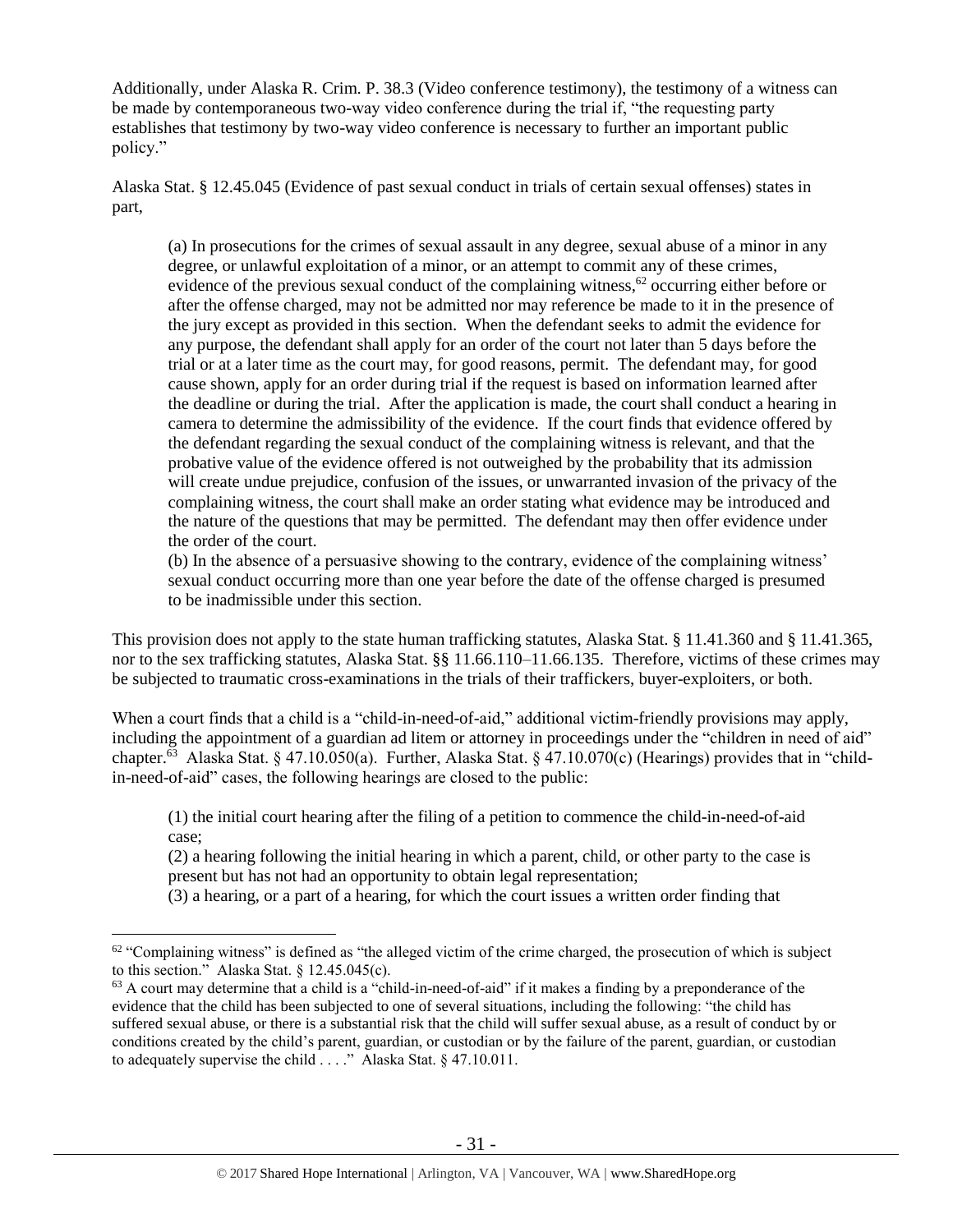allowing the hearing, or part of the hearing, to be open to the public would reasonably be expected to

(A) stigmatize or be emotionally damaging to a child;

(B) inhibit a child's testimony in that hearing;

(C) disclose matters otherwise required to be kept confidential by state or federal statute or regulation, court order, or court rule; or

(D) interfere with a criminal investigation or proceeding or a criminal defendant's right to a fair trial in a criminal proceeding . . . .

*5.9 Child sex trafficking victims may vacate delinquency adjudications and expunge related records for prostitution and other offenses arising from trafficking victimization, without a waiting period.*

Alaska law does not provide a mechanism for minors to vacate delinquency adjudications related to trafficking victimization, but juvenile records may be sealed after a minor turns 18. Specifically, Alaska Stat. § 47.12.300(d) (Court records) provides that the court shall order a minor's records sealed "within 30 days of the date of a minor's 18th birthday or, if the court retains jurisdiction of a minor past the minor's 18th birthday, within 30 days of the date on which the court releases jurisdiction over the minor." This extends to all "records pertaining to that minor in a proceeding under this chapter [Delinquent minors] sealed, as well as records of all . . . criminal proceedings against the minor, and punishments assessed against the minor." Alaska Stat. § 47.12.300(d). This provision does not apply if the minor was tried as an adult or if the records were made public. Alaska Stat. § 47.12.300(d), (f).

However, sealed records may be still used pursuant to Alaska Stat. § 47.12.300(d), which states, "the court may order their use for good cause shown or may order their use by an officer of the court in making a presentencing report for the court." Accordingly, child sex trafficking victims may face collateral consequences associated with having accessible delinquency records.

- 5.9.1 Recommendation: Enact a law that allows child sex trafficking victims to vacate delinquency adjudications and expunge related records for prostitution and other offenses arising from trafficking victimization, without a waiting period.<sup>64</sup>
- *5.10 Victim restitution and civil remedies for victims of domestic minor sex trafficking or commercial sexual exploitation of children (CSEC) are authorized by law.*

Alaska Stat. § 12.55.045(a) (Restitution and compensation) provides that a court shall order a convicted defendant to make restitution to the victim of the offense, including "to a public, private, or private nonprofit organization that has provided or is or will be providing counseling, medical, or shelter services to the victim." Furthermore, the statute states that restitution does not limit the defendant's civil liability and that it may be ordered by means other than a monetary payment. Alaska Stat. § 12.55.045(b), (h).

If a civil claim is based on the sexual abuse of a minor who is under the age of 16 at the time of the offense, Alaska Stat. § 09.55.650(a) (Claim based on sexual abuse to a minor under 16 years of age) states that the victim "may maintain an action for recovery of damages against the perpetrator of the act or acts of sexual abuse based on the perpetrator's intentional conduct for an injury or condition suffered as a result of the sexual abuse."<sup>65</sup>

<sup>&</sup>lt;sup>64</sup> The recommendation in this component is predicated upon the recommendation in 5.1 being simultaneously or previously enacted.

<sup>65</sup> *See supra* note [59.](#page-27-0)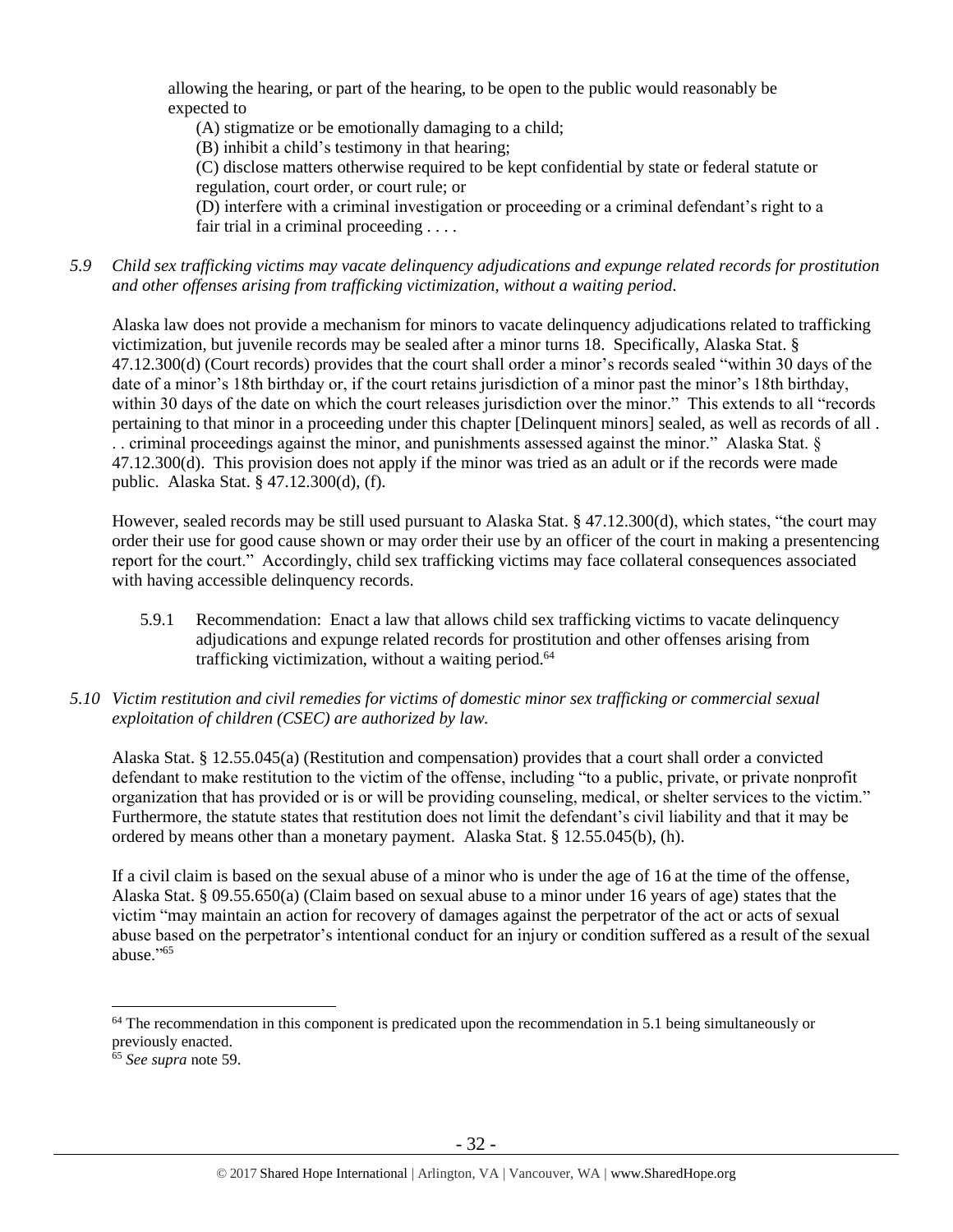*5.11 Statutes of limitations for civil and criminal actions for child sex trafficking or commercial sexual exploitation of children (CSEC) offenses are eliminated or lengthened to allow prosecutors and victims a realistic opportunity to pursue criminal action and legal remedies.*

Alaska Stat. § 12.10.010 outlines the statutes of limitations for criminal procedures. Prosecutions for "felony sexual abuse of a minor" and for violations of Alaska Stat. §§ 11.66.110–11.66.130 (Sex trafficking in the first through third degrees), §§ 11.41.360 (Human trafficking in the first degree) or 11.41.365 (Human trafficking in the second degree), or § 11.61.125 (Distribution of child pornography) may be brought at any time if the victim was younger than 18 when the offense was committed. Alaska Stat. §  $12.10.010(a)(5)$ ,  $(7)$ ,  $(9)$ .

In the Code of Civil Procedure, Alaska Stat. § 09.10.065(a) (Commencement of actions for acts constituting sexual offenses) provides, "(a) A person may bring an action at any time for conduct that would have, at the time the conduct occurred, violated provisions of any of the following offenses: (1) felony sexual abuse of a minor; (2) felony sexual assault; (3) unlawful exploitation of a minor; (4) felony sex trafficking; or (5) felony human trafficking." Under Alaska Stat. § 09.10.065(b), "Unless the action is commenced within three years of the accrual of the claim for relief, a person may not bring an action for conduct that would have, at the time the conduct occurred, violated the provisions of any of the following offenses: (1) misdemeanor sexual abuse of a minor; (2) misdemeanor sexual assault; (3) incest; or (4) felony indecent exposure."

Pursuant to Alaska Stat. § 09.10.140(a)<sup>66</sup> (Disabilities of minority and incompetency):

Except as provided under (c) of this section, if a person entitled to bring an action mentioned in this chapter is at the time the cause of action accrues either (1) under the age of majority, or (2) incompetent by reason of mental illness or mental disability, the time of a disability identified in (1) or (2) of this subsection is not a part of the time limit for the commencement of the action. Except as provided in  $(b)$ <sup>67</sup> of this section, the period within which the action may be brought is not extended in any case longer than two years after the disability ceases.

Under Alaska Stat. § 09.10.070:

Except as otherwise provided by law, a person may not bring an action (1) for libel, slander, assault, battery, seduction, or false imprisonment, (2) for personal injury or death, or injury to the rights of another not arising on contract and not specifically provided otherwise; (3) for taking, detaining, or

 $\overline{a}$ <sup>66</sup> Alaska Stat. § 09.10.140(c) was found unconstitutional by the Supreme Court of Alaska in *Sands v. Green*, 156 P.3d 1130, 1136 (Alas. 2007) because it "violates the due process rights of minors to access the court." *Id.* <sup>67</sup> Alaska Stat. § 09.10.140(b) states,

An action based on a claim of sexual abuse under AS 09.55.650 that is subject to AS 09.10.065(b) may be brought more than three years after the plaintiff reaches the age of majority if it is brought under the following circumstances:

<sup>(1)</sup> if the claim asserts that the defendant committed one act of sexual abuse on the plaintiff, the plaintiff shall commence the action within three years after the plaintiff discovered or through use of reasonable diligence should have discovered that the act caused the injury or condition; (2) if the claim asserts that the defendant committed more than one act of sexual abuse on the plaintiff, the plaintiff shall commence the action within three years after the plaintiff discovered or through use of reasonable diligence should have discovered the effect of the injury or condition attributable to the series of acts; a claim based on an assertion of more than one act of sexual abuse is not limited to plaintiff's first discovery of the relationship between any one of those acts and the injury or condition, but may be based on plaintiff's discovery of the effect of the series of acts.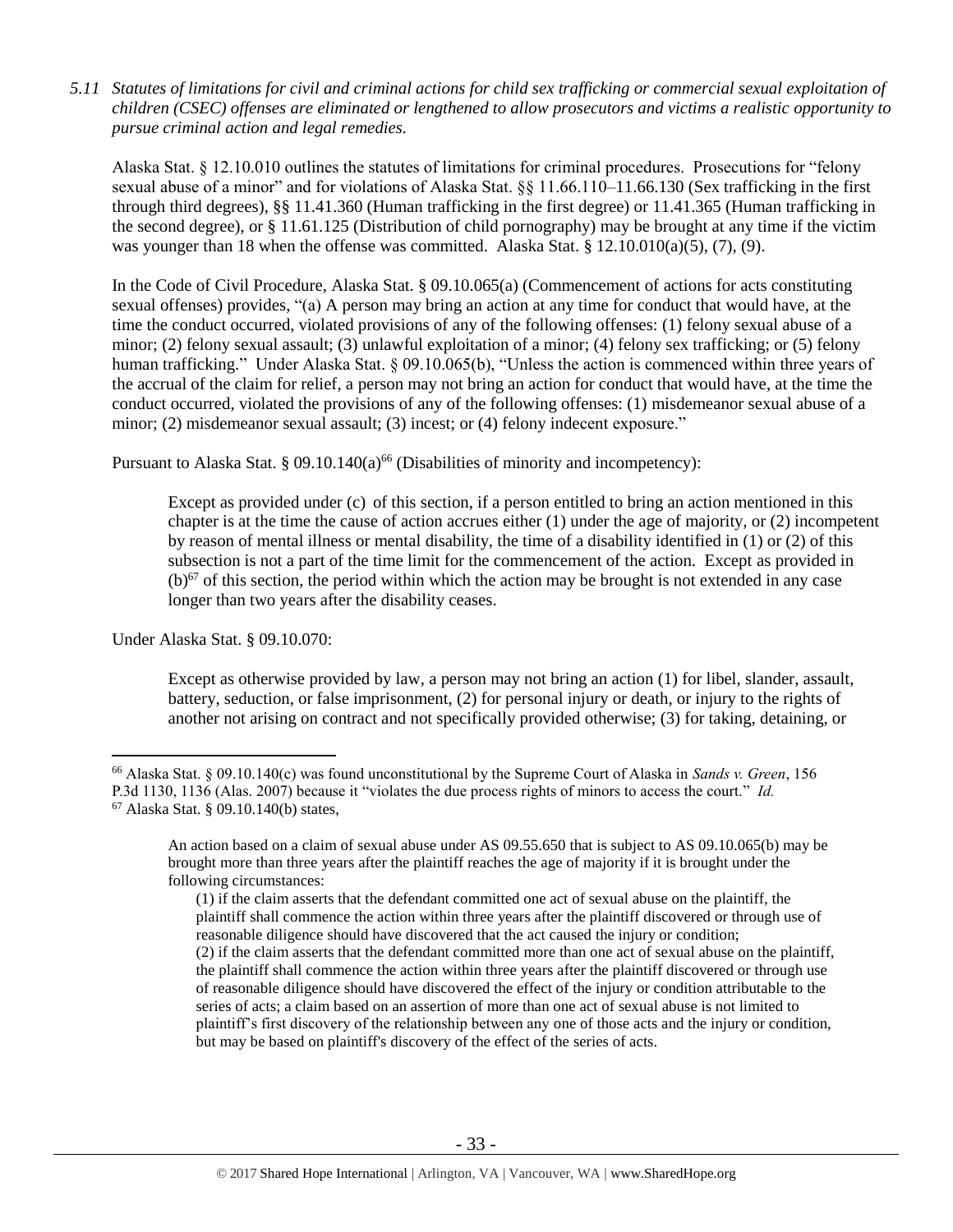injuring personal property, including an action for its specific recovery; (4) upon a statute for a forfeiture or penalty to the state; or (5) upon a liability created by statute, other than a penalty or forfeiture; unless the action is commenced within two years of the accrual of the cause of action.

All other actions that do not fall under any of the categories above must be commenced within 10 years after the cause of action pursuant to Alaska Stat. § 09.10.100.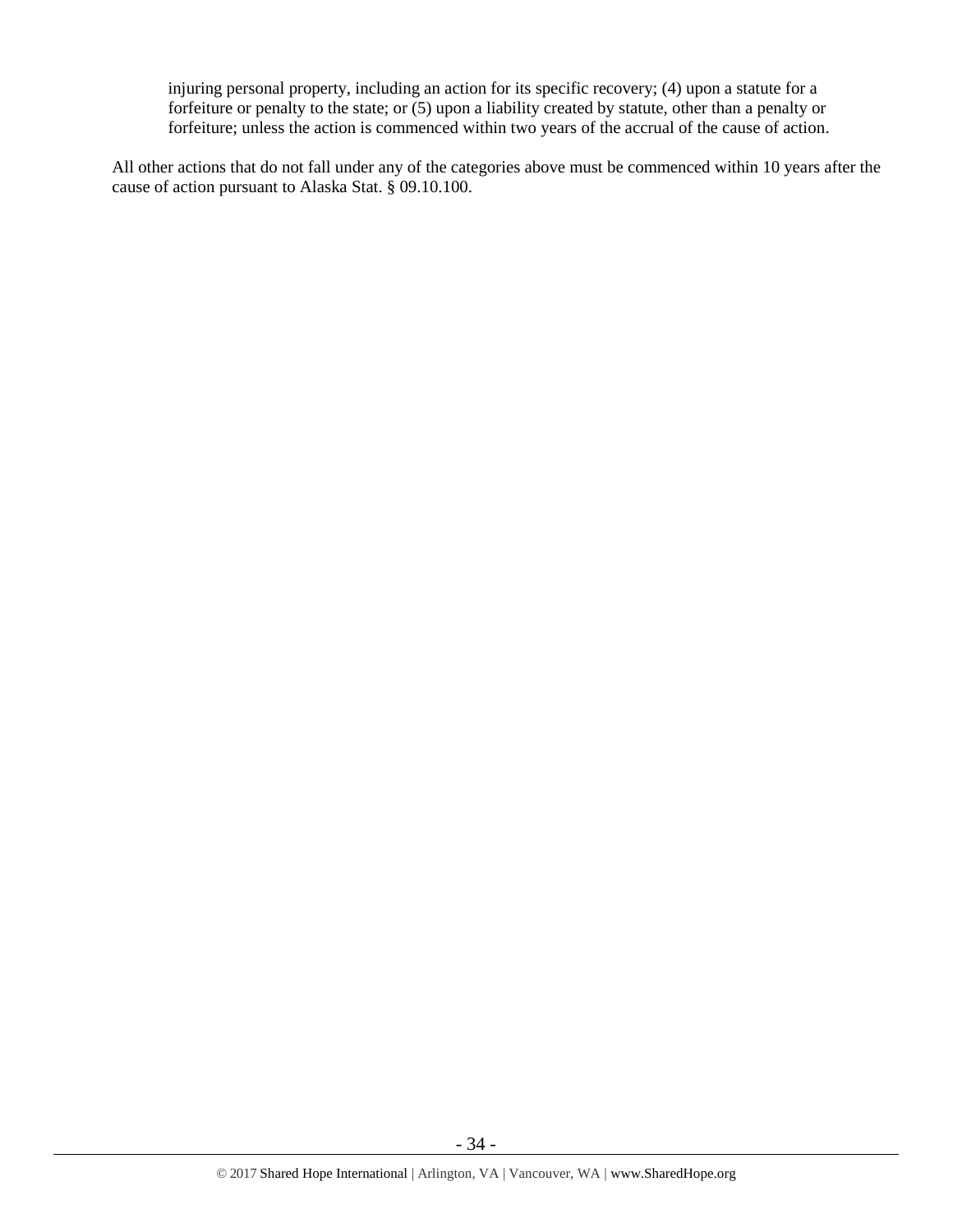#### **FRAMEWORK ISSUE 6: CRIMINAL JUSTICE TOOLS FOR INVESTIGATION AND PROSECUTIONS**

#### *Legal Components:*

- *6.1 Training on human trafficking and domestic minor sex trafficking for law enforcement is statutorily mandated or authorized.*
- *6.2 Single party consent to audiotaping is permitted in law enforcement investigations.*
- *6.3 Wiretapping is an available tool to investigate domestic minor sex trafficking and commercial sexual exploitation of children (CSEC).*
- *6.4 Using a law enforcement decoy posing as a minor to investigate buying or selling of commercial sex acts is not a defense to soliciting, purchasing, or selling sex with a minor.*

*\_\_\_\_\_\_\_\_\_\_\_\_\_\_\_\_\_\_\_\_\_\_\_\_\_\_\_\_\_\_\_\_\_\_\_\_\_\_\_\_\_\_\_\_\_\_\_\_\_\_\_\_\_\_\_\_\_\_\_\_\_\_\_\_\_\_\_\_\_\_\_\_\_\_\_\_\_\_\_\_\_\_\_\_\_\_\_\_\_\_\_\_\_\_*

- *6.5 Using the Internet or electronic communications to investigate buyers and traffickers is a permissible investigative technique.*
- *6.6 State law requires reporting of missing children and recovered missing children.*

## *Legal Analysis:*

 $\overline{a}$ 

*6.1 Training on human trafficking and domestic minor sex trafficking for law enforcement is statutorily mandated or authorized.*

Law enforcement training on child sex trafficking is not mandated or authorized, but such training could fall under the required training for child abuse and neglect, which is defined to include child sex trafficking.<sup>68</sup> Alaska Stat. § 47.17.020(a)(3) provides that "peace officers and officers of the Department of Corrections" are required to report immediately if, in the course of their employment duties, they "have reasonable cause to suspect that a child has suffered harm as a result of child abuse or neglect . . . ." Alaska Stat. § 47.17.022(a) states, "A person employed by the state or by a school district who is required under this chapter to report abuse or neglect of children shall receive training on the recognition and reporting of child abuse and neglect." Additionally, each department of the state that employs people who are required to report abuse must "file a current copy of its training curriculum and materials with the Council on Domestic Violence and Sexual Assault. A department or school district may seek the technical assistance of the council or the Department of Health and Social Services in the development of its training program." Alaska Stat. § 47.17.022(d).

Alaska also directs the creation and implementation of training for peace officers and law enforcement agencies in the use of protocols and sexual assault examination kits. Alaska Stat. § 18.68.030.

*6.2 Single party consent to audiotaping is permitted in law enforcement investigations.*

Alaska Stat. § 42.20.310(a)(1) (Eavesdropping) prohibits the use of an eavesdropping device "to hear or record all or any part of an oral conversation without the consent of a party to the conversation."<sup>69</sup> The requirement for consent "of a party" indicates that audiotaping with a single party's consent is legal.

Alaska Stat. § 12.37.400 (Police use of body wire) states,

<sup>68</sup> *See supra* component 5.5 for definition of "child abuse or neglect."

 $^{69}$  Alaska Stat. § 42.20.310(b) defines "eavesdropping device" as "any device capable of being used to hear or record oral conversation whether the conversation is conducted in person, by telephone, or by any other means; provided that this definition does not include devices used for the restoration of the deaf or hard-of-hearing to normal or partial hearing."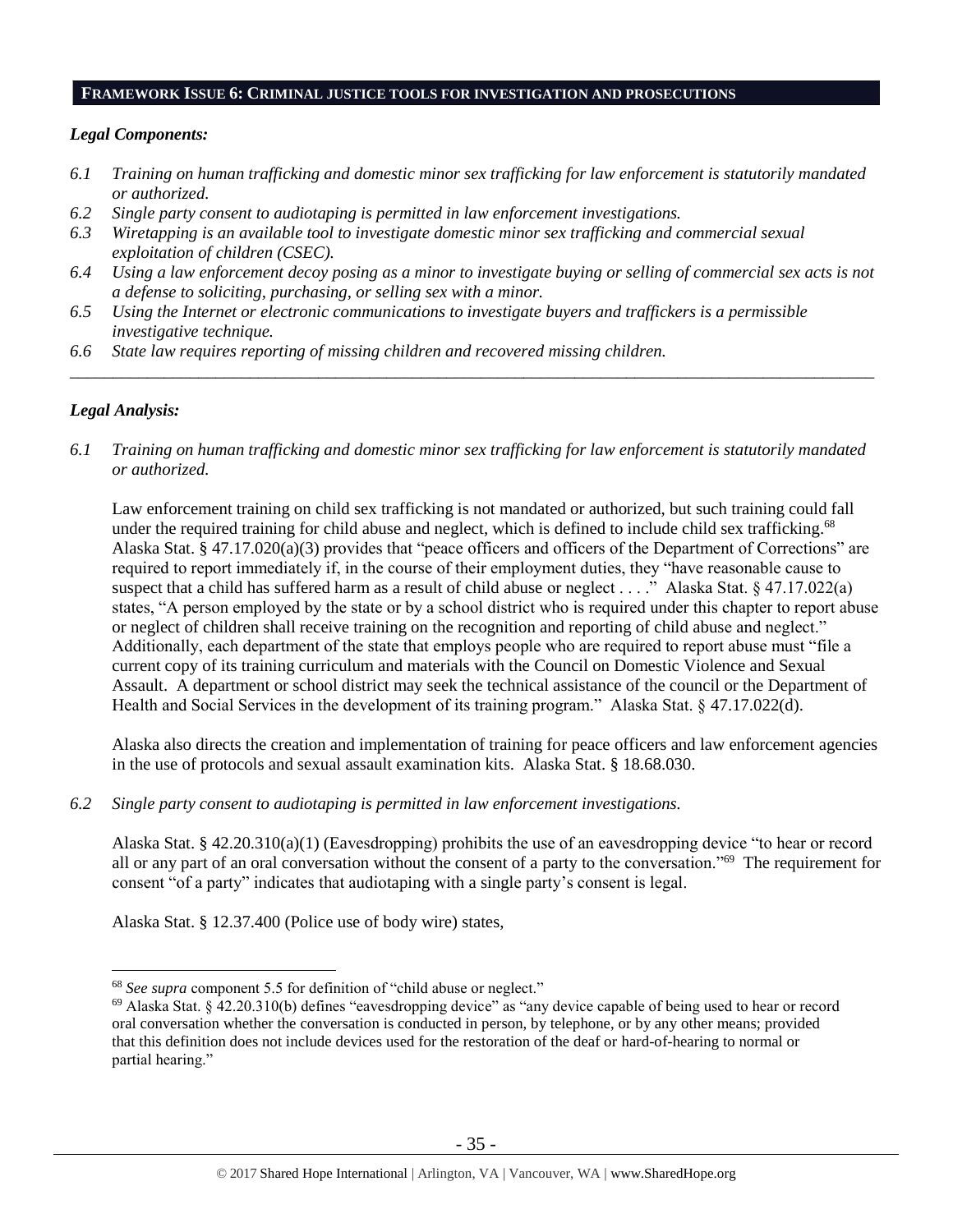(a) A peace officer may intercept an oral communication by use of an electronic, mechanical, or other eavesdropping device that is concealed on or carried on the person of the peace officer and that transmits that oral communication by means of radio to a receiving unit that is monitored by other peace officers, if

(1) the interception and monitoring occurs

(A) during the investigation of a crime or the arrest of a person for a crime; and

(B) for the purpose of ensuring the safety of the peace officer conducting the investigation or making the arrest;

(2) the peace officer intercepting the conversation is a party to the oral communication and has consented to the interception; and

(3) the communication intercepted is not recorded.

(b) A peace officer monitoring a receiving unit under (a) of this section, or any other person intercepting an oral communication transmitted under (a) of this section, is not competent to testify in a criminal proceeding involving a party to the oral communication about the contents of the oral communication that was intercepted or the fact that the communication occurred.

*6.3 Wiretapping is an available tool to investigate domestic minor sex trafficking and commercial sexual exploitation of children (CSEC).* 

Wiretapping is an available tool to investigate domestic minor sex trafficking, but not CSEC. Alaska Stat. § 12.37.010 (Authorization to intercept communications) states,

The attorney general, or a person designated in writing or by law to act for the attorney general, may authorize, in writing, an ex parte application to a court of competent jurisdiction for an order authorizing the interception of a private communication if the interception may provide evidence of, or may assist in the apprehension of persons who have committed, are committing, or are planning to commit, the following offenses:

- (1) murder in the first or second degree under AS 11.41.100 11.41.110;
- (2) kidnapping under AS 11.41.300;
- (3) a class A or unclassified felony drug offense under AS 11.71.
- (4) sex trafficking in the first or second degree under AS 11.66.110 and 11.66.120; or
- (5) human trafficking in the first degree under AS 11.41.360.

Under Alaska Stat. § 12.37.030(b) (Requirements for an order authorizing a communications interception),

In addition to exercising authority under  $(a)^{70}$  of this section, on consideration of an application relating to a private communication of a minor, the court may enter an ex parte order authorizing the

through the interception;

<sup>&</sup>lt;sup>70</sup> Pursuant to Alaska Stat. § 12.37.030(a) (Requirements for an order authorizing a communications interception),

Upon consideration of an application, the court may enter an ex parte order authorizing the interception of a private communication if the court determines, on the basis of the application, that

<sup>(1)</sup> there is probable cause to believe that the person whose communication is to be intercepted is committing, has committed, or is planning to commit an offense listed in AS 12.37.010; (2) there is probable cause to believe that a communication concerning the offense may be obtained

<sup>(3)</sup> there is probable cause to believe that the facility from which, or the place where, the communication is to be intercepted, is, has been, or is about to be used in connection with the commission of the offense, or is leased to, listed in the name of, or commonly used by, the person whose communication is to be intercepted;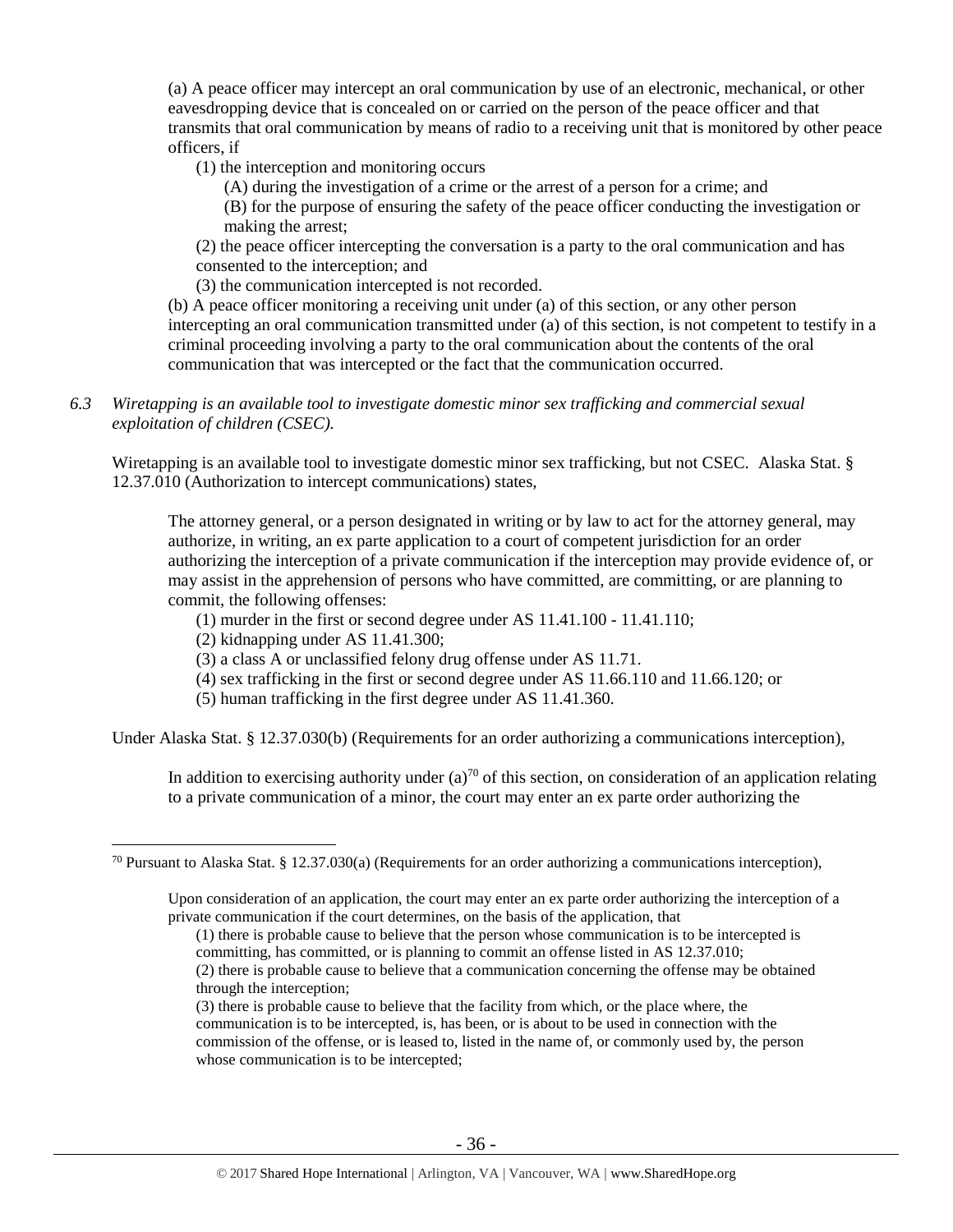interception of the private communication. The court may enter the order only if the court determines, after making appropriate findings of fact and on the basis of the application, that there is probable cause to believe that

(1) a party to the private communication

 $\overline{a}$ 

- (A) has committed, is committing, or is about to commit a felony or misdemeanor;
- (B) has been, is, or is about to be a victim of a felony or misdemeanor; or
- (C) has been, is, or is about to be a witness to a felony or misdemeanor;
- (2) the health or safety of a minor is in danger; or

(3) a parent of a minor has consented in good faith to the interception of a communication of the minor based on the parent's objectively reasonable belief that it is necessary for the welfare of the minor and is in the best interest of the minor.<sup>71</sup>

- 6.3.1 Recommendation: Amend Alaska Stat. § 12.37.010 (Authorization to intercept communications) to allow wiretapping in investigations for the offenses of Alaska Stat. § 11.41.455 (Unlawful exploitation of a minor).
- *6.4 Using a law enforcement decoy posing as a minor to investigate buying or selling of commercial sex acts is not a defense to soliciting, purchasing, or selling sex with a minor.*

Alaska Stat. § 11.41.452(b) (Online enticement of a minor), a CSEC offense, prohibits a defense based on the use of a law enforcement decoy posing as a minor, stating, "In a prosecution under  $(a)(2)$  of this section, it is not a defense that the person enticed, solicited, or encouraged was not actually a child under 16 years of age."

Nevertheless, a defendant may still be able to assert a defense based on a law enforcement decoy posing as a minor to investigate other buyer-applicable offenses through reverse sting operations, which are the most likely situations in which a defendant would try to use such a defense.

*6.5 Using the Internet or electronic communications to investigate buyers and traffickers is a permissible investigative technique.*

Although it does not specifically apply to commercial sexual exploitation of minors, Alaska Stat. § 11.41.452(a) (Online enticement of a minor) makes it a crime if an individual 18 or older "knowingly uses a computer to communicate with another person to entice, solicit, or encourage the person to engage in an act described in AS  $11.41.455(a)(1)$ –(7) and (1) the other person is a child under 16 years of age; or (2) the person believes that the other person is a child under 16 years of age." Subsection (b) explicitly prohibits the use of the defense "that the person enticed, solicited, or encouraged was not actually a child under 16 years of age." Although not expressly promoting law enforcement decoys as an investigative technique, the statute does not prohibit such techniques.

> (4) normal investigative procedures with respect to the offense have been tried and have failed or reasonably appear to be either unlikely to succeed if tried or too dangerous to employ; and (5) if the application, other than an application for an extension, is for an order to intercept a communication of a person, or involving a communications facility, that was the subject of a previous application, the current application is based upon new evidence or information different from and in addition to the evidence or information offered to support the previous application.

<sup>71</sup> Alaska Stat. § 42.20.390(8) (Definitions) defines "minor" as "a child under 18 years of age who has not had the disabilities of a minor removed as described in AS 09.55.590 [Removal of disabilities of minority]."